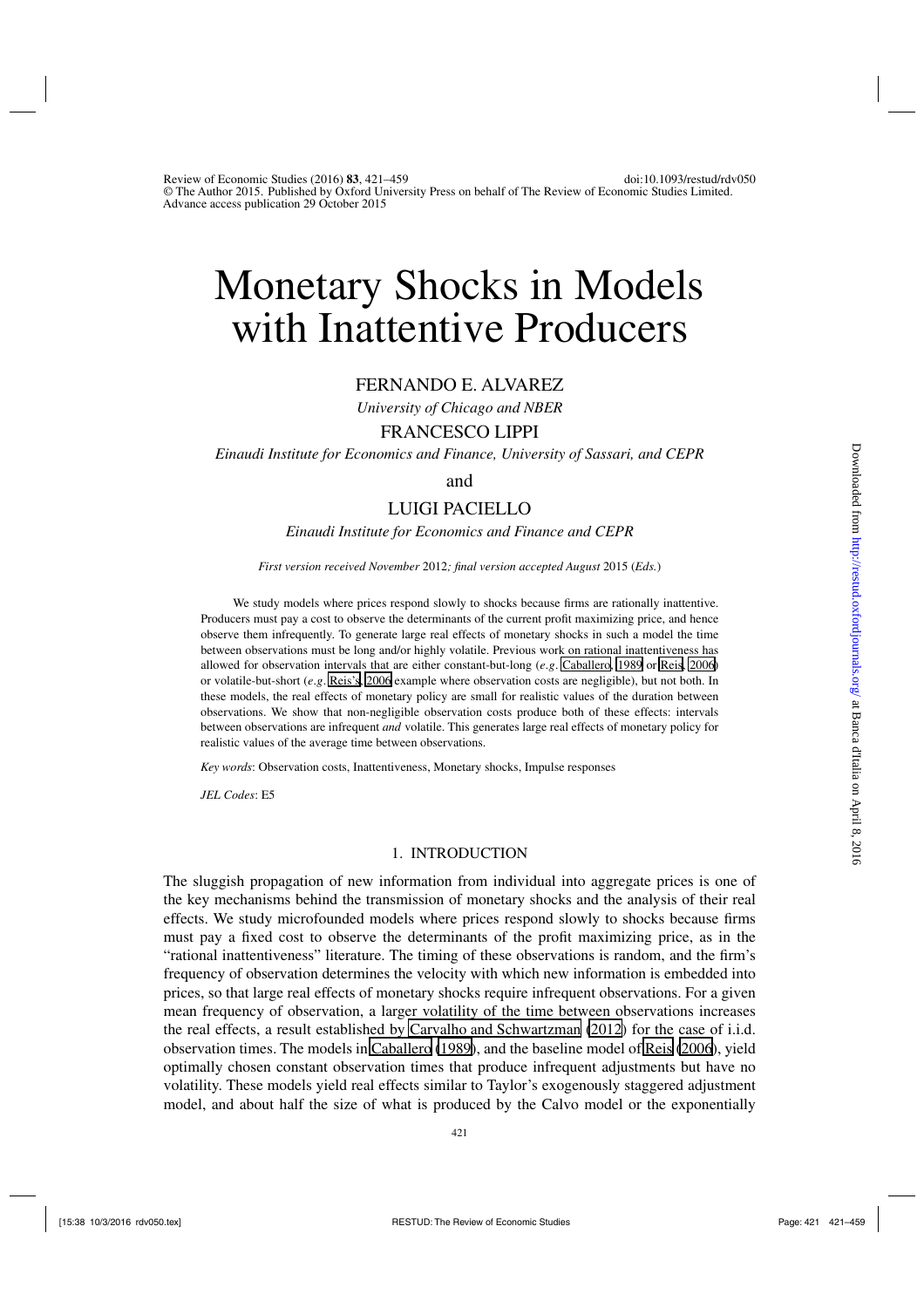distributed observations as used in [Mankiw and Reis](#page-38-0) [\(2002\)](#page-38-0), parametrized to have the same mean frequency of observations as the model with constant times. For a special case with negligibly small observation costs [Reis](#page-38-0) [\(2006\)](#page-38-0) provides a microfoundation for random observation times.<sup>1</sup> Although the times between observations are volatile in this case, the frequency of observations is very high (due to the negligible costs), so that the real effects of monetary shocks are tiny.

Motivated to obtain larger effects of monetary shocks, we study models where the intervals between optimally chosen observation times are both *long* and *volatile*. The first set of results derives the firms' observation times as the solution to a fully specified profit maximization problem, with random and persistent variation in the observation costs. To obtain long and volatile observation times, and hence larger effects of monetary policy, it is necessary to have observation costs that are both non-negligible and sufficiently persistent. Indeed, an important innovation of this article is to produce from first principles optimal firm decisions that are persistent rather than i.i.d., as is standard in the previous literature. We show that the process of the observation costs maps into the process for the optimally chosen observation times in a subtle non-linear way. For instance, a setting with i.i.d. observation costs will produce optimally chosen *constant* observation times. As the costs become sufficiently persistent, the optimal times become responsive to the realization of the observation cost, and hence the frequency of observation becomes volatile and persistent. The second set of results pertains to the aggregation properties of an economy with a continuum of firms, for a given Markov process for the individual firm's observation times. Methodologically, this aggregation result is new and generalizes the elementary renewal theorem in statistics where consecutive holding times (*i*.*e*. times between observations in our economic application) are i.i.d. to an environment where holding times follow a first-order Markov process. The paper contains several new results, summarized next, that extend and complement the ones in the literature.

**Microfoundations of optimal observation times:** We use a simple general equilibrium model of price setting to derive the distribution of the optimal times between observations from the firm's profit maximization problem. We assume that when the firm pays the observation cost it learns the current value of the production cost, a key piece of information for price setting, and also obtains a signal about future observation costs. The optimal choice for the time until the next observation is a function of the signal, a sufficient statistic for the future observation cost at every future date. We consider several cases, which are interesting both for their relationship to the literature, and for their substantive monetary policy implications.

The first case is one where the signals are such that the optimally chosen observation times are i.i.d. This case, while standard in the "rational inattentiveness" literature, has not yet been derived as the solution of an explicit profit maximization problem with random variation in the benefit/cost of acquiring information.<sup>2</sup> This case yields two novel insights. First, i.i.d. observation

1. The case of negligibly small observation cost studied by [Reis](#page-38-0) [\(2006\)](#page-38-0) is one where for any given distribution of the observation cost  $\theta$ , the model is solved for a scaled process of the observation cost  $\theta' = c\theta$  where  $c \to 0$  is a scaling factor. In the scaled model, both the mean and volatility of the observation cost go to zero, but the coefficient of variation stays constant.

2. An exception is the paper by [Woodford](#page-38-0) [\(2009\)](#page-38-0) who uses a different framework, namely the one of "rational inattention", to characterize optimal i.i.d. observation times. He assumes that keeping track of the state and *time elapsed* is costly. When the cost of keeping track of time is sufficiently large the optimal observation times become i.i.d. because the firm cannot base decisions on (any measure of) time and, therefore, base decisions exclusively on the current value of the noisy signals it receives, even though the process of interest is persistent. Each of the two frameworks has weaknesses and strengths in this particular application. On the one hand, we view the assumption of no memory using the rational inattention model of Woodford as an extreme one. On the other hand, in the rational inattention model the design of the signals about the state space is chosen by the decision maker. Instead, in the rational inattentiveness model that we use, the signals are extreme: either complete or no information is revealed upon observation.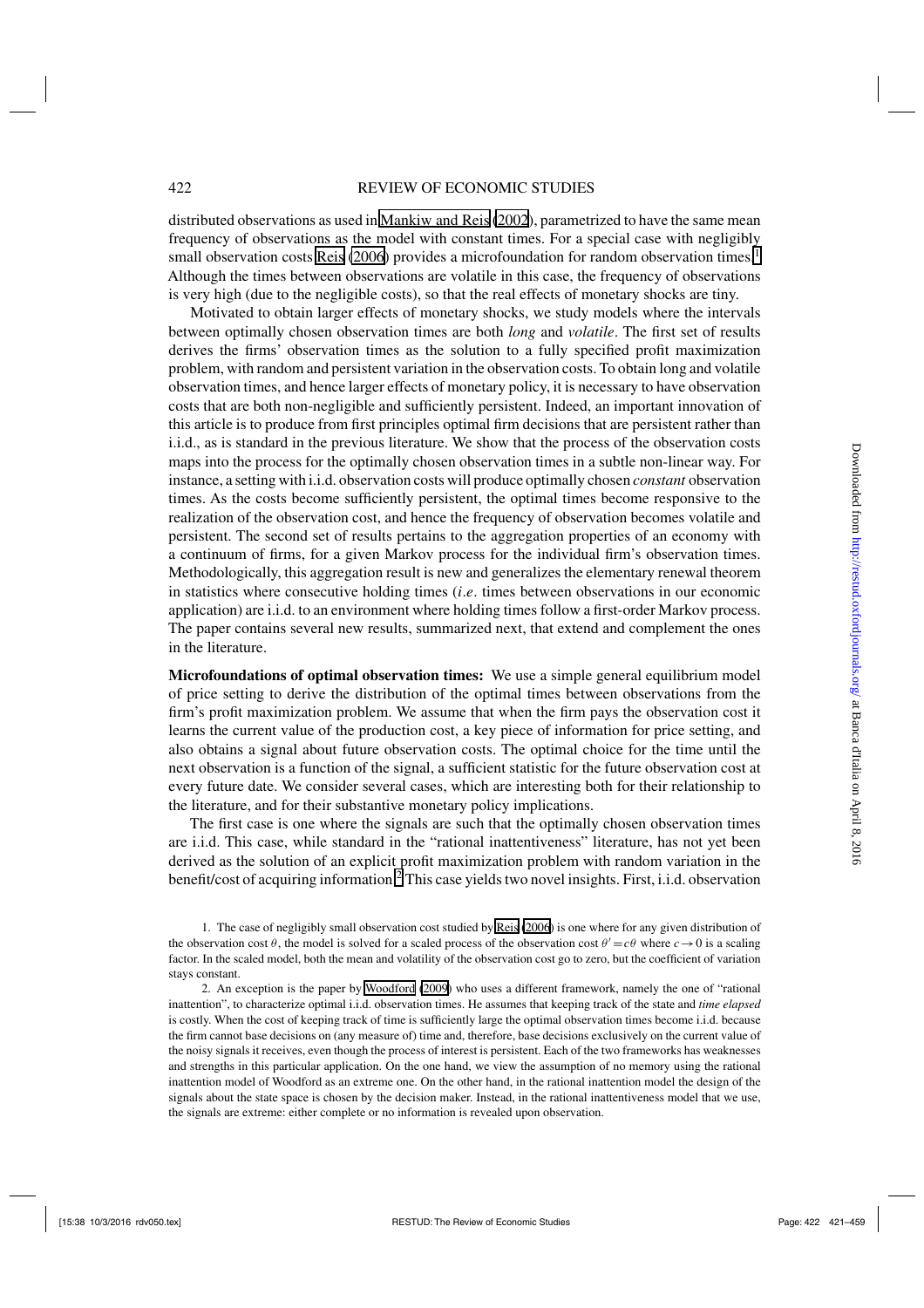times arise only if the evolution of the observation costs is not independent of the firm's decision to observe. Thus, the firm gets a new cost every time it makes an observation. This requirement is specific to the i.i.d. case, and illustrates how special this arrangement is. The more natural setting in which the evolution of the costs is independent of the observation times will naturally give rise to Markov observation times, discussed next. The second insight yielded by the model with i.i.d. observation times is that the optimal decision by the firm contains an option value argument: a firm that is facing a very low cost (for the next observation), has an incentive not to observe immediately, but rather to save the opportunity for a cheap observation for when it is most valuable in future. This implies that the support of the distribution of observation cost must include negative values to generate the arbitrarily small observation times that are common in the literature, such as the exponentially and i.i.d. distributed observations in [Mankiw and Reis](#page-38-0) [\(2002\)](#page-38-0). Both insights suggest that the i.i.d. case is rather special, for this reason we explore the more general, and more realistic case, which gives rise to persistent observation times.

The second case we explore assumes that the evolution of the costs is independent of the firm's decision to observe. In this case the optimal decision rules imply that the times between successive observations form a Markov process. We characterize the properties of the observation cost process that leads to variability in the times between observations. This is important since, as mentioned, the variability of the times between observations affects the real output effect of an aggregate demand shock. Notice that variable observation times require both variability in costs and that the optimal decision rule is sensitive to the realization of the cost shock. An early contribution for volatile observation times was given by [Reis](#page-38-0) [\(2006](#page-38-0)), who provides a microfoundation in the limiting case of negligible observation costs. His model makes the times between observations random, and hence volatile, but it produces very frequent observations (due to the small costs), so that the real effects of monetary shocks are tiny. We provide a global characterization of the decision rule, which allows for both negligible (reproducing Reis' result) as well as non-negligible observation costs. The latter are essential to get infrequent observations. Interestingly, we show that for any given variability of the observation costs, the *persistence* of the costs affects the sensitivity of the optimal decision rule with respect to the cost. Hence, the persistence of the observation costs determines the variability of times between observations. Higher persistence amplifies the variability of optimal observation times and, therefore, the real effects of monetary shocks. On the one hand, we show that for any given (non-negligible) expected value of the observation costs, the volatility of observation times converges to zero if persistence is sufficiently low. In the limiting case where the observation costs are i.i.d., the volatility of times between observations converges to zero and the real effects of monetary shocks are those of a model with constant times between observations. On the other hand, the real effects of monetary shocks can be substantially larger, close to those of a Calvo model with a realistic parametrization, with observation costs that are non-negligible and sufficiently persistent.

The analysis in this article will mostly focus on a model where firms are ex ante identical but differ ex post in their choices about the optimal observation times, which follow a Markovian process. There are two reasons for this choice. First, as argued above, this case emerges naturally from first principles in models where the opportunity cost of an observation is persistent. Secondly, we notice that an alternative model with constant observation costs that differ across firms might also be able to produce larger output effects. Such a model, however, implies a constant time between observations, say *Ti*, for a given firm *i*, *i*.*e*. a hazard of price adjustment equal to zero and with a vertical asymptote at  $T_i$ . Recent empirical research on the behaviour of individual prices provides ample evidence that there is large variation in the duration between price changes *at the UPC-store level*, *e*.*g*. [Alvarez et al.](#page-38-0) [\(2015](#page-38-0)). Given the usefulness of mapping the predictions of the model to available micro data (*e*.*g*. for the hazard rate and the distribution of the size of price changes), we see the characterization of the Markov case as more valuable.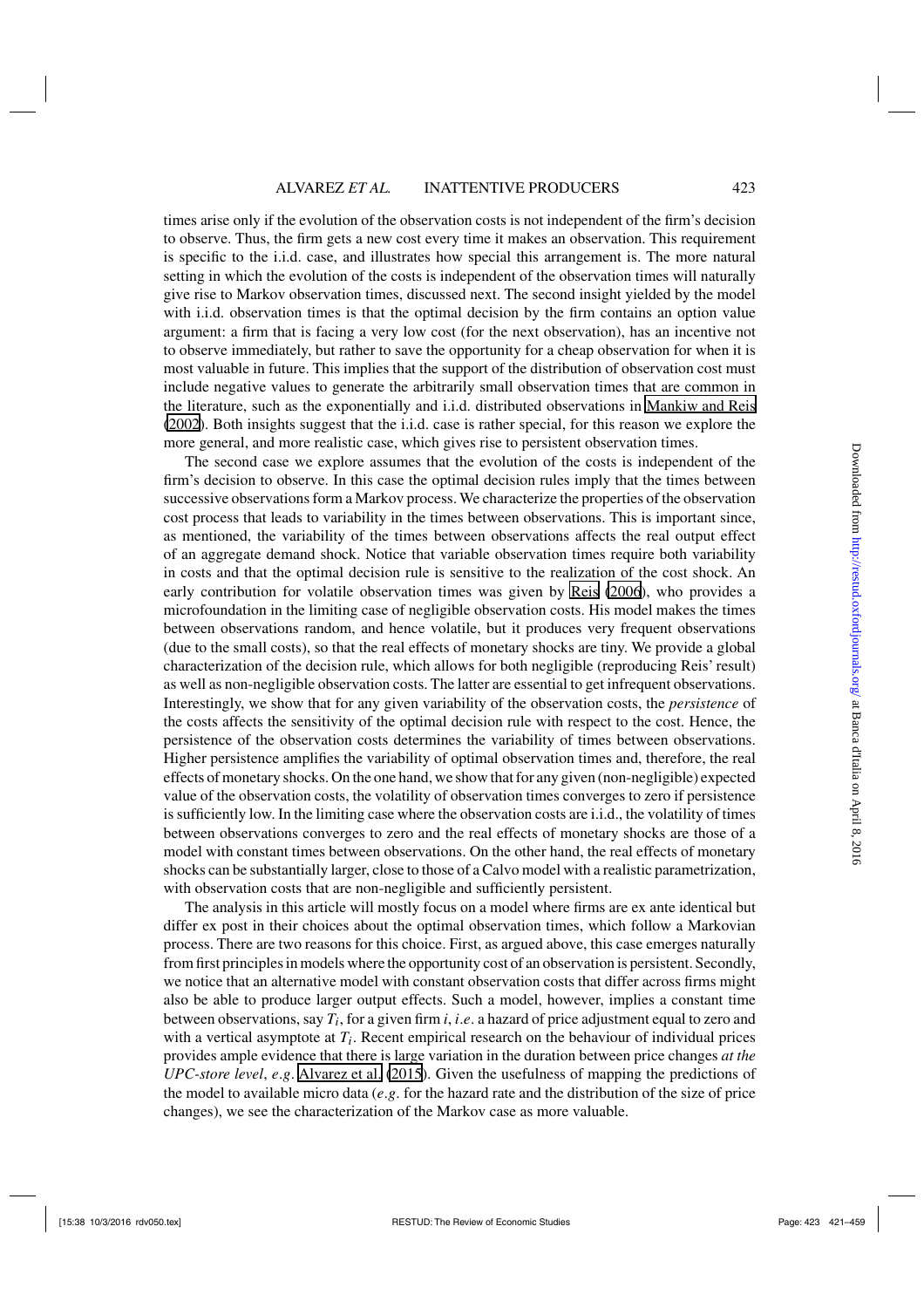# 424 REVIEW OF ECONOMIC STUDIES

**Results on aggregation:** Another set of results pertains to the aggregation properties of an economy with "inattentive producers". We denote by  $H(t'|t)$  the right CDF of the optimally chosen times larger than  $t'$ , conditional on a gap of time equal to  $t$  between the preceding two observations. This distribution is derived simply from the assumptions about the observation costs, the signals and the optimal decision rules described above. While in our model the distribution  $H(t'|t)$  is the outcome of the solution to the firms' problem facing random and persistent variability in observation costs, our results on aggregation are independent of the specific model microfounding a given *H*. In particular, for a given *H*, we aggregate the times until the next observation across a continuum of firms to characterize the stationary cross-sectional distribution of the times until the next observation, which we denote by  $Q$ . The distribution  $Q$  is key in determining the propagation of monetary shocks as it determines the time it takes before a given fraction of firms makes at least one observation and, therefore, incorporates new information into prices.<sup>3</sup> We show that the density *q* associated with the cross-sectional distribution *Q* is given by  $q(t) = RK(t)$ , where  $R$  is a constant (the unconditional frequency of observations per unit of time), and  $K$  is the invariant distribution of the Markov process formed by the time elapsed between consecutive observations.<sup>4</sup> And so by the law of large numbers,  $K(t)$  measures the cross-sectional fraction of firms that have waited at least *t* periods since the last observation.

We use this result to illustrate several applications. First, we show that the cumulative output response increases with both the *average* and the *coefficient of variation* of times between consecutive observations, as measured in the cross-section according to the distribution *K*. This finding generalizes a result by [Carvalho and Schwartzman](#page-38-0) [\(2012](#page-38-0)), obtained for the case of i.i.d. durations, to a framework where durations form a first-order Markov process. This extension is important because quite special assumptions are needed to generate i.i.d. durations, as discussed above.This result is quantitatively relevant because persistent shocks, and the associated persistent times between observations, are essential to generate a sizeable cross-sectional variation of observation times from a reasonable variation in the observation cost.

Secondly, our analysis of the mapping from *H* to *Q* clarifies a related theoretical result in [Reis](#page-38-0) [\(2006\)](#page-38-0) concerning the aggregation of individual firms decision. Within the class of i.i.d. observation times, Reis derives conditions on the individual firm's distribution of observation times that deliver an exponential cross-sectional distribution *Q*, as assumed *e*.*g*. in [Mankiw and Reis](#page-38-0) [\(2002](#page-38-0)). We clarify that a necessary and sufficient condition to obtain an exponential cross-sectional distribution *Q* is that the firm-level distribution of observation times *H* must be exponential itself. Hence, the exponential distribution of observation times, a case often used in the literature, turns out to be obtained as an optimal decision rule only in a very special case.<sup>5</sup>

Thirdly, under the assumption that price changes only occur upon observation dates, we derive a mapping between the cross-sectional distribution of observation durations, *K*, and the kurtosis of the size-distribution of price changes.<sup>6</sup> This mapping can be used to calibrate the model.

<sup>3.</sup> [Reis](#page-38-0) [\(2006\)](#page-38-0) labels *Q* the "distribution of inattentiveness".

<sup>4.</sup> Formally,  $K(t)$  is the invariant cumulative distribution associated with the transition function  $H(t'|t)$ , as standard in the definition of the invariant distributions for a discrete-time continuous-state Markov process.

<sup>5.</sup> Indeed, we solve analytically for the distribution of costs that implies an exponential distribution of observation times, which has two features that we find implausible: a large proportion of costs that are *negative* and a very large variability of observation costs.

<sup>6.</sup> A microfoundation of price changes occurring only upon an observation dates can be the presence of menu costs. As shown in Proposition 1 of [Alvarez](#page-38-0) *et al*. [\(2011](#page-38-0)), relatively small menu costs make price plans not optimal in this environment at moderate inflation rates.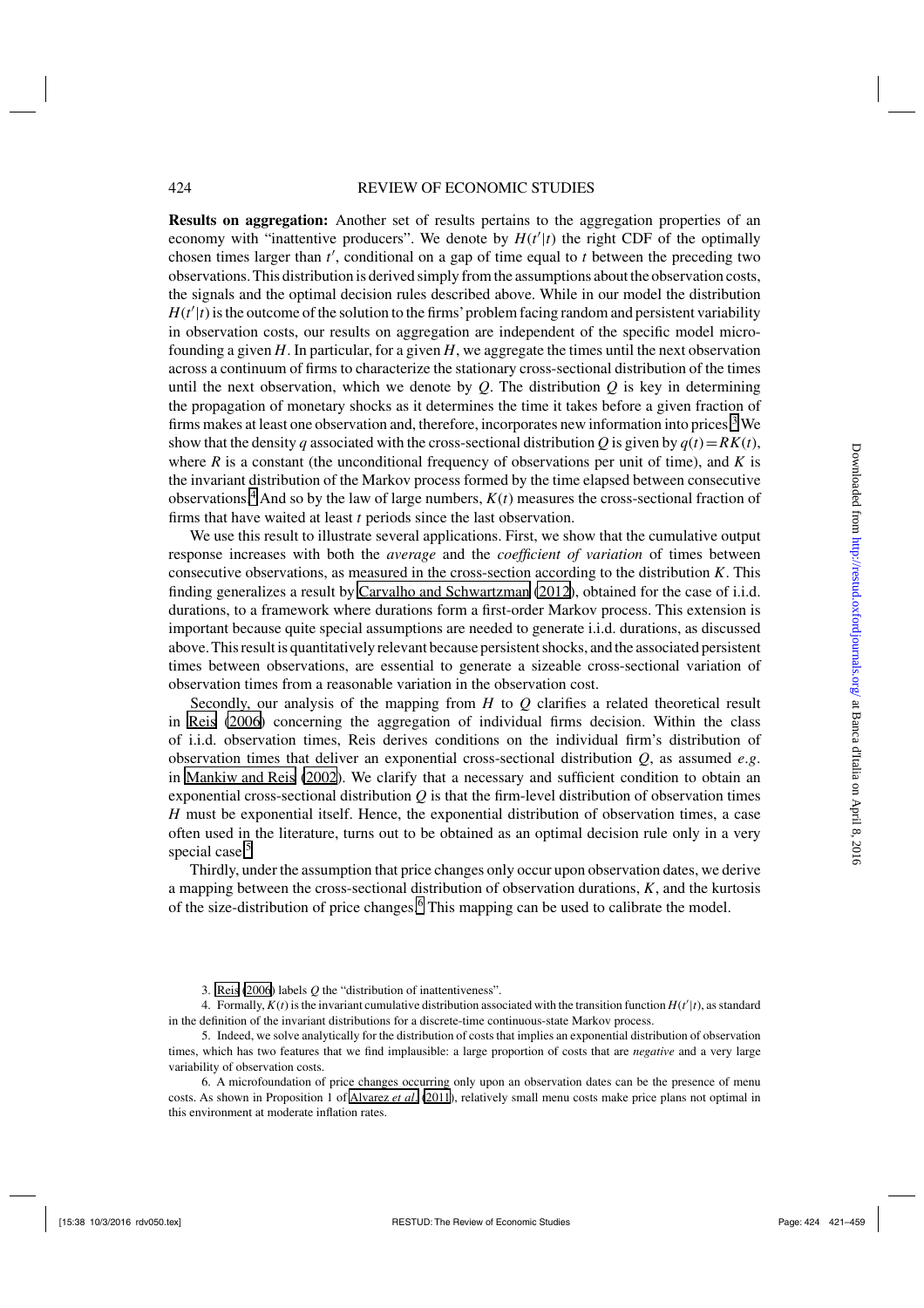<span id="page-4-0"></span>**Alternative microfoundations of random observation times:** The aggregation results and the characterization of the cumulative IRF of a monetary shock in terms of distribution of observation times hold for a large class of models, beyond those with random observation *costs*. For instance, the results hold in models where the *benefits* of observation are random. In the [Online Appendix](http://restud.oxfordjournals.org/lookup/suppl/doi:10.1093/restud/rdv050/-/DC1) we give an example of such a model in which the observation costs are constant but the benefits of observing are random due to a time-varying volatility of the production cost.

The rest of the article is organized as follows. For expositional convenience, we first derive the mapping from the individual firm's distribution of the times between observations *H* to the crosssectional distribution  $Q$  (Section 2), and discuss three main applications of this new aggregation result. Section [3](#page-11-0) describes a general profit maximization problem, in the presence of a fixed cost of observing the state. The solution to this problem yields the optimal decision rules that micro-found the stochastic observation times of an individual firm. Section [4](#page-17-0) shows the general solution to the firm's problem, in which case the optimal observation times form a first-order Markov process. Section [5](#page-24-0) consider a particular setup for the firm's problem, in which case the optimal observation times are i.i.d. Section [6](#page-31-0) concludes.

# 2. AGGREGATING THE BEHAVIOUR OF INATTENTIVE PRODUCERS

This section characterizes the linkages between an individual firm's behaviour and the crosssectional features that are important for modelling the propagation of an aggregate shock in an economy with "rationally inattentive" firms. We are interested in an economy populated by firms that observe the state underlying their prices at randomly spaced times. The interpretation of "making an observation" is that the firm pays a cost to gather (aggregate and process) information to be used to set prices. Upon each observation the firm chooses a new path for prices until the next observation.

The primitive for the analysis in this section is a distribution of the firm's times between consecutive observations, as summarized by its right cumulative distribution function (CDF), which we denote by  $H^{\dagger}$ . Starting from a given  $H$ , this section aggregates the times between observations across firms to characterize the stationary *cross-sectional* distribution of the "times until the next observation". That is, the fraction of firms that, at any point in time, will wait at least *t* units of time until the next observation. We denote the right CDF of such distribution by *Q*(*t*).

The distribution  $Q(t)$  is a key object in models with rational inattentive producers because it determines the time left before a given fraction of firms will conduct an observation and adjust their behaviour to the new information obtained. Therefore, *Q* directly determines the time it takes for an aggregate shock to be incorporated into the information set of a given fraction of firms. Thus, *Q* determines the speed at which a monetary shock affects the aggregate price level. In a stationary environment there is a constant rate of observations per unit of time, which we denote by *R*. In this section, we will derive both  $Q$  and  $R$  as implied by a given  $H$ . In Section [3,](#page-11-0) we will study a model where the distribution *H* is itself derived from the firm's optimal price setting choices subject to an information-gathering friction.

Before providing an exhaustive formal analysis, we sketch two examples to fix ideas. The first one is a classic Taylor's model where each firm observes the state at deterministically spaced time intervals of length *T*. This assumption amounts to an i.i.d. *H*(*t*) distribution which is piecewise continuous: constant and equal to 1 for  $t \in [0, T)$ , and zero otherwise. It is easy to see how this  $H(t)$ 

<sup>7.</sup> The use of right CDF, *i*.*e*. the probability mass that the time between observations is *above* a given threshold, is more convenient algebraically than the traditional (left) CDF.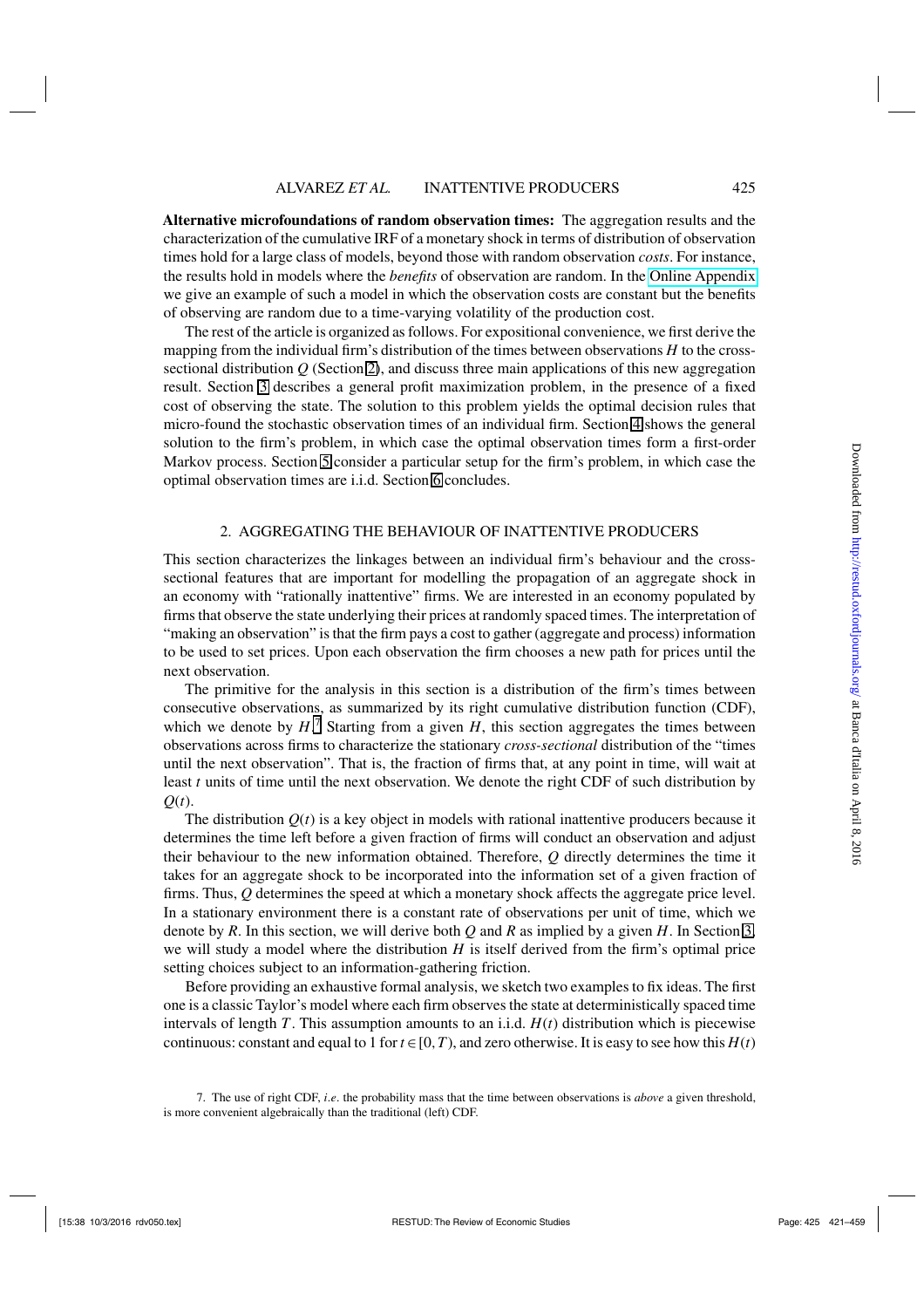<span id="page-5-0"></span>implies a unique invariant cross-sectional distribution  $Q(t)$  of times until the next observation, with a density  $q(t)$  that is uniform for  $t \in (0, T)$ , and an observation rate given by  $R = 1/T$ . The second example is the widely used Calvo pricing. It assumes that the distribution of times between observations for a firm follows a Poisson process, so that the probability that a firm waits at least *t* periods after adjusting is given by the exponential distribution  $H(t) = e^{-\lambda t}$  for  $t \in (0, \infty)$ . Aggregating a continuum of firms that follow this  $H(t)$  rule gives a cross-sectional distribution of times until the next observation, *Q*(*t*), that is also exponential, and a rate of observations per unit of time  $R = \lambda$ .

While the mapping from *H* to *Q* for some simple examples can be solved using intuition, a general treatment is useful. It will allow us to extend the mapping along two important dimensions: first, to cases where the firm hazard rate of observations is not constant (so that  $H(t)$  is not exponential); secondly, and perhaps more interestingly, to allow for non-i.i.d. observation times at the firm level. In the latter, the distribution of the times *t* between observations is allowed to depend on the length *s* of the time since the last observation and denoted by  $H(t|s)$ . Markovian observation times appear to be a robust feature of a microfounded model, as we show in Section [3,](#page-11-0) we thus see this case as an important extension of the i.i.d. observation times.<sup>8</sup>

We consider setups where the optimal decision of the firm will be such that, in a stationary environment, the time elapsed between consecutive observations forms a stationary Markov process. As already mentioned, the primitive of the analysis in this section is the *conditional* right CDF  $H(t|s)$  for the times between consecutive observations of a firm. The function  $H:\mathbb{R}^2_+ \to$ [0,1] satisfies the following: (1)  $H(0|s) = 1$  for all  $s \ge 0$ , (2)  $H(t|s) \ge H(t'|s)$  for all  $t' \ge t$ , iii) lim<sub>*t*→∞</sub> $H(t|s) = 0$  for all  $s > 0$ , and iv)  $H(t|\cdot)$  is Borel-measureable, for all  $t > 0$ . The interpretation of  $H(t|s)$  is that if the gap between the preceding two observations is equal to *s*, then the probability that the time between the current and the next observation is at least *t* is  $H(t|s)$ . We assume that the stochastic process for observation times is independent across firms, and that the law of large number holds.

Let  $K(s)$  denote the invariant cumulative distribution function of the times between consecutive observations of length up to *s*. Formally, *K*(*s*) is the invariant distribution associated with the transition function  $H(t'|t)$ , as will be shown below. In particular, in an interval of time  $(t, t+dt)$  there are *Rdt* observations that take place. Of those, a fraction  $K(s)$  is characterized by a gap between the preceding two observations greater or equal than  $s$ . Using the definition of  $K(s)$ we can compute the cross-sectional distribution of times until the next observation, whose right  $CDF$  is $9$ 

$$
Q(t) = -R \int_0^\infty \left( \int_0^\infty H(u+t|s) \ dK(s) \right) du = -R \int_t^\infty \int_0^\infty H(u|s) \ dK(s) du \ . \tag{1}
$$

The expression is easy to interpret: the firms that will wait at least *t* periods before the next observation are those that drew an observation time larger than *u*+*t* some *u* periods ago. The integral inside the parenthesis measures those firms. The probability that a firm must wait this long depends on the gap *s* between the preceding two observations and is given by  $H(u+t,s)$ . In the integrand, this is then weighted by (the negative of)  $dK(s)$ , which gives the fraction of firms whose preceding two observations were separated by *s*. Integrating over both the time until the next observation, *u*, and the time between the preceding two observations, *s*, and multiplying by the frequency of observation,  $R$ , gives  $Q(t)$ . Note that the minus sign comes from using a *right* CDF for  $K(s)$ . The value of R is easily computed from equation (1), using that  $Q(0) = 1$ .

<sup>8.</sup> See [Alvarez](#page-38-0) *et al*. [\(2011](#page-38-0)) for a microfounded model where the optimal observation times are not i.i.d. We note that there is no systematic treatment of this problem in the literature.

<sup>9.</sup> Integration follows Lebesgue–Stieltjes. *Q*(*t*) is also referred to as distribution of the forward times.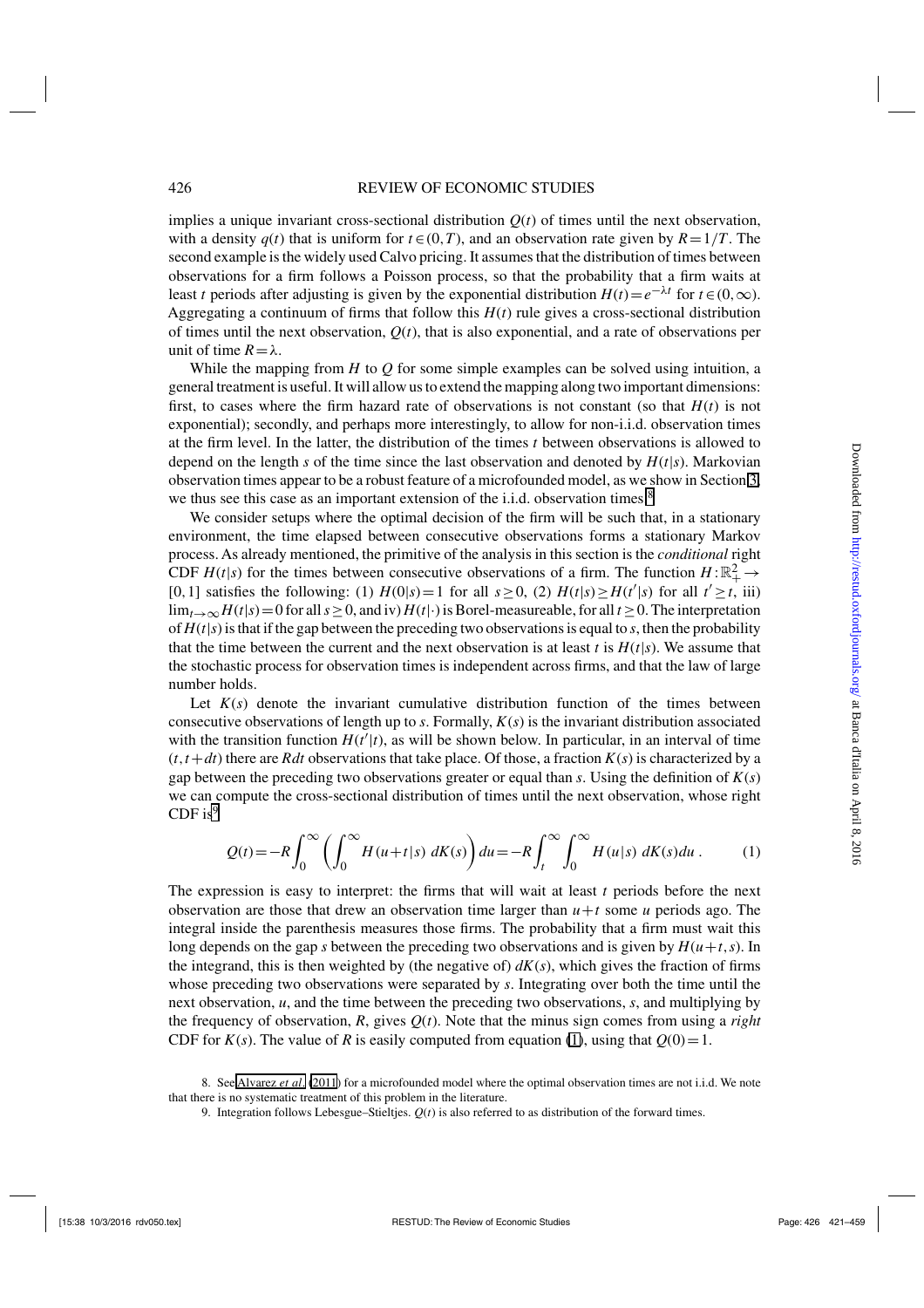<span id="page-6-0"></span>Differentiating this expression we obtain the density of the cross-sectional distribution of times until the next observation, as we summarize in the following lemma:

**Lemma 1.** *Given the conditional right CDF, H, and its corresponding invariant distribution of times between observations, K, the density of the times until the next observation q*(*t*) *is:*

$$
q(t) \equiv -\frac{\partial Q(t)}{\partial t} = -R \int_0^\infty H(t|s) \ dK(s) \ge 0 \ , \tag{2}
$$

*where the number of observations per unit of time is*

$$
R = -\frac{1}{\int_0^\infty \int_0^\infty H(u|s) \ dK(s) du} \ge 0 \ . \tag{3}
$$

To complete the characterization of *Q* we need the (invariant) distribution of times between observations,  $K(s)$ . We distinguish between two cases: one where the distribution *H* is absolutely continuous, another where *H* is discrete. If  $H(\cdot|s)$  is absolutely continuous the invariant distribution *K* will be differentiable with density  $k(t) = -\partial K(t)/\partial t$  solving:

$$
k(t) = \int_0^\infty h(t|s)k(s)ds \text{ for all } t \ge 0 \quad \text{where} \quad h(t|s) \equiv -\frac{\partial H(t|s)}{\partial t} \ge 0 \text{ for all } t, s \ge 0.
$$

Likewise, since *H* is differentiable almost everywhere, the right CDF of the invariant measure solves

$$
K(t) = -\int_0^\infty H(t|s) dK(s) \quad \text{for all } t \ge 0.
$$
 (4)

The second case occurs when  $H(\cdot|s)$  is a step function, so that there are countably many observation times  $\mathcal T$  with non-zero probabilities. Let  $\mathcal T = \{t_1, \ldots, t_i, \ldots t_l\}$  with  $t_i < t_{i+1}$  for  $i \geq 1$ and  $h = [h_{t_i,t_j}]$  be a matrix defined as

$$
h_{t_i,t_j} \equiv \lim_{t \uparrow t_i} H(t|t_j) - H(t_i|t_j) \geq 0.
$$

Using this notation,  ${k(t)}_{t \in \mathcal{T}}$  is the corresponding invariant measure, *i.e.* a positive eigenvector associated with *h* solving:

$$
k(t_i) = \sum_{t_j \in \mathcal{T}} h_{t_i, t_j} \ k(t_j) \ \text{ for all } t_i \in \mathcal{T} \ . \tag{5}
$$

In this case, the invariant measure is given by:

$$
K(t) = \begin{cases} 1 & \text{if } t < t_1 \\ \sum_{t_i > t} k(t_i) & \text{if } t_1 \le t_i < t_I \\ 0 & \text{if } t \ge t_I \end{cases}
$$
 (6)

where the  $k(t_i)$  elements solve equation (5). We collect these results in the following lemma:

**Lemma 2.** *Given a conditional right CDF H for the times between consecutive observations, the invariant distribution K is given by the solution of equation (4) if H*(·|*s*) *is absolutely continuous for each t, or by the solution of equation (6) if H*(·|*s*) *is a step function.*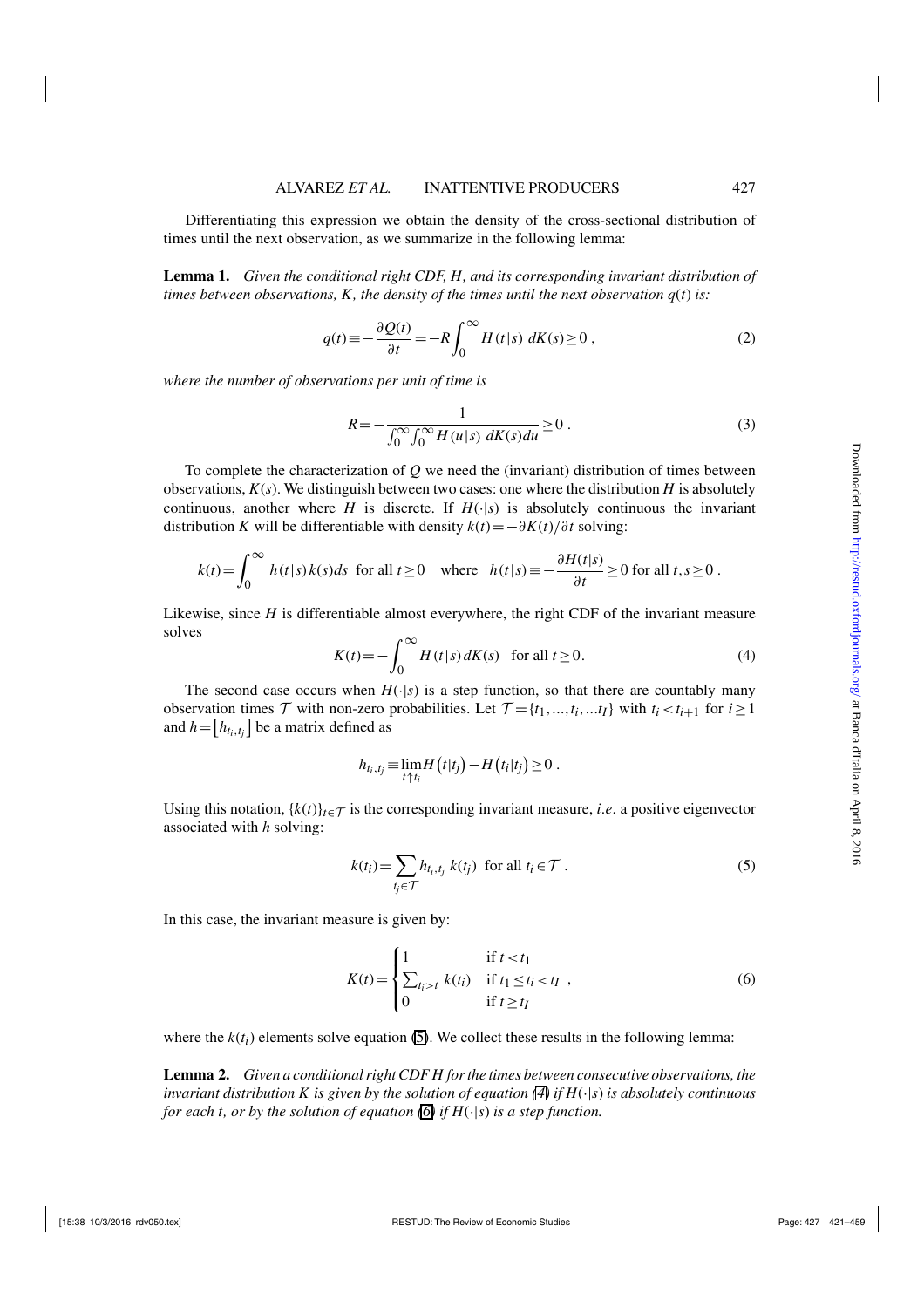<span id="page-7-0"></span>The results for existence and uniqueness of invariant distributions for a discrete-time Markov process give the exact conditions for existence and uniqueness of the invariant distribution *K*. We combine the results of Lemmas [1](#page-6-0) and [2](#page-6-0) and obtain the following proposition.

**Proposition 1.** *Let K*(*t*) *be the invariant (right) cumulative distribution of times between consecutive observations as in equation [\(4\)](#page-6-0) or in equation [\(6\)](#page-6-0). The density q*(*t*) *of the stationary cross-sectional distribution of times until the next observation is proportional to K*(*t*)*:*

$$
q(t) = RK(t) \text{ for all } t \ge 0 \quad \text{and where} \quad R = \frac{1}{\int_0^\infty K(s)ds} \,. \tag{7}
$$

*The right CDF*  $Q(t)$  *is readily found by integration using that*  $Q(0) = 1$ *.* 

For a proof see Appendix [A.](#page-32-0) The results of Proposition 1 substantially generalize the results in the literature about the way the economy aggregates starting from a given individual firm distribution of observation times  $H(t|s)$ . Existing results in the literature (*e.g.* [Reis](#page-38-0), [2006](#page-38-0); [Carvalho and Schwartzman, 2012](#page-38-0)) are based on the case of i.i.d. observations, *i.e.*  $H(t|s_1)$  $H(t|s_2)$  for all *s* and all pairs  $(s_1, s_2)$ . The interpretation of Proposition 1 is simple: in a crosssection there is a mass*K*(*t*) of firms who will wait at least *t* periods before the next observation. The parameter *R*, measuring the average frequency of observation, scales the density proportionately. Notice that the function  $q(t)$  is a density function even in the cases in which the invariant distribution of times between consecutive observations *K*(*t*) does not have a density, as in the case where  $K(t)$  is a step function (*e.g.* the Taylor's model discussed above) or, more generally, the case discussed in equation [\(6\)](#page-6-0).

# 2.1. *Three applications of Proposition 1*

Next we discuss three applications of Proposition 1. In the first one, we show that the crosssectional distribution of times between observations,  $K(t)$ , is a key determinant of the real effects of monetary shocks. The second application is literature driven: we derive necessary and sufficient conditions under which the firm distribution of observation times  $H(t|s)$  yields a distribution  $K(t)$  that is both i.i.d. and exponential, a case studied by [Reis](#page-38-0) [\(2006\)](#page-38-0) and extensively used in applications following [Mankiw and Reis](#page-38-0) [\(2002](#page-38-0)). The third application studies the mapping from the distribution  $K(t)$  to the size distribution of price changes in a simple model of price dynamics. This mapping can be used to identify the relevant statistics about the distribution  $K(t)$  using data on the size distribution of price changes.

**2.1.1. The distribution of observations and the effect of monetary shocks.** The crosssectional distribution of the times until the next observation,  $Q(t)$ , is a key ingredient in the propagation of monetary shocks into prices and output, *yt*. We summarize this effect in the single statistic  $\mathcal{M}(\delta)$  which measures the real cumulative output effect  $\int_0^\infty \log(y_t/y_0) dt$  of a once and for all increase of the aggregate nominal demand of size  $\delta$  occurring at time  $t = 0$ :

$$
\mathcal{M}(\delta) \equiv \int_0^\infty \log \left( \frac{y_t}{y_0} \right) dt = \frac{\delta}{\epsilon} \int_0^\infty Q(t) dt.
$$
\n(8)

The first equality defines the cumulative output effect. The second equality is a result of the following assumptions about the firm's price-setting behaviour and the relationship between prices and output: (1) the price of each firm follows the plan decided before the aggregate shock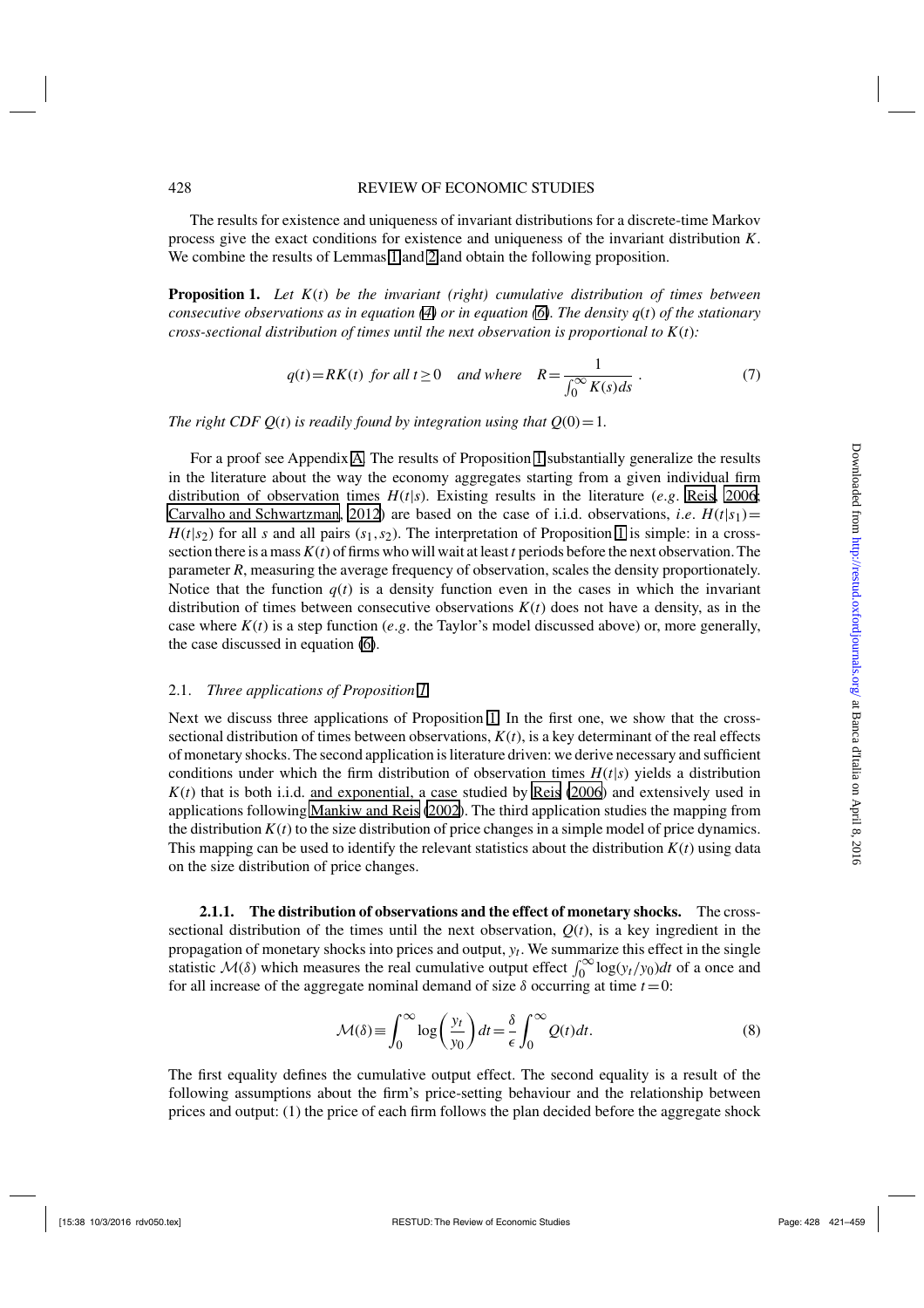<span id="page-8-0"></span>until a new observation time. Until the observation occurs, the firm's price is on average  $\delta$  log points lower than in the absence of the shock. (2) The elasticity of output to nominal demand for those firms that keep prices unchanged is constant and equal to  $1/\epsilon$ . The statistic  $Q(t)$  measures the mass of firms that do not make an observation for at least *t* periods after the shock, and hence the integral  $\int_0^\infty Q(t)dt$  measures the cumulated mass of firms that will not update their prices in the future. This integral ranges between zero, when all firms adjust immediately so that  $Q(t)$ =0 for all  $t \ge 0$ , to infinity when firms never adjust so that  $\lim_{t\to\infty} Q(t)$ =1. The units are log percentage points, so that a value of  $\mathcal{M}(\delta) = 0.01$  measures a cumulated increase equal to 1% relative to the steady state output. In the [Online Appendix](http://restud.oxfordjournals.org/lookup/suppl/doi:10.1093/restud/rdv050/-/DC1) we give more details for this argument and provide references to a general equilibrium setup, the one in [Golosov and Lucas](#page-38-0) [\(2007\)](#page-38-0), that is consistent with the assumed behaviour. In Table [1,](#page-24-0) we quantify the cumulated output effect using a calibrated version of the model.

The next proposition shows that  $\mathcal{M}(\delta)$  is linear in  $\delta$  and that it is completely characterized by the mean and variance of the cross-sectional distribution of times between observations:

**Proposition 2.** *The statistic*  $\mathcal{M}(\delta) \equiv \frac{\delta}{\epsilon} \int_0^\infty Q(t) dt$  is given by

$$
\mathcal{M}(\delta) = \frac{\delta}{\epsilon} \frac{E_K(t)}{2} \left( 1 + (CV_K(t))^2 \right) , \qquad (9)
$$

*where*  $E_K(t)$  *and*  $CV_K(t)$  *are, respectively, the average duration and coefficient of variation of times elapsed between consecutive observations.*

For a proof seeAppendix[A.](#page-32-0) The linear relation between the size of the monetary shock and the real cumulative output is a distinctive feature of models with time-dependent decision rules which contrasts sharply with the non-linear behaviour that is produced by menu cost models.<sup>10</sup> Both the mean and the variance of the times between consecutive observations have a first-order effect on  $M$  and, therefore, on the real effects of monetary shocks. Notice that the results of Proposition 2 are independent of the assumptions about the primitive distribution of times between observations of the firm, *H*. A result similar to Proposition 2 has been obtained by [Carvalho and Schwartzman](#page-38-0) [\(2012\)](#page-38-0) for i.i.d. observation times. In our framework, this corresponds to the case where  $H(t|t_1)=$  $H(t|t_2)$  for all *t* and all pairs  $(t_1, t_2)$ . Proposition 2 extends [Carvalho and Schwartzman](#page-38-0) [\(2012\)](#page-38-0) that allows for observation times to follow a Markov process, a case that arises naturally from the microeconomics of the firm problem (see Sections [4](#page-17-0) and [5\)](#page-24-0).

To illustrate the economics of Proposition 2 by means of a simple example consider an economy where each firm draws an observation of length *T* with probability 1−*p*, and otherwise an observation of length  $\overline{T} > \underline{T}$ , independently of the length of the last observation. The distribution of the firm's observation times is given by  $\hat{H}(t) \equiv H(t|t')$  for all  $t > 0$ , where:

$$
\hat{H}(t) = \begin{cases}\n1 & \text{if } t \in [0, \underline{T}] \\
p & \text{if } t \in (\underline{T}, \overline{T}) \\
0 & \text{otherwise}\n\end{cases}.
$$

Given that observations are i.i.d. over time, the cross-sectional distribution of times between consecutive observations equals the firm's distribution of times between observations. That is,

<sup>10.</sup> See [Alvarez and Lippi](#page-38-0) [\(2014\)](#page-38-0) for a theoretical analysis of how the cumulative output effect depends on the size of the monetary shock in menu cost models and [Alvarez](#page-38-0) *et al*. [\(2015\)](#page-38-0) for an analysis of models with both menu cost and observation cost.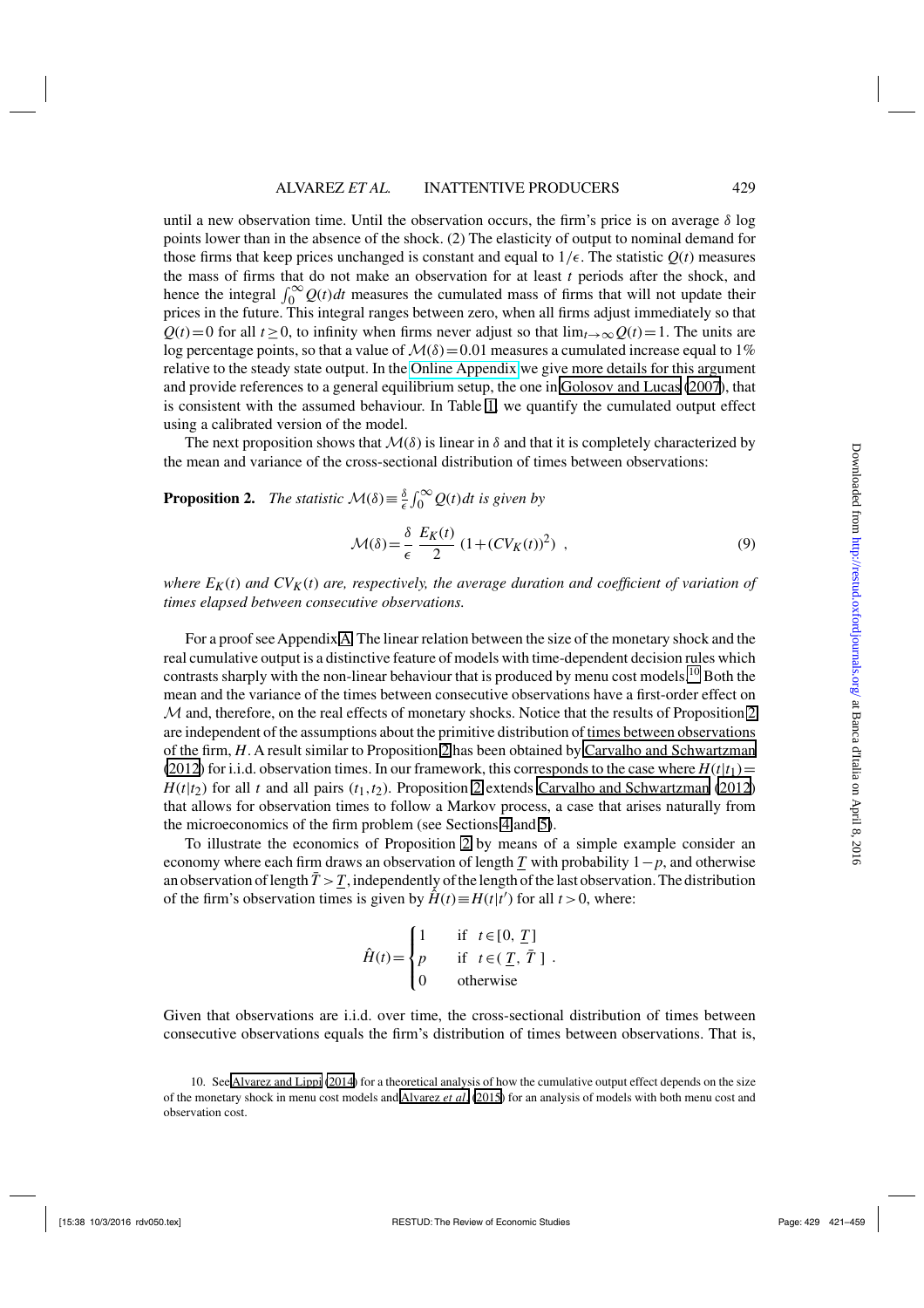*K*(*t*)= $\hat{H}(t)$  for all *t* (as implied by [Lemma 2\)](#page-6-0). Let  $\hat{T}$  ≡(1−*p*) $\underline{T}$  +*p* $\overline{T}$  denote the average length of time between consecutive observations. Using Proposition [1](#page-7-0) we obtain that  $R=1/\tilde{T}$  and the invariant (right) CDF of the cross-sectional times until the next observation is

$$
Q(t) = \begin{cases} 1 - t/\hat{T} & \text{if } t \in [0, T] \\ 1 - \underline{T}/\hat{T} - p(t - \underline{T})/\hat{T} & \text{if } t \in (T, \bar{T}) \\ 0 & \text{otherwise} \end{cases}
$$
(10)

To understand equation (10) it is useful to compare two example economies. In the first economy, indexed by a subscript 1,  $p_1 = 1$  and  $T_1 = T_1 = \hat{T}$ . Then  $H_1(t)$  is degenerate; the time between consecutive observations is always  $\hat{T}$ . This is a case studied, for instance, by [Caballero](#page-38-0) [\(1989\)](#page-38-0) and [Reis](#page-38-0) [\(2006](#page-38-0)). In the second economy, indexed by a subscript 2,  $p_2 \in (0,1)$ , so that  $T_2 < \hat{T} < \hat{T}_2$ , and observation times are truly random. As the mean time between consecutive observations is the same in the two economies, the distribution of observation times in economy 2 is obviously a mean-preserving spread of those in economy 1. And so Proposition [2](#page-8-0) implies that the more variable times between observations in economy 2 cause larger real effects of a monetary shock.

This simple example clarifies the economics of Proposition [2.](#page-8-0) Intuitively,  $Q_2(t)$  decays more slowly than  $Q_1(t)$  (at least for  $t > T_2$ ), so that the cumulative effect, as summarized by  $\mathcal{M}(\delta)$ , is larger. Both functions start from the same point  $Q(0)=1$  but in economy 2 there is a longer tail of possible observation times. This tail boosts the real effect of a monetary shock by delaying the response of some firms, slowing the incorporation of the shock into prices and so prolonging the real effect. It is easy to see this formally either by using equation  $(9)$  or integrating  $Q(t)$ directly to give  $\mathcal{M}(\delta) = \frac{\delta}{\epsilon} (\hat{T}/2) \times [(1/p)(1 - \underline{T}/\hat{T})^2 + (\underline{T}/\hat{T})(2 - \underline{T}/\hat{T})]$ . This shows how, for a given average time between observations  $\hat{T}$ , the size of the real effects of a monetary shock decreases with *p* and <u>*T*</u>. Notice that *M* is minimized at  $p=1$ , where it takes the value of  $\hat{T}/2$ . This corresponds to economy 1 discussed above. A mean preserving spread of times between consecutive observations increases the real effects of monetary shocks.

**2.1.2. The case of exponential i.i.d. observations.** The case where observation times are i.i.d. has been first studied by [Reis](#page-38-0) [\(2006\)](#page-38-0). This case occurs when *H*(*t*|*s*) does *not* depend on *s*, so we denote it simply by  $H(t)$ . Using Proposition [1](#page-7-0) we obtain that the invariant distribution *K* coincides with *H* and thus:

$$
q(t) = R\hat{H}(t) \text{ for all } t \ge 0,
$$
\n(11)

where the number of observations per unit of time is given by  $R = 1/\int_0^\infty \hat{H}(t)dt$ .<sup>11</sup> An immediate implication of equation (11) is that:

**Corollary 1.** Let the observation times be i.i.d. so that  $H(t|s) = \hat{H}(t)$  for each  $s \geq 0$ . The cross*sectional distribution of the times until the next observation, Q, is exponential if and only if the firm's distribution of the times between observations,*  $\hat{H}$  *is exponential.* 

The proof follows since an exponential density is proportional to its right CDF, a property shared by  $q(t) \propto \hat{H}(t)$  in equation (11). Corollary 1 clarifies an important result in [Reis's](#page-38-0) [\(2006](#page-38-0)),

<sup>11.</sup> Note that this is the case considered for a renewal process, where *Q* is the forward recurrent time as, for instance, in [Karlin and Taylor](#page-38-0) [\(1998\)](#page-38-0).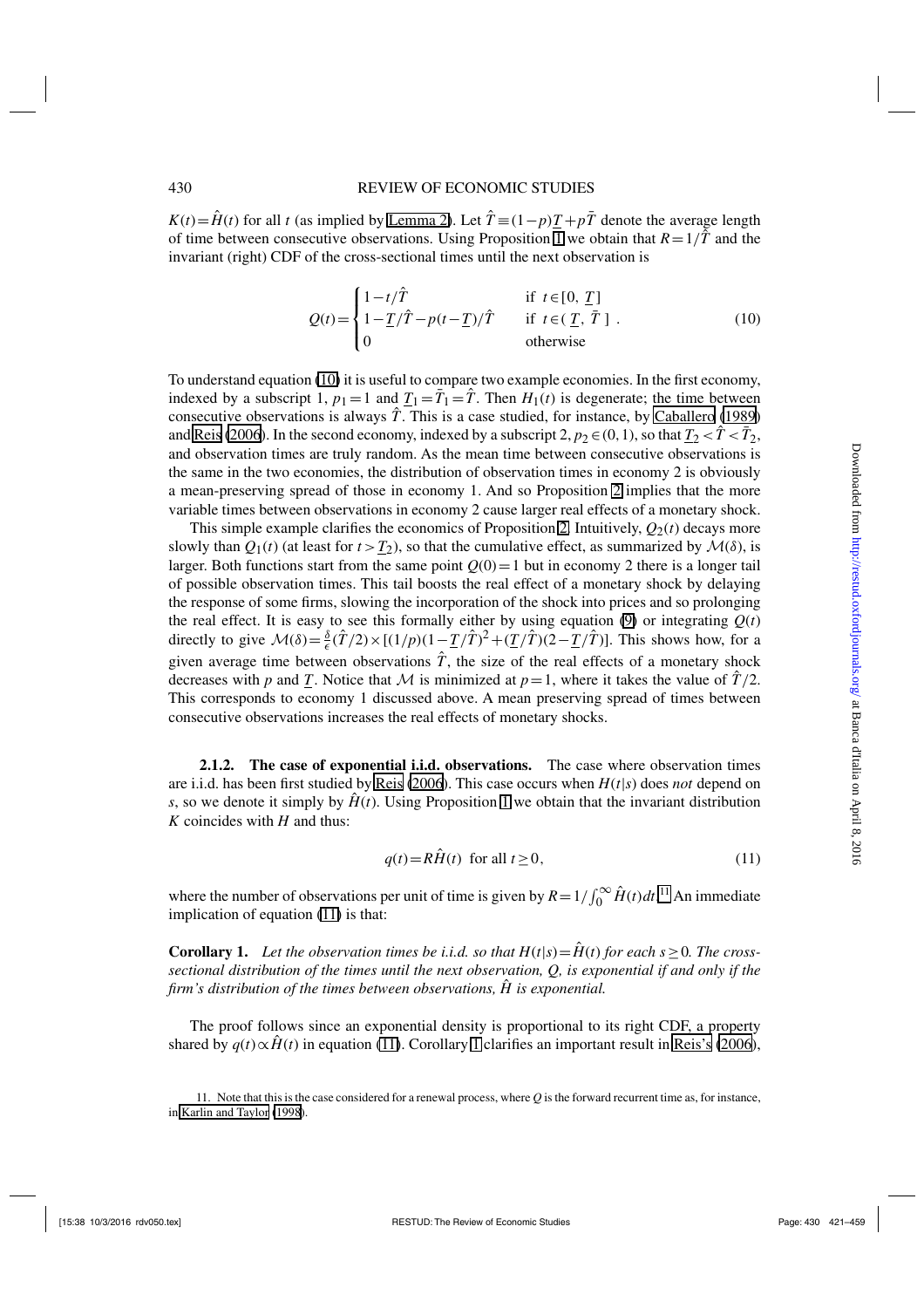<span id="page-10-0"></span>namely his Proposition 6, in which the result is obtained under the same assumptions of this section about the distribution *H* (*i.e.* firms observation times being i.i.d. so that  $H(t'|t) = \hat{H}(t)$  for all *t'* and *t*), but where the requirement that the distribution *H* has to be itself exponential in order for the cross-sectional distribution  $Q$  to be exponential is not as explicit.<sup>12</sup> This clarification is important because the case of an exponential cross-sectional distribution *Q* has been extensively used in the "rational inattentiveness" literature that followed the seminal work by [Mankiw and Reis](#page-38-0) [\(2002\)](#page-38-0). We conclude that the conditions for an exponential cross-sectional distribution *Q* are rather restrictive:  $\hat{H}(t)$  can only be exponential. Section [5.1](#page-29-0) below will further explore this case by establishing what primitive assumptions about the firm information and the distribution of observation costs are necessary for the firm distribution of observation times to be exponential.

**2.1.3. From the distribution of observations to the distribution of price changes.** Given the result of Proposition [2](#page-8-0) we are particularly interested in identifying the variability of observation times. In this section, we consider a special case where the cross-sectional distribution of times between consecutive observations, *K*, can be identified from observable statistics on the distribution of the size of price changes. We derive this mapping assuming that the target price,  $p_t^*$ , evolves according to a Brownian motion,  $d \log(p_t^*) = \mu_p dt + \sigma dB_t$ , where  $B_t$  is the realization of an idiosyncratic Wiener process, and  $\mu_p = -\sigma^2/2$  implies that  $p_t^*$  is a martingale.<sup>13</sup> In this specification of the model the cross-sectional invariant distribution of log-price changes,  $\Delta \log(p)$ , is given by a mixture of normals indexed by *t*, where the mixture has density corresponding to the cross-sectional distribution of times between consecutive observations, *i.e.*  $k(t) = -K'(t)$ , and each of the normals has mean and variance  $(0, \sigma^2 t)$ . The next lemma characterizes two useful moments of the size distribution of price changes (see Appendix [A](#page-32-0) for the proof):

**Proposition 3.** Let the target price  $p_t^*$  be a martingale evolving according to a Brownian motion,  $d\log(p_t^*) = -\sigma^2/2dt + \sigma dB_t$ , then the variance of the log-price changes is

$$
Var(\Delta \log(p)) = \sigma^2 E_K(t)
$$
\n(12)

*where*  $E_K(t) = \int_0^\infty K(s) ds = 1/R$  is the average duration of time between observations, and the *kurtosis of the log-price changes is equal to:*

$$
Kurt(\Delta \log(p)) = 3\left[ (CV_K(t))^2 + 1 \right],\tag{13}
$$

*where*  $CV<sub>K</sub>(t)$  *is the coefficient of variation of times between consecutive observations (taken with respect to the distribution K ).*

Proposition 3 is useful for two reasons. First, combined with the results of [Lemma 2,](#page-6-0) it allows us to obtain statistics about the cross-section distribution of price changes from the primitive assumptions about the individual firm distribution of times between observations *H*. Secondly, combined with observable statistics on the distribution of price changes, it allows us to identify the coefficient of variation in observation times from the kurtosis of the distribution of price changes,

<sup>12.</sup> In private correspondence Reis clarified to us that his result follows from his definition of stationarity in [Reis's](#page-38-0) [\(2006](#page-38-0)) Definition 1.

<sup>13.</sup> In Section [3,](#page-11-0) we discuss the possibility of price plans and give the conditions under which  $p_t^*$  is a martingale. We argue that this case is not knife edge and that its analysis is informative for environments in which  $p_t^*$  has a small drift (as is the case with a small inflation or with a productivity trend).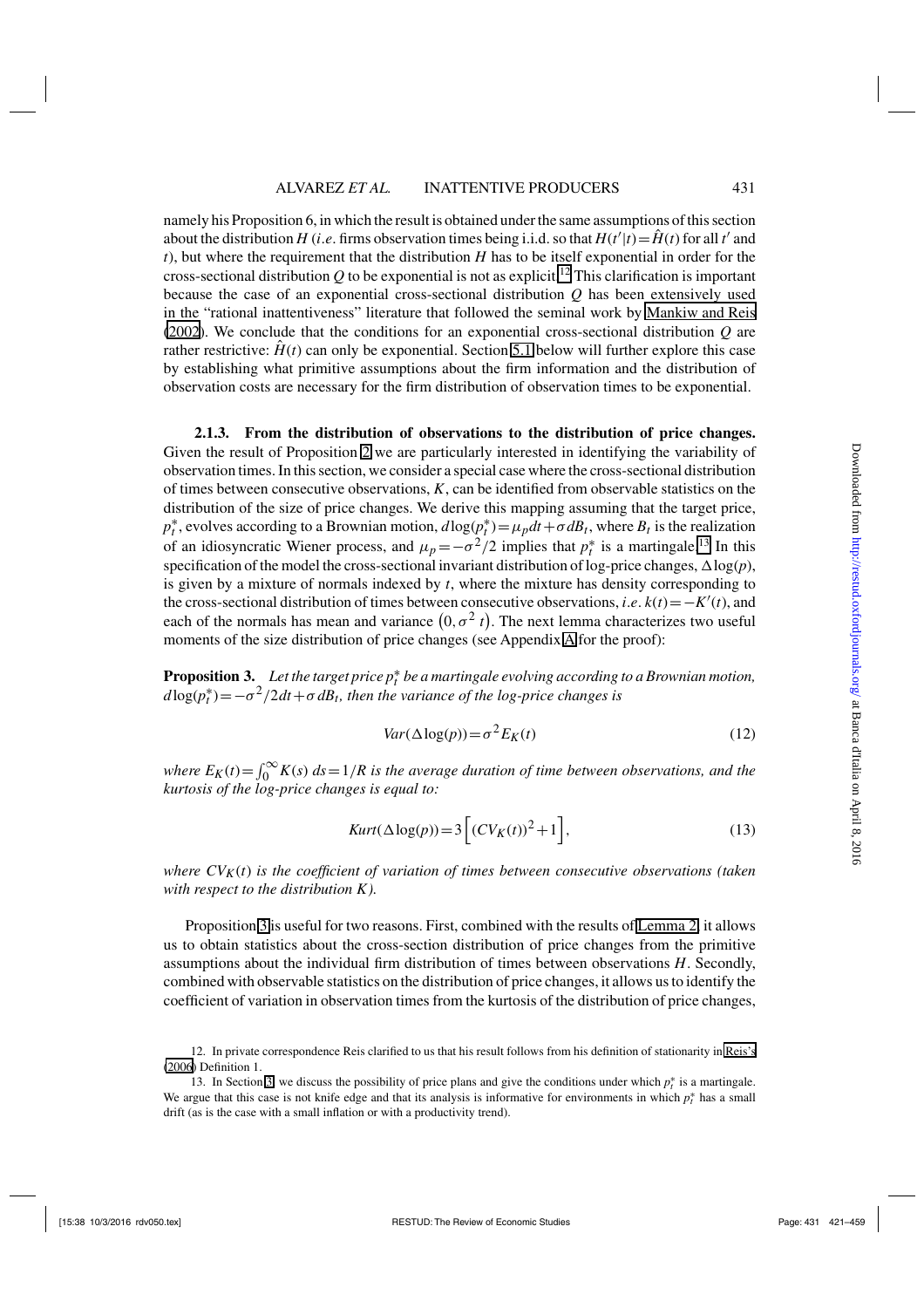# <span id="page-11-0"></span>432 REVIEW OF ECONOMIC STUDIES

as well as to identify the volatility of the target price from the variance and frequency of price changes. For instance, if we use a kurtosis of price changes equal to 4, consistent with the estimates by [Alvarez](#page-38-0) *et al.* [\(2014](#page-38-0)), we obtain a coefficient of variation equal to  $CV<sub>K</sub>(t) = \sqrt{1/3}$ . Combining such estimate for  $CV<sub>K</sub>(t)$  with the results of Proposition [2,](#page-8-0) we obtain that the cumulative real effects of a permanent innovation to money supply is about 35% larger than the corresponding figure predicted by models with deterministic observation times (where  $CV<sub>K</sub>(t)=0$ , such as [Caballero, 1989](#page-38-0) and [Reis, 2006\)](#page-38-0), and about one-third smaller than predicted by models with exponential observation times (where  $CV_K(t) = 1$ , such as [Mankiw and Reis, 2002\)](#page-38-0).

The results of Proposition [3](#page-10-0) (but not the other results of this section) depend on the assumption that the innovations in  $log(p_t^*)$  are Gaussian. In the [Online Appendix,](http://restud.oxfordjournals.org/lookup/suppl/doi:10.1093/restud/rdv050/-/DC1) we extend our analysis to a model where the innovations in  $log(p_t^*)$  are not Gaussian because of the random volatility of those innovations. This extension is useful to study the mapping from the distribution of price changes to the distribution of observation times in a framework where the variability of observation times is driven by a process with stochastic volatility.

# 3. A FIRM PROBLEM LEADING TO OPTIMAL OBSERVATION TIMES

This section studies a model of the firm's optimal decision for observation times. This problem gives rise to a Markov process for observations that can be represented by the conditional distribution  $H(t'|t)$ , the primitive of our analysis in Section [2.](#page-4-0) We set up the firm's decision problem in a relatively general formulation that encompasses several cases of interest: one where the duration of the optimally chosen observation times is constant, one where it follows a firstorder Markov process (Section [4\)](#page-17-0), and one where it is i.i.d. (Section [5\)](#page-24-0). The distinction between models of constant observation times (*e*.*g*. Caballero) and models of random observation times is important since the variability of observation times increases the real effects of monetary shocks, as shown in Proposition [2.](#page-8-0) Within the class of models that deliver variation in observation times, the case of Markov persistent durations of the time between observations is appealing both because we think it is a realistic representation of firms' behaviour and because, everything else being equal, more persistent durations of the time between observations increase the real effects of monetary shocks.

While the aggregation results of Proposition [1](#page-7-0) apply to any model of the firm's problem that can be represented by a distribution  $H(t^{T}|t)$ , we focus on a specific framework where variation in observation times arises from variation in observation costs. This framework allows us to study two cases of interest in the literature. First, the existing literature has provided a characterization of Markov observation times, but only under the assumption of negligible observation costs (*e*.*g*. [Reis](#page-38-0), [2006](#page-38-0)). We provide a global characterization of the decision rule, which allows for both negligible as well as non-negligible observation costs. The latter are essential to get infrequent observations. Secondly, a large literature has focused on i.i.d. observation times and its implications for macroeconomic dynamics as discussed above. Despite its widespread use, the "rational inattentiveness" literature has not provided a characterization of optimal i.i.d. observations originating from random variation in the benefit/cost of acquiring information. This article fills that gap and shows what features of the primal problem are relevant to obtain i.i.d. distributed observation times. This section sets up a general environment where the firm's optimal stopping times can be studied. Section [4](#page-17-0) discusses the general case of Markovian observation times. Section [5](#page-24-0) specializes the model to obtain i.i.d. observation times, the standard in the literature.

The underlying economy is a simple variant of [Golosov and Lucas](#page-38-0) [\(2007](#page-38-0)). Firms make two types of decisions: (1) when to acquire information, and (2) the price at which to sell their good. In particular, there is a continuum of firms, each producing a variety denoted by *i*, and facing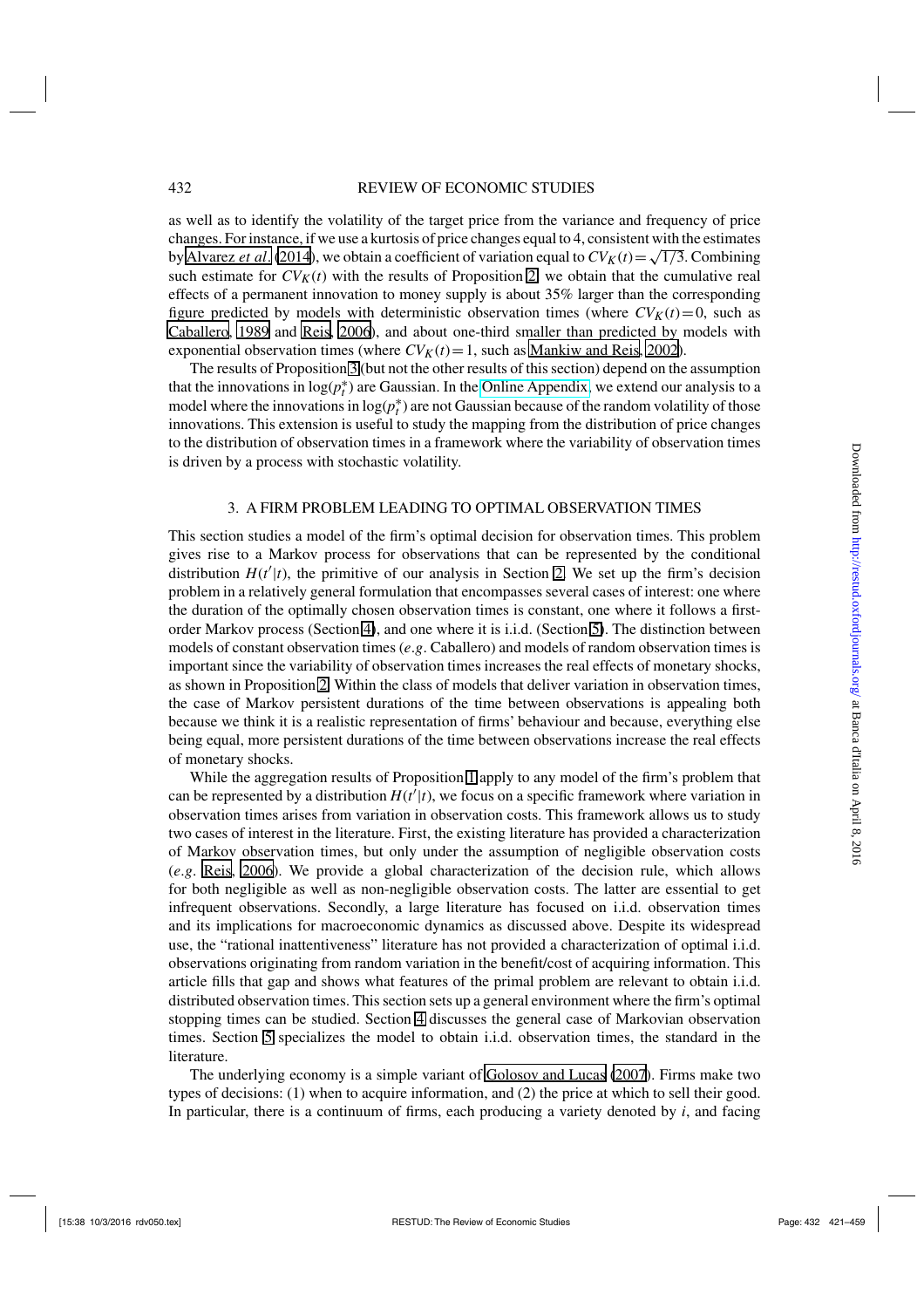<span id="page-12-0"></span>a downward sloping demand given by  $C(P_{i,t}/W_t) = A(P_{i,t}/W_t)^{-\eta}$ , where  $A > 0$  is a constant,  $\eta > 1$  is the price-elasticity,  $P_{i,t}$  is the nominal price of variety *i*, and  $W_t$  is the nominal wage in period *t*. The production technology of each variety is linear in labour with idiosyncratic labour productivity *zi*,*t*. It is well known that in this environment the frictionless optimal pricing strategy of each firm is given by a constant markup over nominal marginal cost, given by *Wt*/*zi*,*t*. The (log) of the labour productivity follows a Brownian motion with drift  $\phi$  and volatility  $\sigma$ :  $d \log(z_{i,t}) = \phi dt + \sigma dB_{i,t}$ , where  $B_{i,t}$  is the realization of an idiosyncratic Wiener process. We also assume that the product of the firm is replaced ("dies") with a constant probability per unit of time equal to  $\lambda$ , and a new product is born with productivity  $z = 1$ . From a modelling point of view the exogenous substitutions allow for an invariant distribution of firm's productivities and for bounded output. Finally, we assume that the nominal wage grows at a constant rate  $\mu$ , so that its dynamics between *t* and  $t + T$  are given by  $W_{t+T} = W_t e^{\mu T}$ .

**Information gathering:** In the spirit of the rational inattentiveness literature we assume that to gather information about the nominal marginal cost the firm must pay a fixed informationgathering cost (see *e*.*g*.[Reis](#page-38-0), [2006\)](#page-38-0), an activity we refer to as an *observation*. Hence, at observation times, there is a discrete change in the information about the nominal marginal cost. While acquiring the information is costly, firms can change prices at any time at no cost.<sup>14</sup>

**The value of information:** We first develop notation to quantify the value of information. For expositional simplicity, we drop the time and firm sub-indexes. The firm's period profits, scaled by the nominal wage, are given by

$$
\Pi(p, z) \equiv C(p) \left( p - \frac{1}{z} \right), \text{ where } p \equiv \frac{P}{W}, \qquad (14)
$$

so that real profits are a function of the ratio of the nominal price to the nominal wage, *p*, and of productivity, *z*. 15

When prices are set conditional on perfect information of the current productivity  $z$  the expected profits are

$$
\Pi^*(z) \equiv \max_p \Pi(p, z) = A \left(\frac{1}{z(\eta - 1)}\right)^{1 - \eta} \eta^{-\eta}, \text{ with maximizer } p^*(z) = \frac{\eta}{\eta - 1} \frac{1}{z}
$$

where *p*∗(*z*) denotes the instantaneous profit-maximizing price as a function of productivity. We notice that  $p^*(z)$  is the standard markup pricing of monopolistic competition.

To highlight the role of imperfect information, we compare the *T*-periods ahead expected profits under perfect information with the expected profits under imperfect information. Let  $L(\cdot;T|z)$  denote the CDF of *T*-periods ahead productivity conditional on the current productivity, *z*. Given the assumptions on the process for *z*,  $L(\cdot; T|z)$  is a log-normal distribution. In the case of perfect information, the *T*-periods ahead expected profit evaluated conditional on current productivity *z* and the optimal pricing function  $p^*(z')$ , is given by

$$
\int_0^\infty \Pi^*(z')dL(z';T \mid z) = \Pi^*(z)e^{bT}, \text{ where } b \equiv (\eta - 1)(\phi - \sigma^2/2) + \eta(\eta - 1)\sigma^2/2. \tag{15}
$$

14. This differs from the models in which firms face a joint cost of observing the state and adjusting the price as in [Bonomo and Carvalho](#page-38-0) [\(2004\)](#page-38-0), where the two costs are associated, or [Alvarez](#page-38-0) *et al*. [\(2011](#page-38-0)) where the costs are dissociated and the firm can select which one to incur.

15. We notice that, given the deterministic path of the nominal wage, scaling profits by the nominal wage and studying the firm problem with respect to the scaled price  $p$  is without loss of generality with respect to the information set of the firm.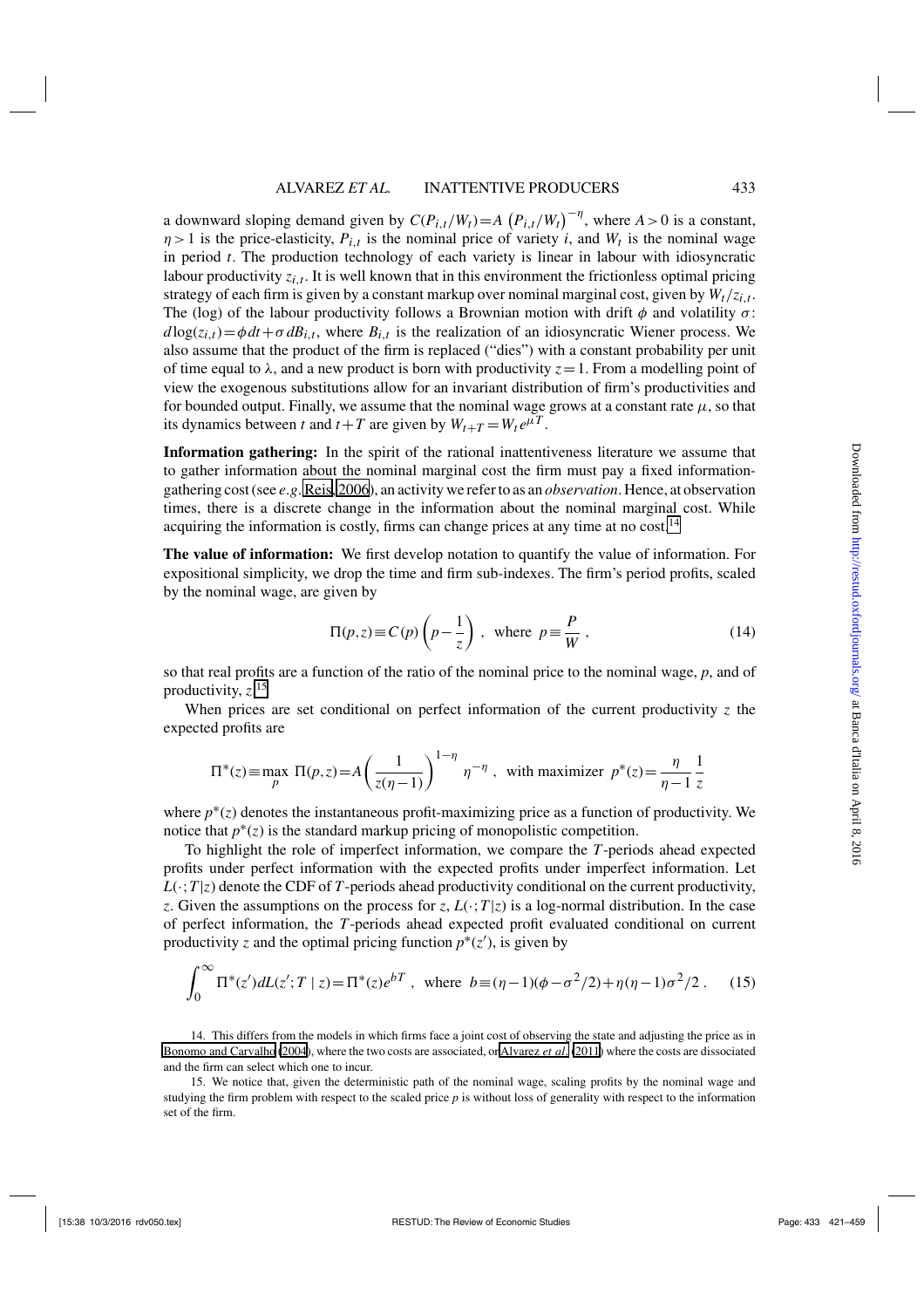<span id="page-13-0"></span>Alternatively, in the case of imperfect information the expected profits *T* periods ahead, conditional on current productivity  $z$ , is a function of the best estimate of productivity  $z'$ :

$$
\hat{\Pi}(T,z) \equiv \max_{p} \int_0^\infty \Pi(p,z') dL(z';T \mid z) , \qquad (16)
$$

with maximizer  $\hat{p}(T, z)$  given by

$$
\hat{p}(T,z) = \frac{\eta}{\eta - 1} \int_0^\infty \frac{1}{z'} dL(z'; T \mid z) = \frac{\eta}{\eta - 1} \frac{1}{z} e^{(\sigma^2/2 - \phi)T} . \tag{17}
$$

The optimal price  $\hat{p}(T, z)$  is thus given by the markup  $\eta/(\eta - 1)$  times the *T* periods ahead expected value of the marginal cost  $1/z'$  (normalized by wages), conditional on the last observed productivity *z*. We notice that  $\hat{p}(0, z) = p^*(z)$ . Using equation (16) into equation [\(14\)](#page-12-0) we can write  $\hat{\Pi}(T, z)$  as

$$
\hat{\Pi}(T, z) = \Pi^*(z)e^{aT}, \text{ where } a \equiv (\eta - 1)(\phi - \sigma^2/2). \tag{18}
$$

The two expected profits in equation [\(15\)](#page-12-0) and equation (18) are taken with respect to the same *T*-periods horizon. The difference between the two expressions lies in the information used to set prices. When prices are set based upon *T*-periods-old information the expected profits grow at the rate *a*. Instead, when prices are set with complete information the expected profits grow at the rate  $b > a$ . Hence  $B \equiv b - a = n(n-1)\sigma^2/2$  captures the rate at which the benefit of acquiring information increases as a function of the time elapsed since the last observation.<sup>16</sup> Notice that the value of information equals (one-half) the curvature in the profit function,  $\eta(\eta-1)$ , times the incremental uncertainty  $\sigma^2$ . Intuitively, a higher the volatility of productivity innovations  $(\sigma)$  lowers the information content of past observations, increasing the value of information. Likewise, a higher demand elasticity  $(\eta)$  boosts the impact of a given error in pricing on the firm's profits, thus increasing the value of information.

**Price plans and price changes:** Price changes between observation dates are referred to in the literature as *price plans*: such price changes are based upon the information gathered in the last observation and the law of motion of the relevant states. Equation (17) illustrates the workings of price plans in our model: at each time *T* following the last observation, the firm charges the price that maximizes expected profits. The nominal price of the firm grows at the rate  $\mu + \sigma^2/2 - \phi$ , where  $\mu$  is the component reflecting nominal wage growth (recall that we are using  $p = P/W$ as the control variable), and the  $\sigma^2/2-\phi$  reflects the expected growth of productivity. Thus, if  $\mu - \phi + \sigma^2/2$  ≠0 then the optimal price plan implies that prices change continuously. This is a common element in models of rational inattentiveness that lack a physical cost of price adjustment. A robust pattern in the data is, however, that prices change infrequently. A simple way to obtain infrequent price changes in this class of models is to assume that the level of the nominal marginal cost is a martingale, *i.e.*  $\mu - \phi + \sigma^2/2 = 0$ . As a result, price changes only occur when new information arrives, so that the frequency of price changes coincide with the frequency of observations. While this distinction is immaterial for the theoretical results of this article, being able to map this class of models to statistics about the size and frequency of price changes may be relevant for their quantitative implications, as we already showed in Section [2.1.3.](#page-10-0) Moreover,

Downloaded from http://restud.oxfordjournals.org/ at Banca d'Italia on April 8, 2016 Downloaded trom <http://restud.oxfordjournals.org/> at Banca d'Italia on April 8, 2016

<sup>16.</sup> [Abel](#page-38-0) *et al*. [\(2007\)](#page-38-0) also solve for optimal observation times in a framework where the benefit of doing an observation increases at a constant rate as a function of time elapsed.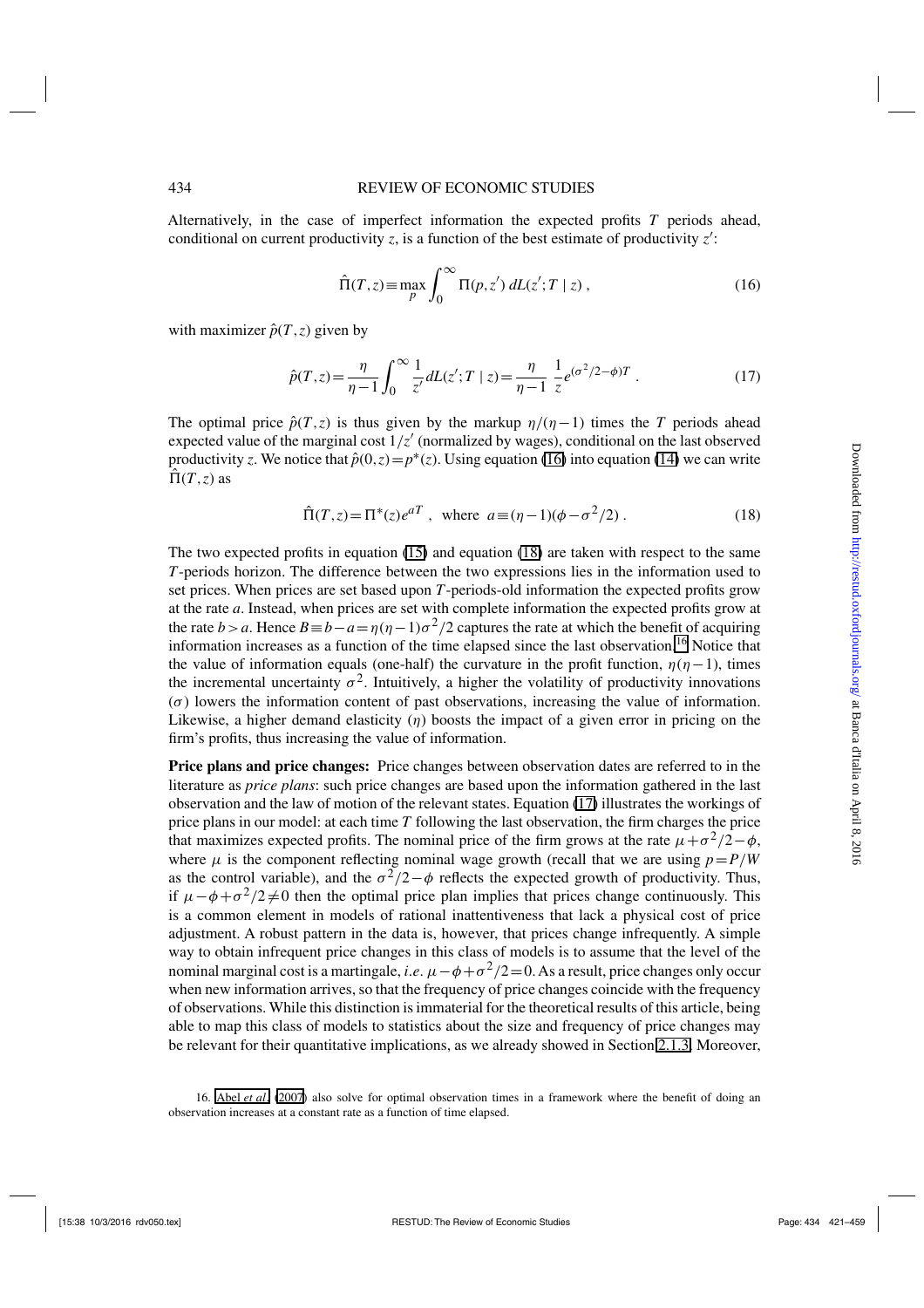# <span id="page-14-0"></span>ALVAREZ *ET AL.* INATTENTIVE PRODUCERS 435

| Current observation date:              | $\tau$ periods later:                    |
|----------------------------------------|------------------------------------------|
| pay observation cost $\theta \Pi^*(z)$ | draw $z' \sim L(\cdot : \tau   z)$       |
| learn production cost z                | draw $\theta' \sim F(\cdot; \tau \zeta)$ |
| learn signal $\zeta$                   | draw $\zeta' \sim G(\cdot \theta')$      |
| Figure 1                               |                                          |

Time line

in [Alvarez](#page-38-0) *et al*. [\(2011](#page-38-0)) we show that price plans would not be optimal even in the presence of a drift in the nominal marginal cost, when a price adjustment cost is added to a similar model and calibrated to match the frequency of price changes in the U.S. economy. Therefore, in our quantitative applications we will focus on a calibration of the model where the nominal marginal cost is a martingale.

**The cost of gathering information:** We assume that acquiring information about the level of the production cost 1/*z* requires the payment of an observation cost. We interpret the observation cost as the physical cost of acquiring the information needed to make the price decision as well as the time cost of decision making in the firm (gathering and aggregating information, *e*.*g*. [Zbaracki](#page-38-0) *et al*., [2004](#page-38-0); [Reis](#page-38-0), [2006](#page-38-0)). The firm incurs an observation cost any time it acquires information about the state. Upon payment of the observation cost, the firm learns the current value of *z*. No information on the state arrives between observation dates.<sup>17</sup> We assume that the observation cost is equal to  $\theta \Pi^*(z)$ , so that it is proportional to the value of the static monopolist profit under complete information. This assumption serves two purposes. First, it reduces the technical difficulty of the problem: the two expected profits in equations [\(15\)](#page-12-0) and [\(18\)](#page-13-0) show that the benefits of information are proportional to  $\Pi^*(z)$ . Making the costs scale similarly leaves the entire firm's problem homogeneous in  $\Pi^*(z)$ , which simplifies the analysis. Secondly, when *z* is persistent, this assumption is also necessary to produce i.i.d. times between observations as we will do in Section [5.](#page-24-0)

We will call  $\theta$  the observation cost. We allow for  $\theta$  to be random, with a finite lower bound  $\theta$ . The processes of the observation cost  $\theta$  and of the production cost *z* are assumed to be independent. Immediately after paying the observation cost, the firm not only learns the current value of *z*, but also receives a signal  $\zeta \in [\zeta, \infty)$  which is informative about the future realizations of  $\theta$ . In particular, the signal  $\zeta$  summarizes all the information about the value of the observation cost to be paid  $\tau$  periods from now, for any  $\tau \ge 0$ . Mathematically we write  $F(\theta'; \tau | \zeta)$  to be the CDF of the observation cost  $\theta' \in [\theta, \infty)$  to be paid  $\tau$  periods after the current observation, conditional on the signal  $\zeta$ . The dependence of the distribution *F* on  $\tau$  allows the distribution of the observation cost  $\theta'$  to vary with the time elapsed between observations. In practice, we will work with a specification where the signal  $\zeta$  is proportional to the expected cost of the next observation for any given  $\tau$ , *i.e.*  $E[\theta'; \tau | \zeta] \propto \zeta$ . Upon the next observation, when a particular cost  $\theta'$  is realized, a new signal  $\zeta' \in [\zeta, \infty)$  is drawn from the CDF  $G(\cdot | \theta')$ . The timeline in Figure 1 describes the structure of the observation cost θ, the associated signal ζ and production cost*z*, for an observation date that occurs  $\tau$  periods after the current observation.

<sup>17.</sup> Notice the difference with the "rational inattention" literature that developed after [Sims](#page-38-0) [\(2003\)](#page-38-0) where agents typically process a limited amount of information every period. See [Mackowiak and Wiederholt](#page-38-0) [\(2009](#page-38-0)) for an application to firm price setting.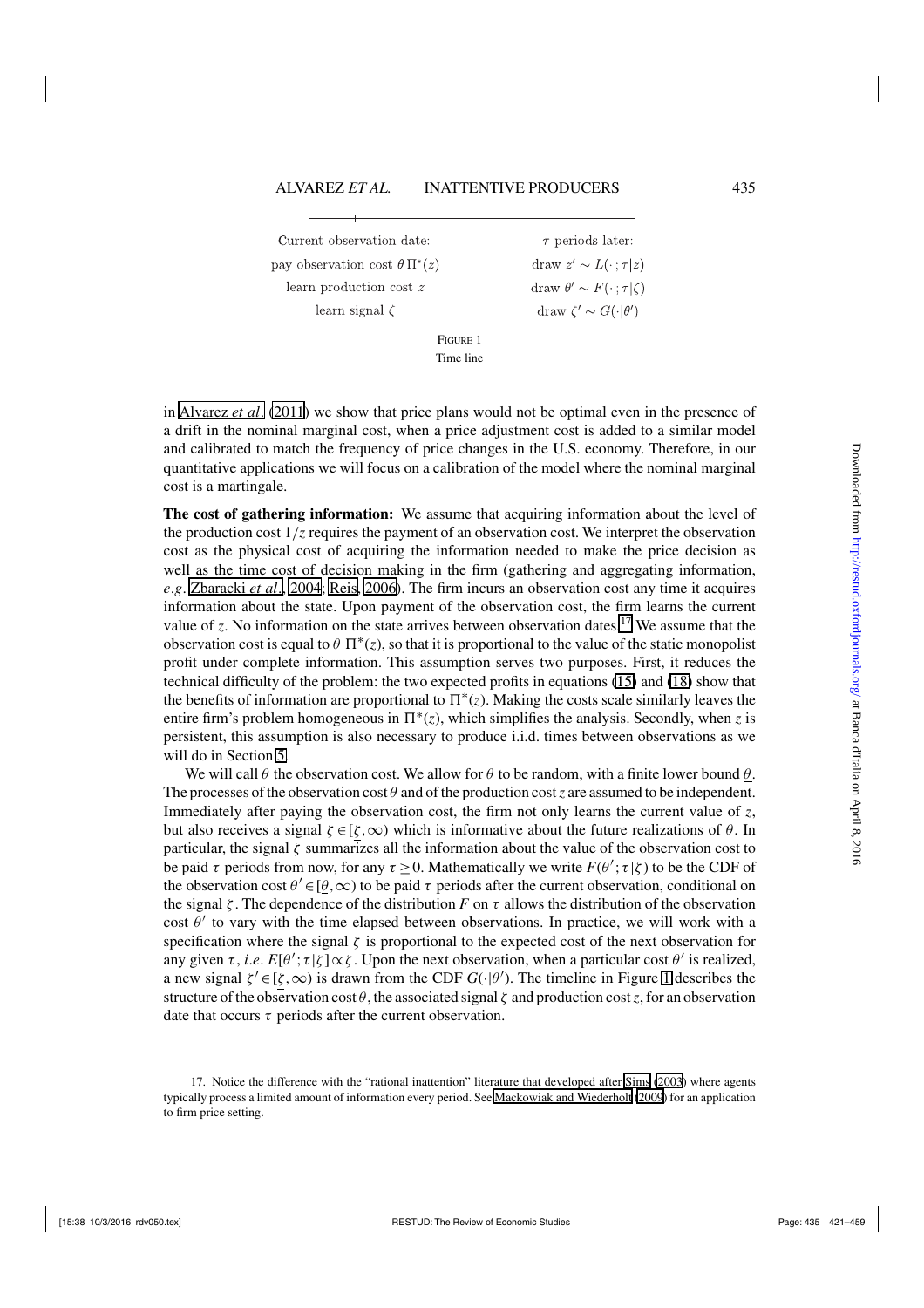The functions *F* and *G* fully characterize the process for the observation cost, and provide enough flexibility to cover cases discussed in the literature as well as generalizations that we find useful. For instance, the model of deterministic observation times studied by [Caballero](#page-38-0) [\(1989\)](#page-38-0) and [Reis](#page-38-0) [\(2006\)](#page-38-0) is encompassed by our framework if the signal is uninformative about the future observation cost, which is the case if  $F(\theta', \tau_0 | \zeta_0) = F(\theta', \tau_1 | \zeta_1)$  for all  $\theta'$  and all pairs  $(\tau_0, \zeta_0)$ . In this case, the distribution *G* is irrelevant because, given that the signal is uninformative, the mechanism to obtain the new signal is irrelevant.<sup>18</sup>

Another case discussed in the literature is one where the firm's observation times are i.i.d., as proposed by [Reis](#page-38-0) [\(2006](#page-38-0)). Our model provides a foundation to i.i.d. observation times: the firm has to draw a signal about the future observation cost that is both informative about the next observation cost and independent of all other shocks (including the current value of the observation cost). In this case, the particular form of the distribution *G* is relevant. Formally, observation times are i.i.d. in our model if and only if  $G(\zeta | \theta_0) = G(\zeta | \theta_1)$  for all  $\zeta$  and all pairs  $\theta_1$ ,  $\theta_0$ . The distribution *F* shapes the precision of the signal. Finally, the more general case where  $G(\zeta | \theta_0) \neq G(\zeta | \theta_1)$  for at least some  $\zeta$  and some pairs  $\theta_1 \neq \theta_0$  allows us to extend our analysis to the case of observation times correlated over time, a case which we find more reasonable than the i.i.d. assumption.

**The firm's Bellman equation:** Without loss of generality we consider the problem of the firm right after it has paid the observation cost, when it is deciding the length of the time until the next observation which we denote as  $\tau$ . The state of the firm at this date consists of both the signal ζ and the productivity *z*. The value of the firm *V*(ζ,*z*), *i*.*e*. the expected discounted value of the profits net of the observation cost, solves the following recursive problem

$$
V(\zeta, z) = \max_{\tau \in \bar{\mathbb{R}}_+} \int_0^{\tau} e^{-(\rho + \lambda)s} \hat{\Pi}(s, z) ds
$$
(19)

$$
+e^{-(\rho+\lambda)\tau}\int_{-\infty}^{\infty}\int_{\underline{\theta}}^{\infty}\left(-\theta'\Pi^*(z')+\int_{\underline{\zeta}}^{\infty}V(\zeta',z')dG(\zeta'|\theta')\right)dF(\theta';\tau|\zeta)dL(z';\tau|z),
$$

where real profits are discounted at rate  $\rho + \lambda$ , with  $\rho$  capturing the agent's preferences discount rate in the setup of interest (described in the appendix of [Alvarez and Lippi, 2014\)](#page-38-0), and  $\lambda$  is due to the substitution of products. The firm chooses the time  $\tau > 0$  between the current and the next observation, where  $\tau = \infty$  represents the case of never observing. The first term on the right-hand side of equation (19) reflects the expectations of cumulated profits until the next observation. Equations [\(15\)](#page-12-0)–[\(18\)](#page-13-0) imply that the s-periods ahead expected profits,  $\hat{\Pi}(s, z)$ , scale with  $\Pi^*(z)$ , *i.e.*  $E[\theta_\tau \Pi^*(z_\tau)|\zeta_0, z_0] = E[\theta_\tau |\zeta_0]e^{b\tau} \Pi^*(z_0)$ . The second term on the right-hand side of equation (19) refers to the discounted expectation of the continuation value upon the next observation,  $V(\zeta', z')$ , conditional on the next observation date taking place  $\tau$  periods from now, the current productivity being *z*, and the current signal being  $\zeta$ . The integrals on the right-hand side of equation (19) reflect the expectation of  $V(\zeta', z')$  with respect to the possible realizations of z' and  $\zeta'$  (which also depend on the realization of  $\theta'$ ).

We use that both expected profits and observation cost scale with  $\Pi^*(z)$ , together with the independence of z' and  $\theta'$ , to express the value function as  $V(\zeta, z) = v(\zeta) \Pi^*(z)$ , where the function

<sup>18.</sup> In [Caballero](#page-38-0) [\(1989\)](#page-38-0) and [Reis](#page-38-0) [\(2006\)](#page-38-0) the cost is fixed, which amounts to a degenerate *F*. Our setup thus delivers a small generalization: absent an informative signal, observation times will be constant even if *F* is not degenerate.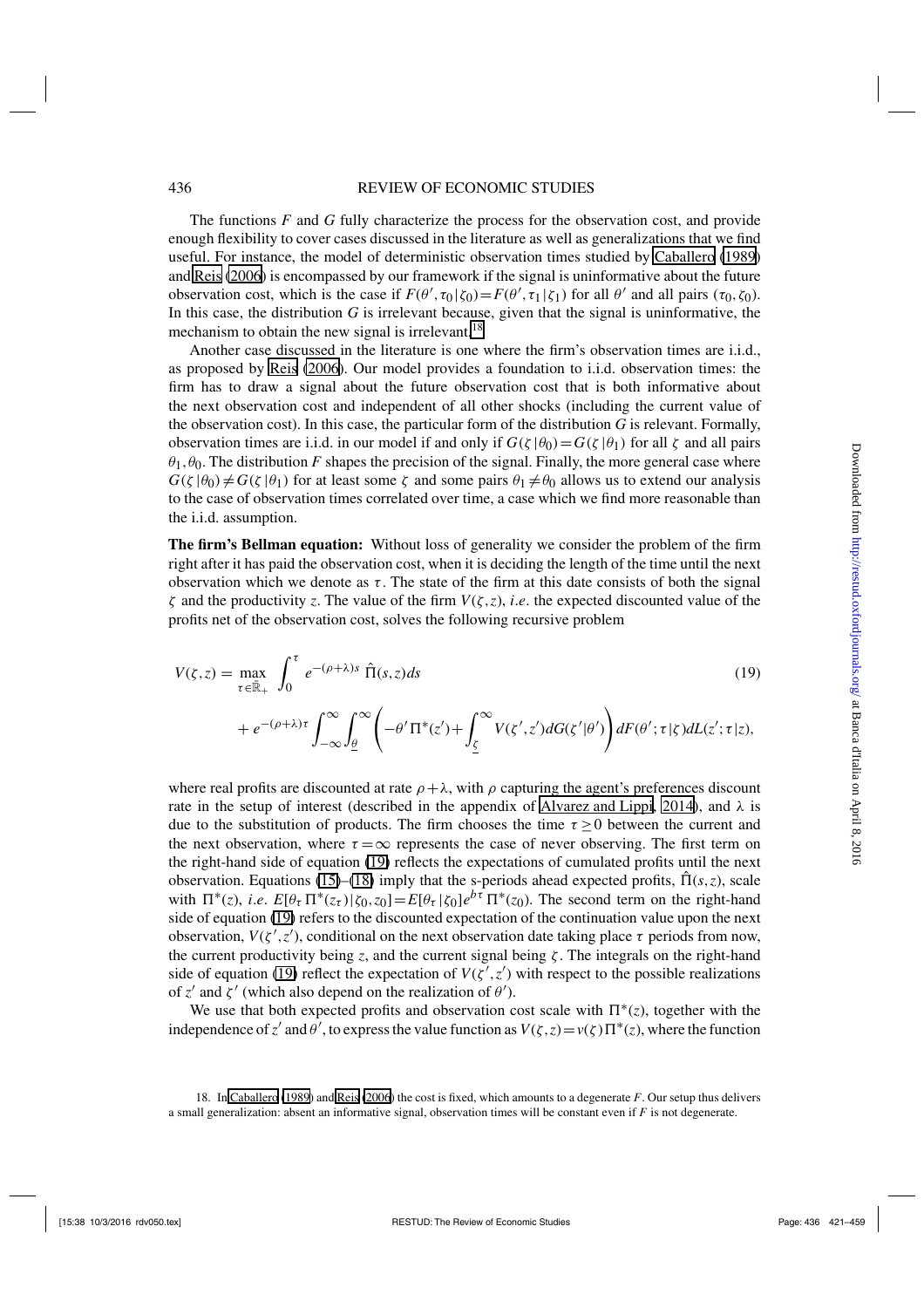<span id="page-16-0"></span> $v(\zeta)$  solves the following simpler recursive problem:

$$
v(\zeta) = \max_{\tau \in \bar{\mathbb{R}}_+} \int_0^{\tau} e^{-(\rho + \lambda - a)t} dt + e^{-(\rho + \lambda - b)\tau} \int_{\underline{\theta}}^{\infty} \left( \int_{\underline{\zeta}}^{\infty} v(\zeta') dG(\zeta' | \theta') - \theta' \right) dF(\theta'; \tau | \zeta) . \tag{20}
$$

We denote by the function  $\tau(\zeta)$  the optimal policy that solves the firm's problem. Notice that this problem has relatively few parameters. The functions  $v(\cdot)$  and  $\tau(\cdot)$  depend only on three scalars (*a*, *b* and  $\rho + \lambda$ ), and two functions (*G* and *F*). The first term on the right-hand side of equation (20) contains the value of expected profits using only current information. The second term contains the value of expected profits after a new observation, as well as the expected future observation cost. The optimal choice of  $\tau$  balances the value of information (summarized by  $b > a$ ) against the expected cost of a new observation  $\theta'$ . An immediate result of equation (20) is that the optimal time between observations only depends on the realization of the signal  $\zeta$ , and not on productivity *z*. Finally, to have a finite value of a firm in the frictionless case, we assume that  $\lambda + \rho > b$ . Hence, the value function is bounded below and above as follows:

$$
0 < \underline{v} \equiv \frac{1}{\rho + \lambda - a} \le v(\zeta) \le \overline{v} \equiv \frac{1}{\rho + \lambda - b} < \infty \text{ for all } \theta \in (0, +\infty),
$$

where the lower bound is obtained by setting  $\tau = \infty$ , while the upper bound is obtained in the perfect information case when observation is always costless, and the firm observes continuously.

**Obtaining**  $H(t'|t)$ : We can use the solution to the firm's problem  $\tau(\zeta)$ , and the properties of the process governing the signal  $\zeta$ , to derive the conditional right CDF for the times between consecutive observations, which in Section [2](#page-4-0) was denoted by  $H(\cdot|t)$ . In particular, assume that  $\tau(\cdot)$ is strictly increasing in  $\zeta$ , a property which will be satisfied in our applications, and let  $\zeta = \zeta(t)$ denote the mapping from an observation of length *t* with the associated signal  $\zeta$ , where  $\zeta(t)$ =  $\tau^{-1}(t)$  is the inverse function associated with the optimal policy  $\tau(\cdot)$ . For simplicity, consider the case with no substitutions, *i.e.*  $\lambda = 0.19$  In this case, the distribution *H* is given by  $H(t'|t) =$  $\int_{\underline{\theta}}^{\infty} (1 - G(\hat{\zeta}(t')) \theta') dF(\theta'; t | \hat{\zeta}(t))$ , which equals the probability of drawing a signal  $\zeta' \geq \hat{\zeta}(t')$ at the next observation, conditional on having drawn a signal  $\zeta = \hat{\zeta}(t)$  at the last observation, which occurred *t* periods ago. This requires integrating over all possible realizations of the future observation cost  $\theta'$ , since the realization of  $\theta'$  determines the distribution from which the signal  $\zeta'$  will be drawn upon the next observation.

# 3.1. *The case of constant optimal observation times*

This subsection presents a specification of the observation cost process which implies that the optimal (consecutive) observation times have equal duration. This case serves as a useful benchmark, and is a limiting case, of the more general case of random observations that will be considered in the next sections. In particular, we assume that signals are uninformative about future observation costs, so that firms face the same problem upon every observation and choose the same time to the next observation. We assume that  $F(\theta, \tau_0 | \zeta_0) = F(\theta, \tau_1 | \zeta_1) = \hat{F}(\theta)$  for all  $\theta$ and all pairs ( $\tau_0, \zeta_0$ ) and ( $\tau_1, \zeta_1$ ) and that *G* is arbitrary. The assumption on *F* means that the signal is uninformative about future observation costs. Note that the signal could be uninformative and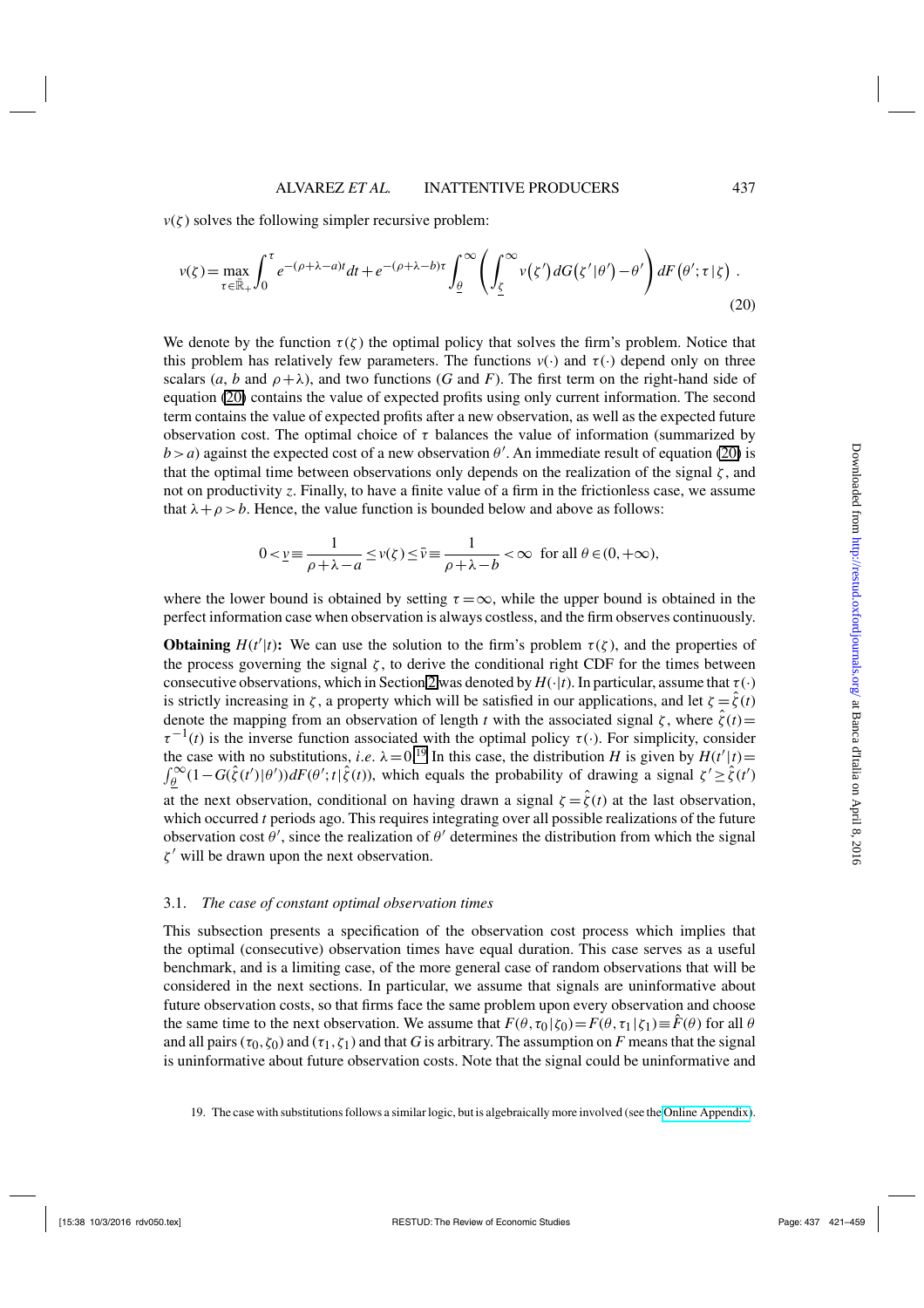# <span id="page-17-0"></span>438 REVIEW OF ECONOMIC STUDIES

yet  $\hat{F}(\theta)$  does not need to be degenerate. The function *G* can be left unspecified because, given that the signal is uninformative, the mechanism to obtain the new signal is irrelevant. Using these assumptions on *F* in equation [\(20\)](#page-16-0), one obtains that  $\tau(\zeta) = \hat{\tau}$  and  $\nu(\zeta) = \hat{\nu}$ , so neither function depends on  $\zeta$ . In particular, letting the expected observation cost  $E[\theta] = \int_0^\infty \theta \, d\hat{F}(\theta) > 0$ , the Bellman equation becomes:

$$
\hat{v} = \max_{\tau \in \bar{\mathbb{R}}_+} \int_0^{\tau} e^{-(\rho + \lambda - a)t} dt + e^{-(\rho + \lambda - b)\tau} (\hat{v} - E[\theta]). \tag{21}
$$

The analysis that follows characterizes the comparative statics of the optimal decision rule, summarized by the constant  $\hat{\tau}$ , as a function of the model parameter  $E[\theta]$ , *i.e.* the expected value of the observation cost. To do so, as well as for future use, we define the function  $\tilde{\tau}(\cdot)$  so that the optimal policy is  $\hat{\tau} = \tilde{\tau}(E[\theta])$ . The function  $\tilde{\tau}(\cdot)$  is

$$
\tilde{\tau}(x) = \begin{cases} \frac{1}{B} \left[ \ln(\bar{\nu}) - \ln(\tilde{\nu}(x) - x) \right] & \text{if } 0 < x < \underline{\nu} \\ \infty & \text{if } x \ge \underline{\nu} \end{cases} \tag{22}
$$

where 
$$
\tilde{v}(x) = \begin{cases} \text{smallest solution of } \tilde{v} = \underline{v} + B \underline{v} \bar{v} \left( \frac{\tilde{v} - x}{\tilde{v}} \right)^{\frac{1}{B_{\Sigma}}} & \text{if } 0 < x < \underline{v} \\ \underline{v} & \text{if } x \ge \underline{v} \end{cases}
$$
 (23)

and  $B = b - a = \frac{\eta(\eta-1)\sigma^2}{2}$  summarizes the value of information. The following proposition collects these results (see Appendix [A](#page-32-0) for the proof):

**Proposition 4.** *Assume that signals are not informative, i.e.*  $F(\theta, \tau_0 | \zeta_0) = F(\theta, \tau_1 | \zeta_1) \equiv \hat{F}(\theta)$  *for all*  $\theta$  *and all pairs* ( $\tau_0$ , $\zeta_0$ ) *and* ( $\tau_1$ , $\zeta_1$ )*, and*  $E[\theta] > 0$ *. The optimal observation time is given by*  $\hat{\tau} = \tilde{\tau}(E[\theta])$ , which is strictly increasing in  $E[\theta]$  *for*  $0 \lt E[\theta] \lt \nu$ , and infinite for  $E[\theta] \geq \nu$ .

The optimal time between observations is increasing in the expected observation cost: the larger the expected observation cost, the more time must elapse before the benefit of an observation is large enough to induce the firm to pay the observation cost. As the expected value of the observation costs becomes small, formally as  $E[\theta] \downarrow 0$ , the optimal observation time is approximated by the square root function  $\hat{\tau} \approx \sqrt{2E[\theta]/B}$ . This limiting case in which  $E[\theta] \downarrow 0$ reproduces [Reis's](#page-38-0) [\(2006](#page-38-0)) in Proposition 5, where a perturbation method was used to derive an approximation for  $\hat{\tau}$ . Proposition 4 generalizes Reis's results by characterizing the solution away from the case where  $E[\theta]$  is small. These results will be useful in the next section to characterize the determinants of the shape of the optimal observation times in general as a function of the expected value of the observation cost shocks and of their persistence.

# 4. OPTIMAL MARKOV OBSERVATION TIMES

The results of Proposition [2](#page-8-0) imply that the case of constant observation times studied in the literature and discussed in the previous section predicts the smallest real effects of monetary shocks for given average time between observations  $E_K(\tau) = \hat{\tau}$ , as the associated coefficient of variation of observations is  $CV_K(\tau) = 0$ . Studying the underpinnings of variability in observation times is important because such variability increases the size of the real effects of monetary shocks. This section presents a specification of the process for the observation cost implying that optimal observation times form a first-order Markov process. The solution to the firm's problem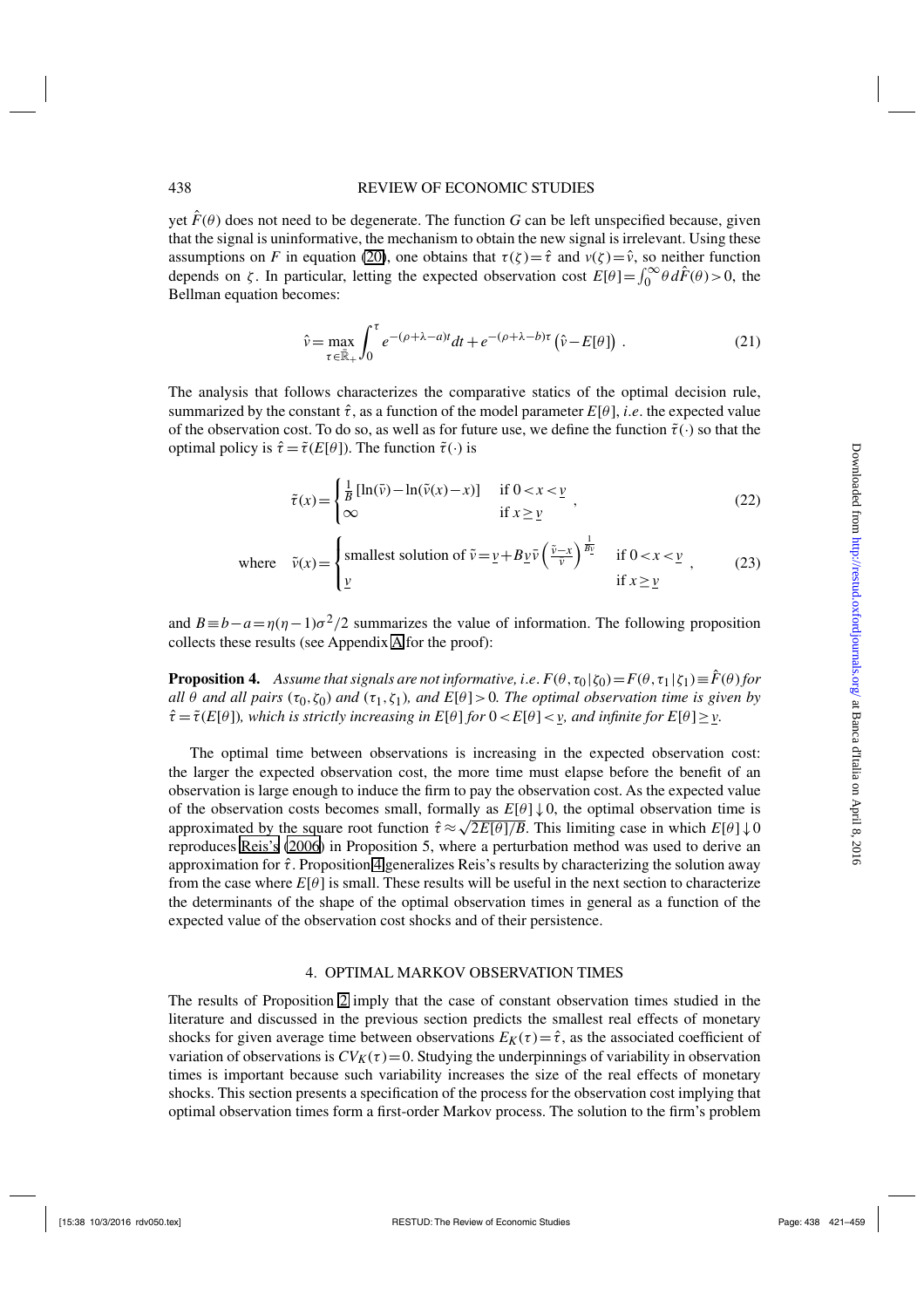Downloaded from http://restud.oxfordjournals.org/ at Banca d'Italia on April 8, 2016 Downloaded trom <http://restud.oxfordjournals.org/> at Banca d'Italia on April 8, 2016

<span id="page-18-0"></span>will provide a mapping from the realization of the observation cost to the optimal time between consecutive observations,  $\tau$ .

We will use this mapping to obtain a relationship from the coefficient of variation of observation costs,  $CV(\theta)$ , to the coefficient of variation of observation times,  $CV_K(\tau)$ . This mapping is useful to appreciate the ability of the model to generate a given variation in observation times, for a given variation of the observation costs.

# 4.1. *Solving for the observation time with a specific cost distribution*

We assume that the observation cost  $\theta \ge 0$  follows a continuous time process, and the firm learns about the current value of  $\theta$  only at observation times. The observation cost is modelled in a way that parallels the production cost. Both of them follow a continuous-time stochastic process whose distribution is independent of whether and when the firm decision to observe.<sup>20</sup> A special case of the process for the observation cost is the one where the observation cost is constant until a new value is drawn from the distribution  $\hat{F}(\cdot)$  with support on  $(0,\infty)$ . The cumulative distribution in this case is given by

$$
F(\theta', \tau | \theta) = e^{-\frac{\tau}{\kappa}} \mathbf{1}_{\theta' \ge \theta} + (1 - e^{-\frac{\tau}{\kappa}}) \hat{F}(\theta') \quad , \quad \kappa < \infty . \tag{24}
$$

The arrival rate of the new value is given by the constant  $1/\kappa$  (*i.e.* it is a Poisson process), and it is independent of the current value of  $\theta$ . We will refer to  $\kappa$  as the parameter governing the persistence of observation cost, with a higher  $\kappa$  associated with a higher persistence. We assume that the current realization of the observation cost is the best and only predictor of future realizations of the observation cost. Formally we assume that  $\zeta = \theta$ , implying  $G(\zeta | \theta) = \mathbf{1}_{\zeta > \theta}$ . Without loss of generality we can replace  $\zeta$  with  $\theta$  as the argument of the firm policy and value function, *i.e.*  $\tau(\theta)$  and  $v(\theta)$ .

Given the process for  $\theta$  implied by equation (24), we can rewrite the Bellman equation in equation [\(20\)](#page-16-0) as:

$$
v(\theta) = \max_{\tau \in \bar{\mathbb{R}}_+} \int_0^{\tau} e^{-(\rho + \lambda - a)t} dt + e^{-(\rho + \lambda - b)\tau} \left( e^{-\frac{\tau}{\kappa}} (v(\theta) - \zeta) + \left( 1 - e^{-\frac{\tau}{\kappa}} \right) (E[v] - E[\theta]) \right),\tag{25}
$$

where  $E[v] \equiv \int_0^\infty v(\theta) d\hat{F}(\theta)$  and  $E[\theta] \equiv \int_0^\infty \theta d\hat{F}(\theta)$ . The next two propositions characterize the shape of the decision rule  $\tau(\theta)$  that solves the problem in equation (25): the general message is that the shape crucially depends on two parameters, the expected value,  $E(\theta)$ , and the persistence,  $\kappa$ , of the observation cost.

As shown by [Reis's](#page-38-0) [\(2006\)](#page-38-0) proposition 4 the decision rule,  $\tau(\theta)$ , is a square root formula for any given level of persistence κ as the expected value of the observation costs becomes tiny, *i*.*e*. as  $E(\theta) \rightarrow 0$ . The next proposition extends that characterization (see [A](#page-32-0)ppendix A for the proof). It is shown that the shape of the optimal decision may be very different from the square root provided that the persistence of the shocks is sufficiently small. In particular, for a given expected value of the costs,  $E(\theta) > 0$  (arbitrarily small), there is a threshold for the persistence <u>κ</u> such that if  $\kappa < \kappa$ the firm chooses a strictly positive time until the next observation even if the realized observation cost  $\theta$  is tiny. Conversely, the square root result is obtained if the observation cost is sufficiently

<sup>20.</sup> The assumption that the evolution of the observation costs is independent of the decision to observe will need to be abandoned to generate i.i.d. observation times, as discussed in Section [5.](#page-24-0)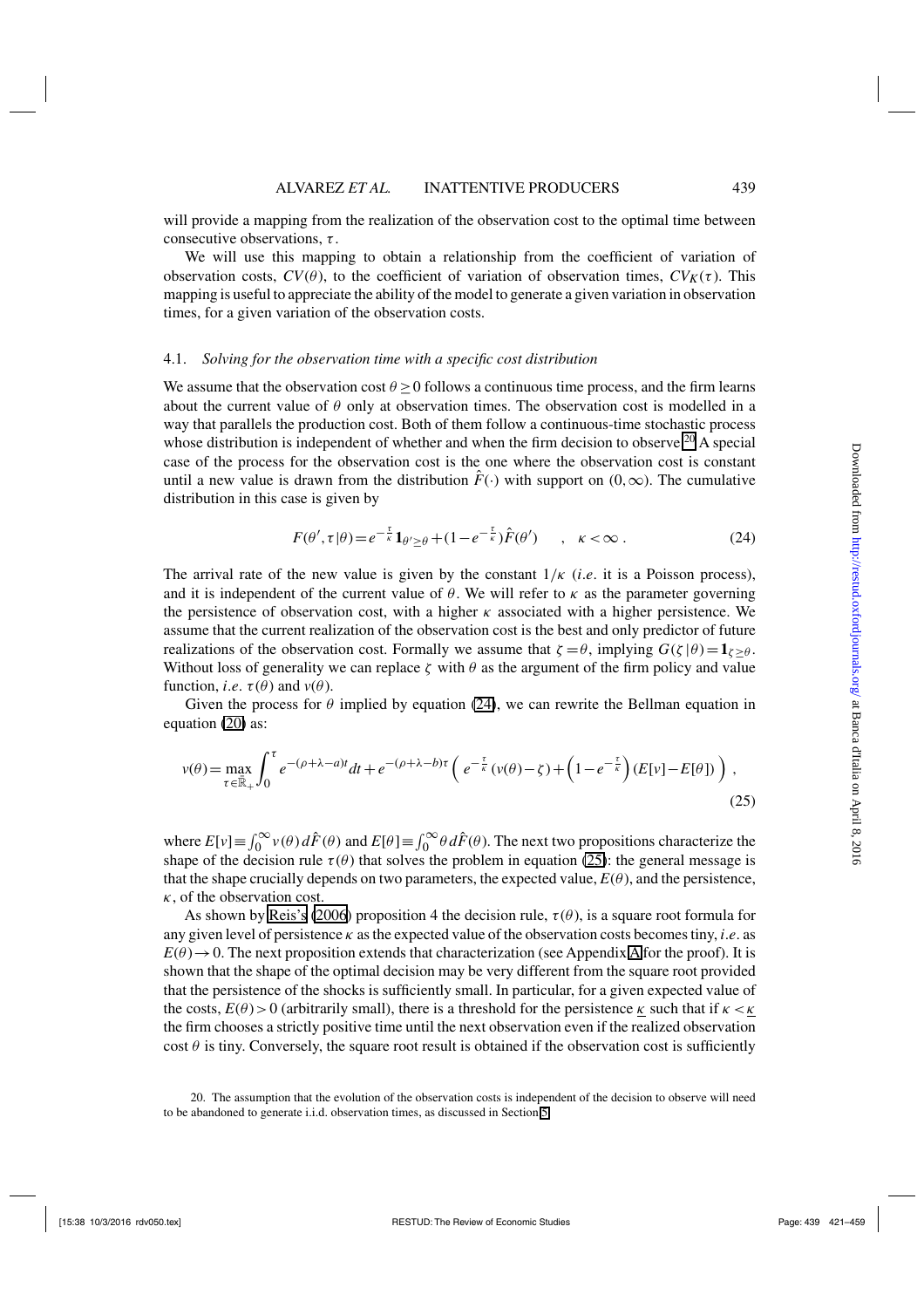<span id="page-19-0"></span>persistent, *i.e.*  $\kappa > \bar{k}$ . The proposition assumes a sufficiently small level of the expected future costs, *i.e.* for  $E[\theta] < \gamma$  (if the condition is not satisfied, the optimal time between observations diverges):

# **Proposition 5.** *Assume that*  $E[\theta] < y$ *, and let*  $\bar{\kappa} \equiv y + E[\theta]/(\bar{\nu}B)$  *and*  $\kappa \equiv E[\theta]/(By) < \bar{\kappa}$ *:*

(*i*) for any  $0 < \kappa < \infty$  we have  $\tau(\theta) > 0$  and  $\tau'(\theta) > 0$  if  $\theta > 0$ , with  $\lim_{\theta \to \infty} \tau(\theta) = \infty$  and  $\lim_{\theta \to \infty} \tau'(\theta) = 0;$ 

*(ii) for all*  $\kappa < \kappa$  *we have*  $\lim_{\theta \to 0^+} \tau(\theta) > 0$ *;* 

(*iii*) for all  $\kappa \ge \bar{\kappa}$  *we have*  $\lim_{\theta \to 0^+} \tau(\theta) = 0$  *and*  $\lim_{\theta \to 0^+} \tau'(\theta) = +\infty$ *.* 

The first point of the proposition states that the time between consecutive observations is strictly positive provided that  $\theta > 0$ , since the firm would face unbounded losses in a finite period of time if it were to observe the state continuously. Moreover, point (i) also states that the optimal observation time is strictly increasing in the current value of the observation cost  $\theta$ , since a higher  $\theta$  signals a higher expected value of the future observation cost.<sup>21</sup>

The next two points of the proposition are crucial to see how the shape of the optimal rule at small values of  $\theta$  depends on the persistence of the cost shocks,  $\kappa$ . Point (ii) states a sufficient condition on the persistence parameter  $\kappa$  such that if the persistence is low enough (*i.e.*  $\kappa < \kappa$ ) then the optimal time between observations converges to a strictly positive value as the observation cost converges to zero. Intuitively, as the persistence of observation costs decreases, the current observation cost becomes a bad predictor of future observation costs. When the persistence is sufficiently low, such expectation will be dominated by the unconditional mean, *i*.*e*. *E*[θ]>0, to the point that even when the observation cost is tiny the firm will still choose to wait for a strictly positive time before making another observation.

A different rule obtains if the persistence parameter  $\kappa$  is sufficiently high (*i.e.*  $\kappa \geq \bar{\kappa}$ ), a condition described under point (iii). In this case, the optimal time between observations converges to zero as the observation cost converges to zero (with an infinite slope at zero). The reason is that when persistence is high the current observation cost is a good predictor of the future cost, thus the decision rule becomes responsive to the current cost.

Figure [2](#page-20-0) illustrates the results of our proposition through numerical examples obtained at parameter values that reproduce the average frequency and size of price changes estimated by [Nakamura and Steinsson](#page-38-0) [\(2008\)](#page-38-0). In these examples, and in the ones that will follow later in the article, we will concentrate on the case in which the nominal marginal cost is a martingale (*i*.*e*.  $\mu - \phi + \sigma^2/2 = 0$ ) because, as it is well documented, prices change infrequently.<sup>22</sup> We provide more details on the calibration of the model in the [Online Appendix.](http://restud.oxfordjournals.org/lookup/suppl/doi:10.1093/restud/rdv050/-/DC1)

# 4.2. *Two limiting cases*

To further illustrate the key role of the persistence of observation costs for optimal observation times, the next proposition considers two limiting cases for κ: permanent observation cost, *i*.*e*.  $\kappa \to \infty$ ; and i.i.d. observation cost, *i.e.*  $\kappa \to 0$  (see [A](#page-32-0)ppendix A for the proof). This proposition is informative about the shape of the decision rule, not just at small values of  $\theta$  as done before,

<sup>21.</sup> This can be seen noting that  $E[\theta'; \tau | \theta] = e^{-\frac{\tau}{\kappa}} \theta + (1 - e^{-\frac{\tau}{\kappa}}) E[\theta]$  increases with  $\theta$  for any time  $\tau$ .

<sup>22.</sup> This is a meaningful benchmark also because if one were to add a separate cost of adjusting prices, the optimal policy would indeed feature constant prices between consecutive observations as long as the drift in the marginal cost is not too large (see [Alvarez, 2011](#page-38-0) for a rigorous characterization).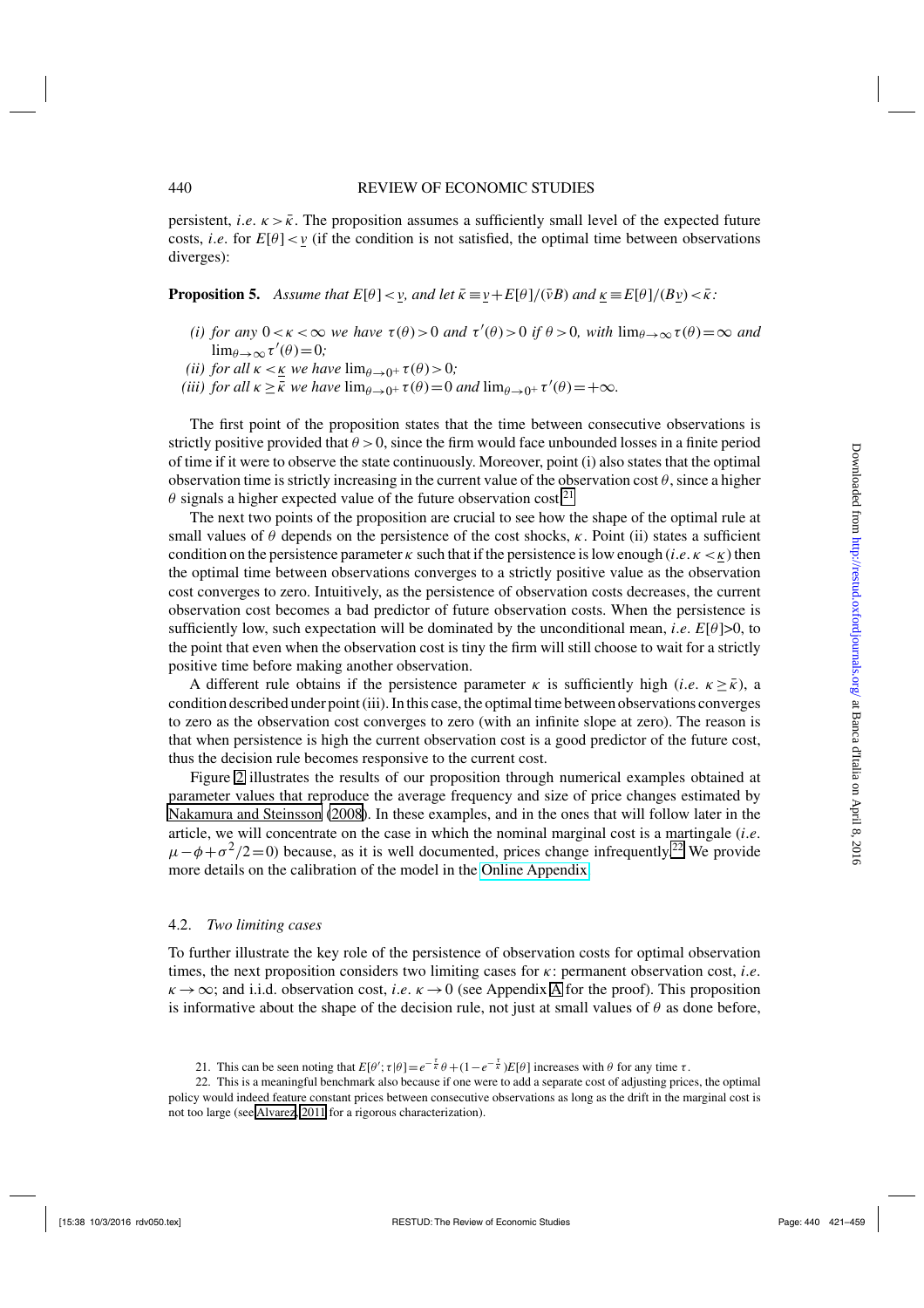<span id="page-20-0"></span>

The optimal observation times rule  $\tau(\theta)$ , as persistence  $\kappa$  varies

*Note:* The figure reports the optimal time to the next observation  $\tau(\theta)$ , in years, as a function of the signal value  $\zeta = \theta$ on the horizontal axis, and for different values of persistence, as measured by  $\kappa$ . The distribution  $\hat{F}$  is assumed to be exponential with average observation cost  $E[\theta]=0.05$ . Depending on persistence  $\kappa$ , this cost implies between 1.1 and 1.4 observations per year on average. We set the drift  $\mu - \phi + \sigma^2/2 = 0$  to obtain infrequent price changes, and  $\sigma = 0.114$ to match an average size of price changes equal to 10%. The other parameters are  $\eta = 5$ ,  $\lambda = 0.25$ , and  $\rho = 0.02$ . For more details see the [Online Appendix.](http://restud.oxfordjournals.org/lookup/suppl/doi:10.1093/restud/rdv050/-/DC1) The dashed line plots the function  $\sqrt{2\theta/B}$ .

showing that it converges pointwise to the decision rule in the problem with constant time between observations when  $\kappa \to \infty$ .

**Proposition 6.** *Assume that*  $E[\theta] < y$ *, and let*  $\tau(\theta; \kappa)$  *and*  $v(\theta; \kappa)$  *denote, respectively, the solution to the firm problem and associated value function in equation [\(25\)](#page-18-0) conditional on a given persistence parameter* κ*. Then we have that:*

*(i) for any*  $\theta \geq 0$ ,  $\lim_{\kappa \to \infty} \tau(\theta; \kappa) = \tilde{\tau}(\theta)$  *and*  $\lim_{\kappa \to \infty} \nu(\theta; \kappa) = \tilde{\nu}(\theta)$  *where the functions*  $\tilde{\tau}(\cdot)$ *and*  $\tilde{v}(\cdot)$  *are given by equations [\(23\)](#page-17-0)–*[\(22\)](#page-17-0)*;* (*ii*) for any  $\theta > 0$ ,  $\lim_{\kappa \to 0} \frac{\partial \tau(\theta; \kappa)}{\partial \theta} = \frac{\partial \nu(\theta; \kappa)}{\partial \theta} = 0$ .

Point (i) shows that when the observation cost is permanent, *i.e.*  $\kappa \to \infty$ , the optimal observation time is given by the function  $\tilde{\tau}(\theta)$ , in equation [\(22\)](#page-17-0). One can use this expression to show that the optimal policy is approximated by  $\tilde{\tau}(\theta) = \sqrt{2\theta/B} + o(\theta)$ , implying an elasticity of observation times to observation costs of  $1/2$  in a neighbourhood of  $\theta = 0$ . Although the functional form  $\tilde{\tau}(\theta)$  is the same as in Section [3.1,](#page-16-0) it is important to notice that the resulting dynamics are very different. Because  $\theta$  is Markov here, the conditional mean varies across firms, and hence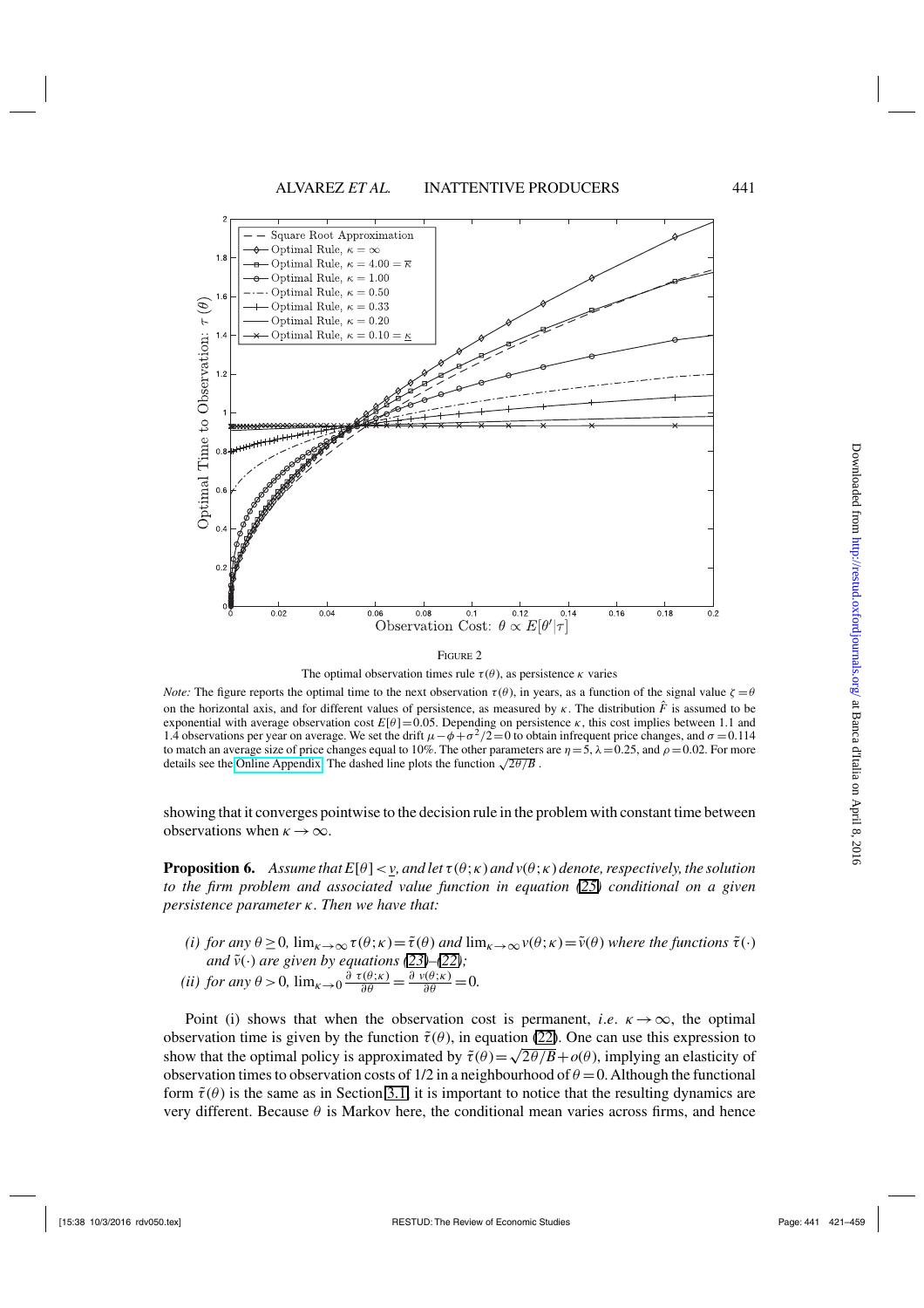the time between observations is not equal across firms. In the previous example, the expected value of  $\theta$  was constant both over time and across firms.

Point (ii) shows that as the cost becomes i.i.d. (*i.e.*  $\kappa \rightarrow 0$ ) the optimal observation time is insensitive to the realization of the current observation cost and converges to a constant, just as in Section [3.1.](#page-16-0) Intuitively, when  $\kappa \rightarrow 0$  the current observation cost is uninformative about the future observation cost, while its unconditional expectation  $E[\theta]$  is the main determinant of the optimal time to the next observation and the rule becomes flat. In Figure [2,](#page-20-0) we illustrate the effects of the persistence parameter  $\kappa$  on the shape of the decision rule  $\tau(\theta)$  at parameters of the model that imply an average frequency of price changes of about 1.3 adjustments/observations per year, and an average size of price changes equal to 10% (see the [Online Appendix](http://restud.oxfordjournals.org/lookup/suppl/doi:10.1093/restud/rdv050/-/DC1) for more details on the parameters choice). It is apparent that the decision rule has a square root-like shape only when the persistence of the cost shocks is sufficiently high. Otherwise the decision rule is flat and unresponsive to changes in the costs.

# 4.3. *The scale of observation cost and the optimal observation times*

The results of Propositions [5](#page-19-0) and [6](#page-20-0) relate to the findings of [Reis's](#page-38-0) [\(2006](#page-38-0)) Proposition 4, which shows that the optimal time between observations is (in our notation) approximately equal to  $\tau(\theta) \approx \sqrt{2\theta/B}$  for  $E[\theta] \to 0$ . We have extended that characterization to a more general case when  $E[\theta]$  is not necessarily close to zero, and showed how the shape of the optimal observation times depends both on the average observation cost,  $E[\theta]$ , and on the persistence of the observation cost,  $\kappa$ . The extension to non-negligible  $E[\theta]$  is important: in the case of negligible costs *(i.e.* when  $E[\theta] \rightarrow 0$ , a situation Reis refers to as "costless planning") the mean frequency of observation is very high (diverging in the limit), so that the economy becomes one with flexible prices. A new and important result of this extension is to show that, when the costs are non-negligible, the optimal firm behaviour is well approximated by a square root formula only if the observation costs are sufficiently persistent. Notice in particular that our propositions imply that, as the realizations of the observation cost converge to zero  $(\theta \downarrow 0)$ , the optimal observation time will not converge to zero if the persistence is low enough ( $\kappa < \kappa$ ), and that  $\tau(\theta)$  will converge to a constant as the observation cost process converges to i.i.d.  $(k \rightarrow 0)^{23}$  Our results highlight the crucial role of *E*[ $\theta$ ] for the shape of  $\tau(\theta)$ : the thresholds  $\kappa$  and  $\bar{\kappa}$  are increasing in *E*[ $\theta$ ]. To highlight the role of the scale of observation costs, in Figure [3](#page-22-0) we plot the optimal  $\tau(\theta)$  when, everything else being equal, we scale the distribution of observation costs  $\hat{F}$  so that  $E[\theta]$  is 1/1000 smaller than in the case of Figure [2.](#page-20-0) It is shown that the optimal time to the next observation is indeed well approximated by the square root expression, even at very low levels of persistence. However, the negligible observation costs used in the case of Figure [3](#page-22-0) imply a sizeable increase in the frequency of information gathering, from about 1.3 observation per year (in the baseline case) to about 40 observations per year. In such a case, the quantitative behaviour of the model is close to flexible prices.

# 4.4. *The variation of costs and observation times*

We have shown that combinations of low average observation costs and/or a high persistence of the observation cost are associated with a higher elasticity of observation times with respect to the observation costs. This result is useful to determine the mapping from the variation of

<sup>23.</sup> It is immediate to see the difference with the square root approximation where the observation time converges to zero with an elasticity of one-half as the observation cost  $\theta$  converges to zero.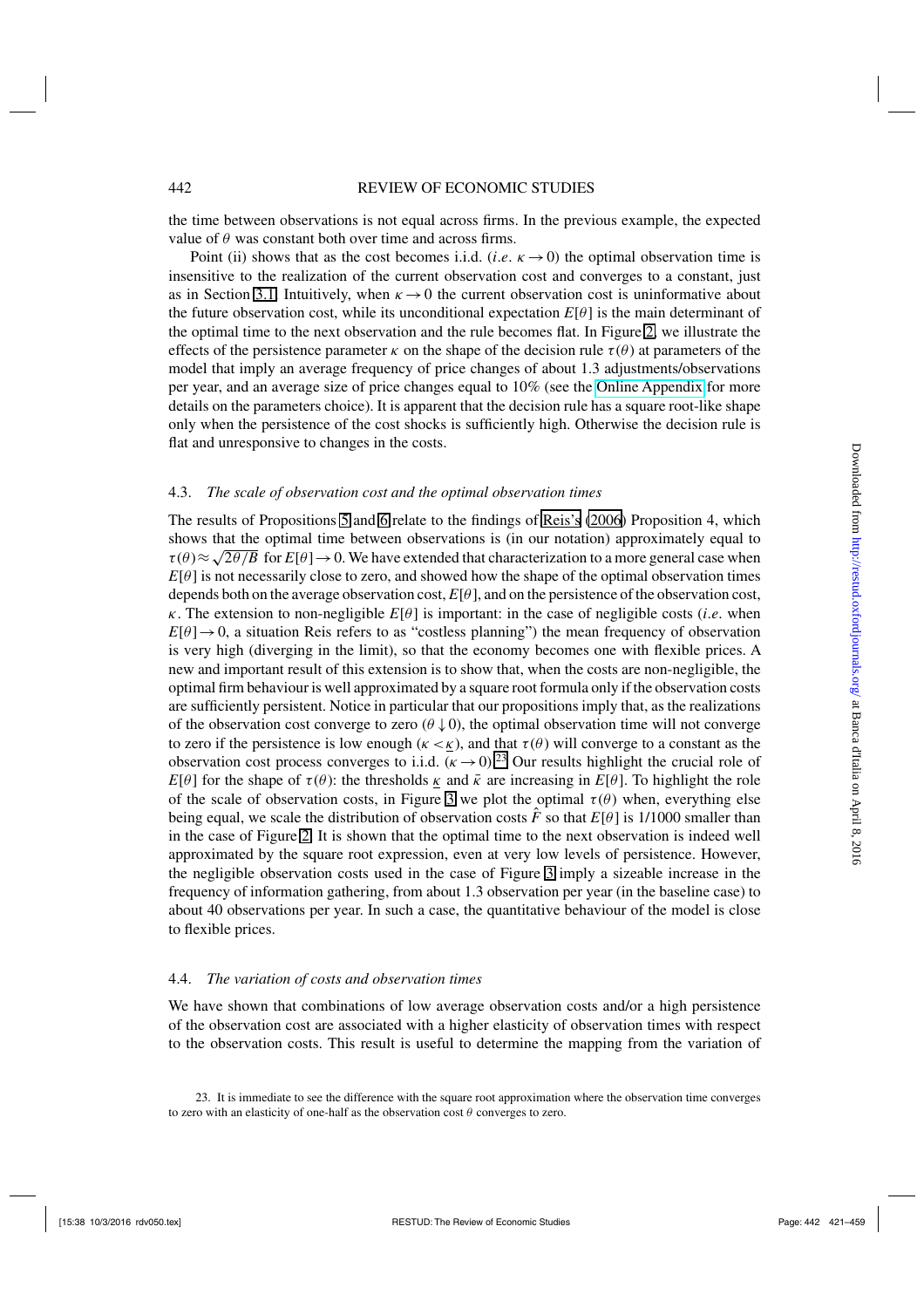<span id="page-22-0"></span>

The optimal observation times as all costs gets negligible:  $E[\theta] \rightarrow 0$ 

*Note:* The figure reports the optimal time to the next observation  $\tau(\zeta)$ , in years, as a function of the signal value  $\zeta$ on the horizontal axis, and for different values of persistence, as measured by  $\kappa$ . The distribution  $\hat{F}$  is assumed to be exponential with average observation cost  $E[\theta] = 0.05/1000$ : such negligible costs implies about forty observations per year on average. We set the drift  $\mu - \phi + \sigma^2/2 = 0$  to obtain infrequent price changes, and  $\sigma = 0.114$  to match an average size of price changes equal to 10%. The other parameters are  $\eta = 5$ ,  $\lambda = 0.25$ , and  $\rho = 0.02$ . For more details see the [Online Appendix.](http://restud.oxfordjournals.org/lookup/suppl/doi:10.1093/restud/rdv050/-/DC1)

observation costs to the variation of observation times. The next proposition uses these results to characterize the coefficient of variation of observation times (excluding substitutions) in terms of the coefficient of variation of the observation cost (see Appendix [A](#page-32-0) for the proof).

**Proposition 7.** Let  $E(\theta) \to 0$  and the coefficient of variation of observation cost be such that  $CV(\theta) > 0$  *as*  $E(\theta) \to 0$ *. Let*  $CV_K(\tau)$  *denote the coefficient of variation of the times between consecutive observations conditional on no substitutions. We have that*

$$
CV_K(\tau) = \frac{1}{2}CV(\theta) + o\left(\sqrt{E(\theta)}\right). \tag{26}
$$

An increase in the coefficient of variation of observation costs affects the cross-sectional variation of observation times with a coefficient of 1/2. The result follows from using that, as shown by [Reis's](#page-38-0) [\(2006\)](#page-38-0) Proposition 4, the optimal policy is approximated by  $\tilde{\tau}(\theta) \approx \sqrt{2\theta/B}$  as  $E[\theta] \to 0$ , so that the elasticity of the time between observations to the observation cost is onehalf. However, as we showed above, the elasticity of observation times to the observation cost may be much lower in the general case when  $E[\theta]$  is away from zero. To study the mapping from the variation in observation cost to the variation in observation times when *E*[θ] is away from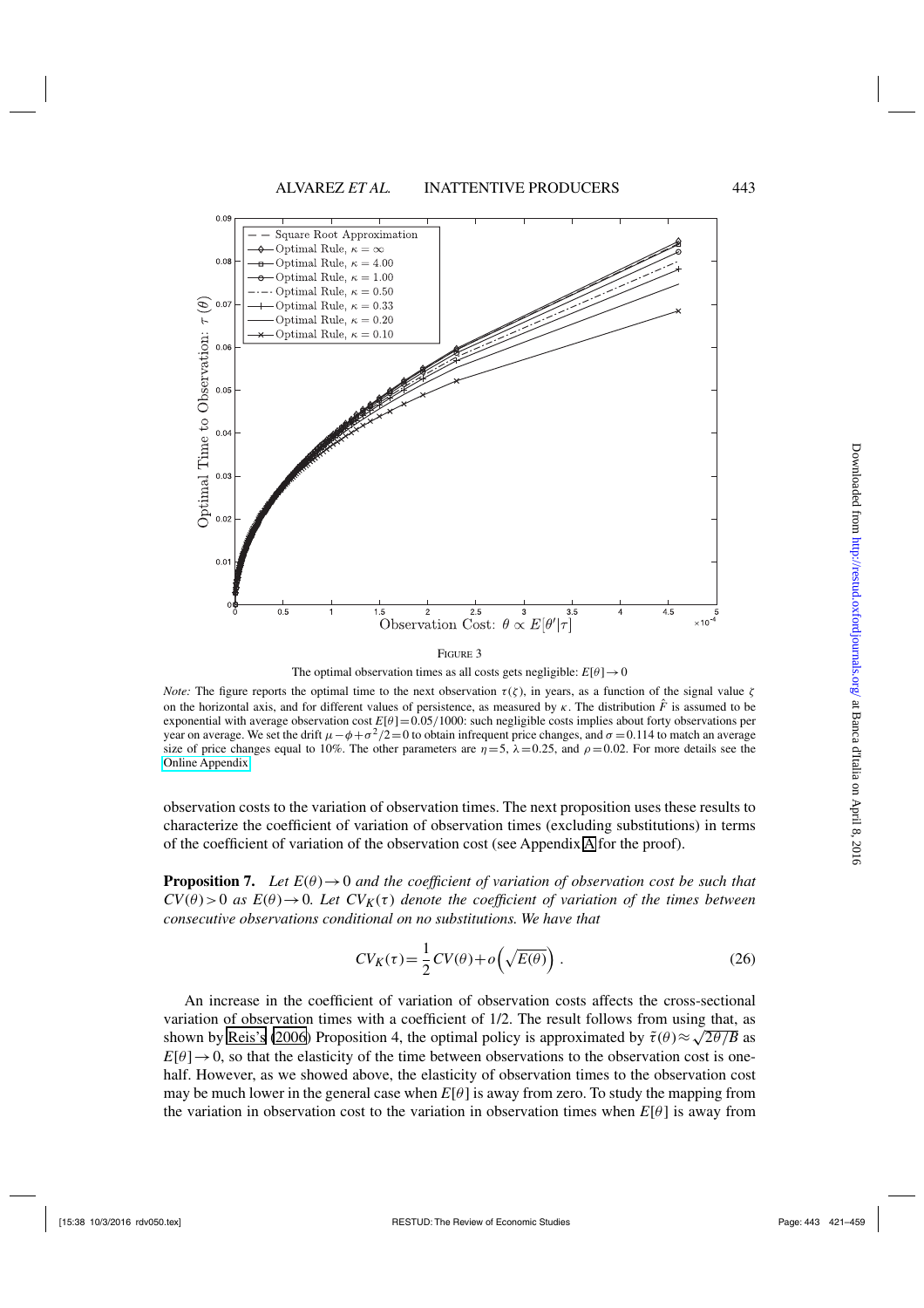<span id="page-23-0"></span>

FIGURE 4

The coefficient of variation of observation times

*Note:* The figure reports the coefficient of variation of times between observations (in years, including substitutions) as a function of the coefficient of variation of observation cost, and for different values of persistence, as measured by  $\kappa$ , which is the inverse of the (yearly) arrival rate. The distribution  $\hat{F}$  is assumed to be  $Gamma(\alpha_1, \alpha_2)$ , where  $\alpha_1$  determines the coefficient of variation of observation costs upon a new draw, and  $\alpha_2$  is chosen to match an yearly average frequency of observations/adjustments equal to 1.3. We set the drift  $\mu - \phi + \sigma^2/2 = 0$  to obtain infrequent price changes, and  $\sigma = 0.114$ to match an average size of price changes equal to 10%. The other parameters are  $\eta = 5$ ,  $\lambda = 0.25$ , and  $\rho = 0.02$ . For more details see the [Online Appendix.](http://restud.oxfordjournals.org/lookup/suppl/doi:10.1093/restud/rdv050/-/DC1)

zero, we assume that  $\hat{F}$  is a Gamma distribution with shape parameter  $\alpha_1$  and scale parameter  $\alpha_2$ . The parameter  $\alpha_1$  determines the coefficient of variation of the observation cost  $\theta$ . The parameter  $\alpha_2$  is chosen so that the average frequency of observations is 1.3 on a yearly basis. Together with the assumption of no drift in nominal marginal cost, this matches the frequency of price changes estimated by [Nakamura and Steinsson](#page-38-0) [\(2008\)](#page-38-0) in the U.S. data. We notice that targeting  $1/E[\tau(\theta)] = 1.3$  implies an implicit target for  $E[\theta]$ , an important parameter in the analysis above to determine the elasticity of optimal observation times to observation cost.

In Figure 4, we plot the model-implied coefficient of variation of observation times  $(CV_K(\tau))$ on the vertical axis) as a function of the coefficient of variation of observation costs, for different values of cost persistence,  $\kappa$ . The horizontal dotted line in the figure indicates the level of variation in observation times that is consistent with the kurtosis of the empirical distribution of price changes.24 This shows that the model can predict variation in observation times consistent with the distribution of price changes only when persistence in the observation cost is sufficiently

<sup>24.</sup> This uses an estimated value for the kurtosis of price changes around 4, consistent with [Alvarez](#page-38-0) *et al*. [\(2014\)](#page-38-0), and the results in Proposition [3,](#page-10-0) which yields the coefficient of variation  $CV_K(\tau) = 0.58$ .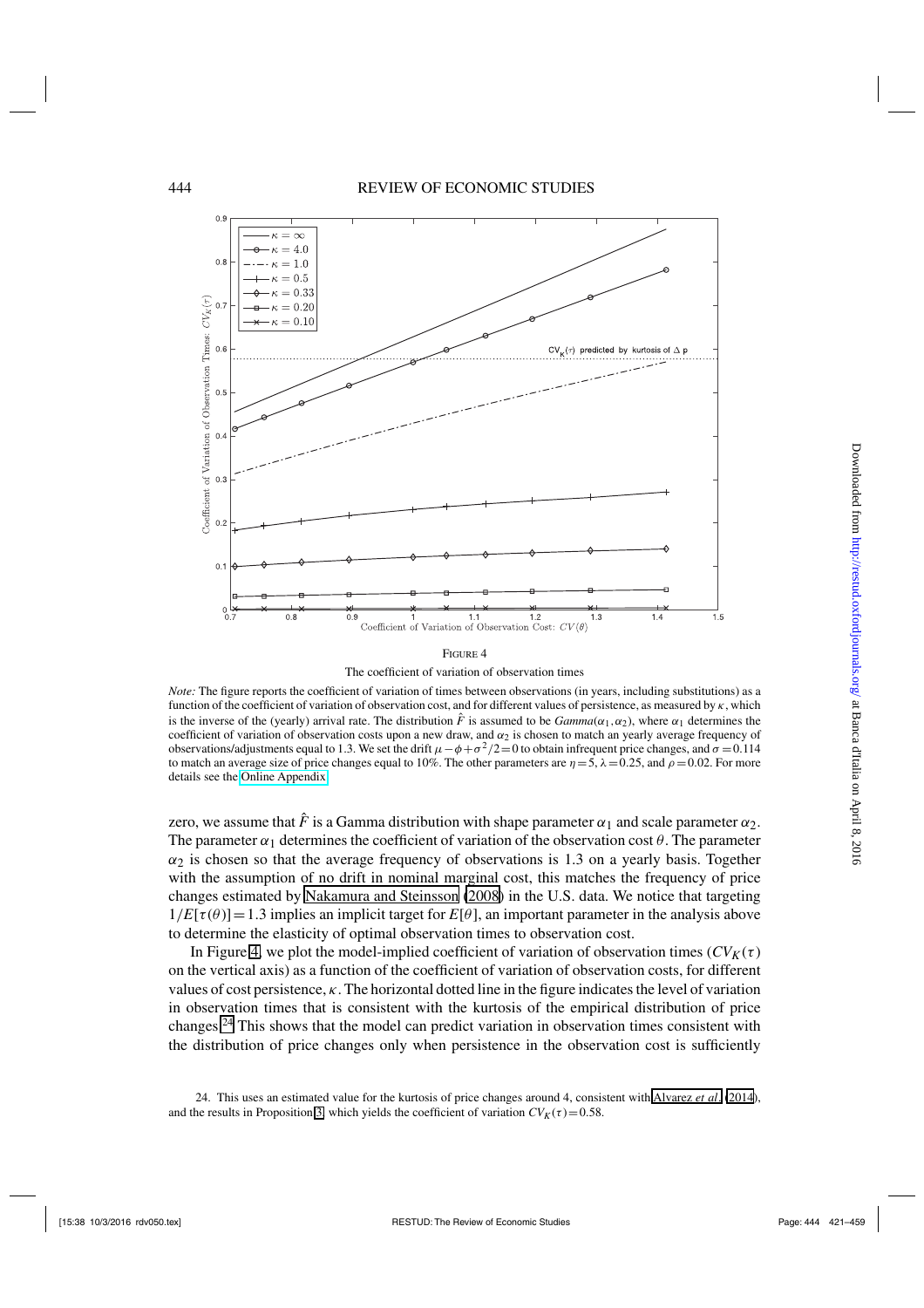<span id="page-24-0"></span>

|                     | $\kappa = 0.10$ | $\kappa = 0.33$ | $\kappa = 1.00$ | $\kappa = 4.00$ | $\kappa = \infty$ |  |
|---------------------|-----------------|-----------------|-----------------|-----------------|-------------------|--|
| $CV(\theta) = 0.75$ | 0.38            | 0.39            | 0.43            | 0.46            | 0.48              |  |
| $CV(\theta) = 1.00$ | 0.38            | 0.39            | 0.46            | 0.51            | 0.54              |  |
| $CV(\theta) = 1.20$ | 0.38            | 0.39            | 0.48            | 0.56            | 0.60              |  |
| $CV(\theta) = 1.40$ | 0.38            | 0.39            | 0.51            | 0.62            | 0.68              |  |

TABLE 1 *Cumulated output effect of a monetary shock*  $\delta = 0.01$  *(1%):*  $\mathcal{M}(\delta) \times 100$ 

*Note:* Values are percentages, *i.e.*  $\mathcal{M}(\delta) \times 100$ . The table reports the cumulated output effects to a  $\delta = 0.01$  (1%) monetary shock as a function of the coefficient of variation of observation cost, and for different values of persistence, as measured by  $\kappa$ , which is the inverse of the (yearly) arrival rate. The cumulated output response is  $\mathcal{M}(\delta)$  defined in Proposition [2,](#page-8-0) with  $\epsilon = 1$ . The distribution *F* is assumed to be *Gamma*( $\alpha_1, \alpha_2$ ), where  $\alpha_1$  determines the coefficient of variation of observation costs upon a new draw, and  $\alpha_2$  is chosen to match an yearly average frequency of observations/adjustments equal to 1.3. We set the drift  $\mu - \phi + \sigma^2/2 = 0$  to obtain infrequent price changes, and  $\sigma = 0.114$  to match an average size of price changes equal to 10%. The other parameters are  $\eta = 5$ ,  $\lambda = 0.25$ , and  $\rho = 0.02$ . For more details see the [Online Appendix.](http://restud.oxfordjournals.org/lookup/suppl/doi:10.1093/restud/rdv050/-/DC1)

large. With high persistence the model predicts a sizeable variation in observation times even when the variation in observation cost is moderate.<sup>25</sup> Given the results of Proposition [2,](#page-8-0) the size of the real effect of monetary shocks can be readily computed from Figure [4.](#page-23-0) Table 1 reports the percentage cumulated output response, *i.e.*  $\mathcal{M}(\delta) \times 100$ , to a 1% monetary shock, *i.e.*  $\delta = 0.01$ , for different combinations of  $CV(\theta)$  and  $\kappa$ .<sup>26</sup> For instance, when  $CV(\theta) = 1$ , the cumulated output effect is 0.38% if the average duration of the observation cost is one-tenth of a year (*i.e.*  $\kappa = 0.1$ ), and 0.54% if the observation cost is permanent (*i.e.*  $\kappa \to \infty$ ).

We conclude this section by stressing that the process of optimal observation times does not inherit the properties of the process of the observation cost. In fact as the process of observation cost converges to i.i.d., *i.e.*  $\kappa \to 0$ , the optimal time between observations converges to a constant. The economic motivation is that when  $\kappa \rightarrow 0$  the current observation cost is uninformative about the cost of the next observation, so that the firm plans according to its best estimate which is the expected value  $E[\theta]$ . An immediate implication of these result is that the model with a Markovian stochastic process of observation cost cannot generate i.i.d. observation times, which has been a main focus of the "rational inattentiveness" literature (see [Reis](#page-38-0), [2006, Mankiw and Reis](#page-38-0), [2002](#page-38-0), [Carvalho and Schwartzman, 2012\)](#page-38-0). We want to remark that this is not a feature of our particular specification of the distribution function *F*, but it is a more general result. In order for observations to be i.i.d. over time, we need an environment where the signal about the future observation costs is *both* informative *and* independent of all other shocks (including the current observation cost). This structure cannot be achieved with an environment where the observation cost follows a stochastic process that evolves independently of the observation decisions of the firm. We will therefore consider a specification of the observation cost process that delivers i.i.d. observations times in the next section.

# 5. OPTIMAL I.I.D. OBSERVATION TIMES

This section presents a specification of the firm problem where the optimal consecutive observation times are i.i.d. random variables. We are interested in this case mostly because a large literature has investigated the implications of i.i.d. observation times for the real effects of

<sup>25.</sup> In the case of  $\kappa = \infty$ , the required standard deviation of observation cost is of the same order of magnitude of its mean, *i.e.*  $CV(\theta) \approx 1$ .

<sup>26.</sup> In the example we assume that the elasticity of real money balances to output is equal to  $\epsilon = 1$ .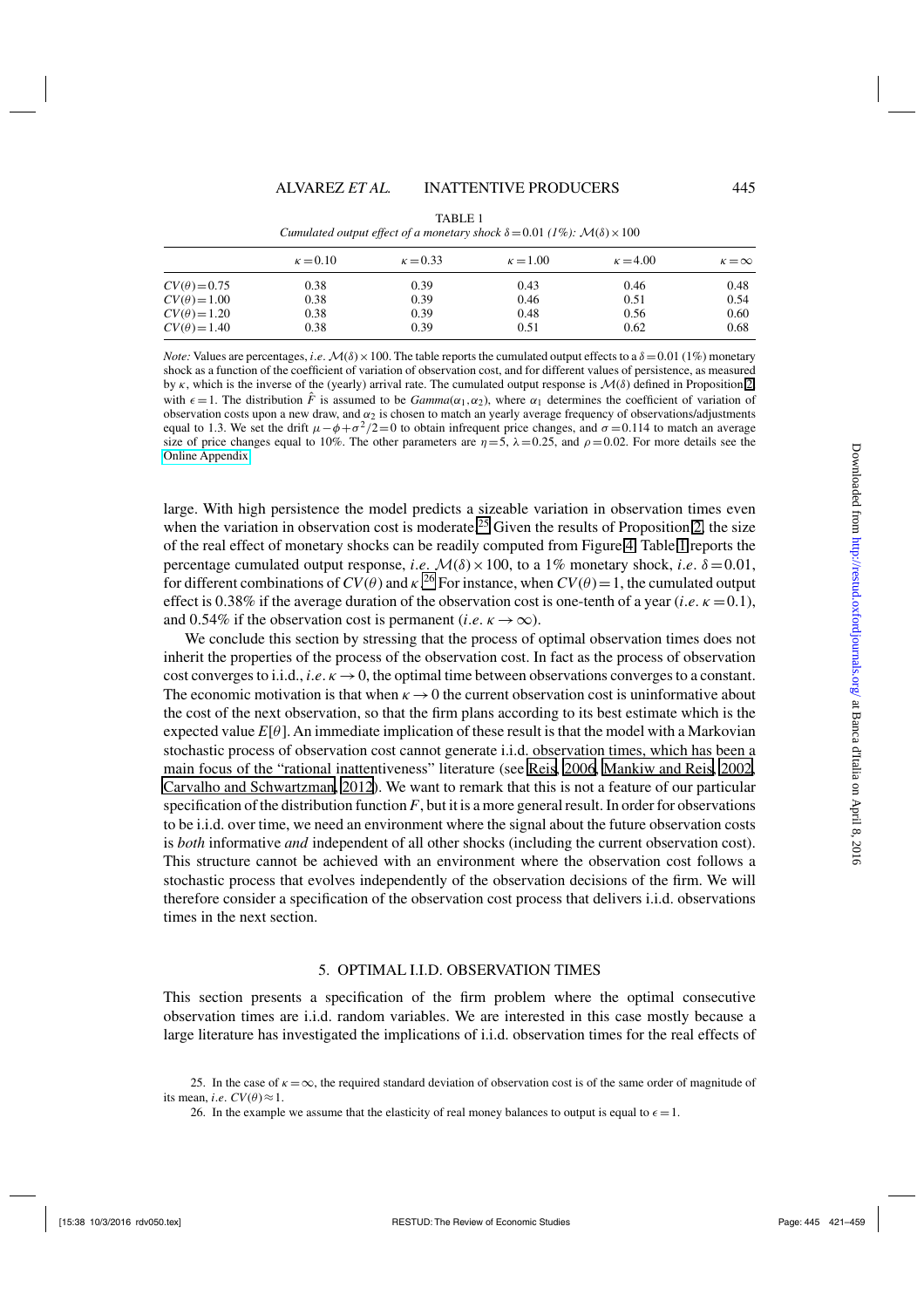<span id="page-25-0"></span>monetary shocks, such as [Mankiw and Reis](#page-38-0) [\(2002](#page-38-0)) or more recently [Carvalho and Schwartzman](#page-38-0) [\(2012](#page-38-0)). The solution to the firm problem will provide a mapping from the realization of the observation costs to the optimal time between consecutive observations,  $\tau$ . As in the previous section, we will use this mapping to obtain a relationship from the coefficient of variation of observation costs  $CV(\theta)$  to the coefficient of variation of observation times,  $CV_K(\tau)$ , and hence to the size of the real effects of monetary shocks.

Optimal i.i.d. observation times cannot be produced in an environment where the observation cost follows a stochastic process that evolves independently of the observation decisions of the firm, as in the previous section. In fact, persistence in the opportunity cost of observations leads to predictability and correlation of observation times.<sup>27</sup> To generate i.i.d. observation times, we have to assume that, upon an observation, the firm receives a signal  $\zeta$  about the future observation cost  $\theta'$ , that is independent of the current observation cost,  $\theta$  (see Figure [1](#page-14-0) for an illustration of the timeline of  $\theta$  and  $\zeta$ ). Formally, the observation times are i.i.d. over time if and only if  $G(\zeta | \theta_0) = G(\zeta | \theta_1)$  for all  $\zeta$  and all pairs  $\theta_1, \theta_0$ , and hence  $G(\zeta | \theta) \equiv \hat{G}(\zeta)$  for all  $\zeta$  and  $\theta$ .

The observation cost  $\theta'$  will be drawn from the distribution  $F(\theta', \tau | \zeta)$ , that depends both on the realization of the signal  $\zeta$  and on the time  $\tau$  elapsed since then. A simple tractable case is one where such distribution is

$$
F(\theta', \tau | \zeta) = e^{-\gamma \tau} \mathbf{1}_{\theta' \ge \zeta} + (1 - e^{-\gamma \tau}) \hat{F}(\theta'). \tag{27}
$$

The parameter  $\gamma$  determines the information content of the signal, which is perfectly precise if  $\gamma = 0$ , and has no information as  $\gamma \to \infty$ . Notice that a higher value of the signal  $\zeta$  is associated with a higher expected observation cost:  $E[\theta'|\zeta,\tau] = e^{-\gamma\tau}\zeta + (1-e^{-\gamma\tau})\int \theta' d\hat{F}(\theta')$ . In this case, the realization of the signal coincides with the cost of the next observation with a probability that decreases as time elapses, otherwise the future observation cost will be drawn from the distribution  $\ddot{F}$  (independent of  $\zeta$ ). This specification of F captures the idea that, as time passes, the precision of the information about the future observation cost depreciates, while preserving tractability.

Given equation (27) and the assumption  $G(\zeta|\theta) \equiv \hat{G}(\zeta)$  for all  $\zeta$  and  $\theta$ , we can rewrite the firm problem in equation [\(20\)](#page-16-0) as:

$$
v(\zeta) = \max_{\tau \in \mathbb{R}_+} \int_0^{\tau} e^{-(\rho + \lambda - a)t} dt + e^{-(\rho + \lambda - b)\tau} \left( E[v] - \left( e^{-\gamma \tau} \zeta + \left( 1 - e^{-\gamma \tau} \right) E[\theta] \right) \right), \quad (28)
$$

where  $E[v] \equiv \int v(\zeta') d\hat{G}(\zeta')$  and  $E[\theta] \equiv \int \theta' d\hat{F}(\theta')$ .<sup>28</sup> The proposition below characterizes the decision rule in this case (see Appendix [A](#page-32-0) for the proof). We will use such characterization to compare to the decision rule obtained in the case of persistent observation cost in the previous section.

**Proposition 8.** Assume that  $F(\cdot)$  is given by equation (27) with  $0 < \gamma < \infty$  and that  $v > E[\theta]$ . *Then: (i) there exists a*  $\zeta^*$  *so that*  $0 < \tau(\zeta) < \infty$  *and*  $\tau'(\zeta) > 0$  *for all*  $\zeta^* \leq \zeta < \infty$ *; moreover if*  $\zeta^* > \zeta$ *, then*  $\tau(\zeta) = 0$  *for all*  $\zeta \leq \zeta < \zeta^*$ *; (ii) if*  $\zeta \geq 0$ *, then*  $\tau(\zeta) > 0$  *and*  $\zeta^* = \zeta$ *.* 

Point (i) of the proposition states that the time between observations,  $\tau$ , increases with the signal about the future observation cost,  $\zeta$ , and does so strictly for values above a threshold  $\zeta^*$ .

<sup>27.</sup> A similar result is obtained in the [Online Appendix](http://restud.oxfordjournals.org/lookup/suppl/doi:10.1093/restud/rdv050/-/DC1) when it is the benefit of observations that varies over time.

<sup>28.</sup> Note that the particular specification of the distribution  $\hat{F}$  is immaterial for this problem, as only the associated mean  $E[\theta]$  matters.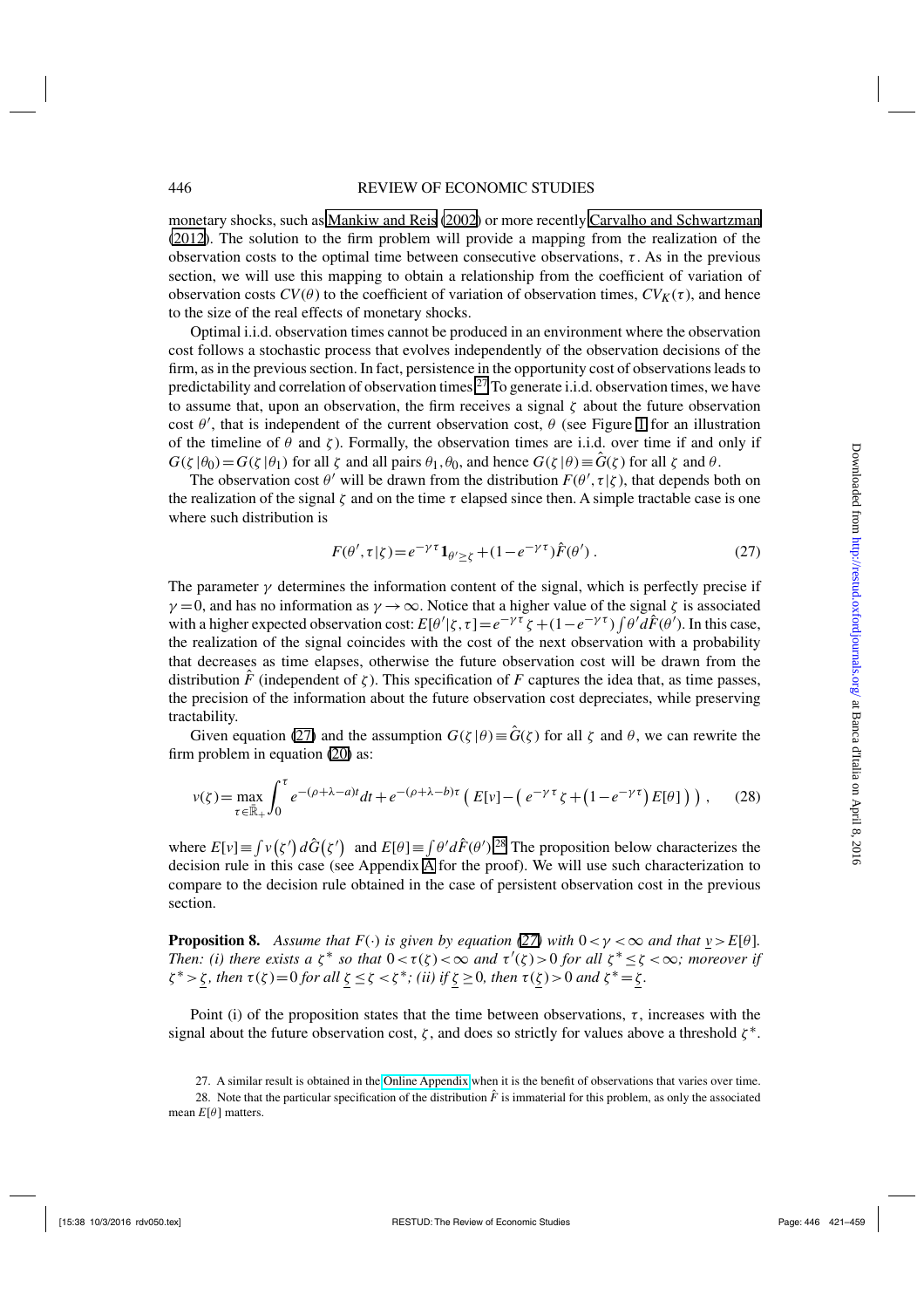

Optimal i.i.d. observation times as a function of the signal on the observation cost

*Note:* The figure plots the optimal time to the next observation  $\tau(\zeta)$ , in years, as a function of the signal value  $\zeta$  on the horizontal axis, and for different values of precision, as measured by  $1/\gamma$ . The distribution  $\hat{G}$  is assumed to be exponential with average  $E[\zeta] = 0.05$ , and we further assume  $E[\theta] = E[\zeta]$ . We set the drift  $\mu - \phi + \sigma^2/2 = 0$  to obtain infrequent price changes, and  $\sigma = 0.114$  to match an average size of price changes equal to 10%. The other parameters are  $\eta = 5$ ,  $\lambda = 0.25$ , and  $\rho = 0.02$ . For more details see the [Online Appendix.](http://restud.oxfordjournals.org/lookup/suppl/doi:10.1093/restud/rdv050/-/DC1)

Intuitively, a higher realization of  $\zeta$  is associated with a higher expected observation cost, so the firm delays the time of the next observation. When the realization of such signal is low enough, *i.e.*  $\zeta < \zeta^*$ , the expectation of the next observation cost is so low that the firm finds it optimal to observe immediately. Point (ii) establishes that  $\zeta^*$  must be negative for the firm to exercise the observation immediately. In fact, if the lower bound of the support of  $\zeta$  is positive, *i.e.*  $\zeta \ge 0$ , then  $\tau(\zeta) > 0$ . For instance, even if  $\zeta = 0$  so that the cost of observing immediately would be zero, then  $\tau(0) > 0$ . We notice that this is true for all values of  $\gamma$ . As an illustration of the properties of the optimal firm policy, Figure 5 plots the optimal time to the next observation as a function of the expected cost of the next observation, for different values of  $\gamma$ .

Comparing Figure 5 to Figure [2](#page-20-0) one can appreciate the different properties of the optimal time to the next observation in the cases of i.i.d. and Markov observation times, respectively. These differences are particularly evident for expected observation cost arbitrarily close to zero. The economics of  $\tau(0) > 0$  is very different from the case of persistent observation cost in the previous section. Here, the firm waits a strictly positive period of time before making another observation even if the cost of observing (again) immediately is zero because of an option value argument: if the observation occurs immediately the opportunity to potentially exercise an observation at a low cost would be wasted because there is no correlation between consecutive observation costs. Due to the nature of i.i.d. observation times, the setup of the problem is such that each observation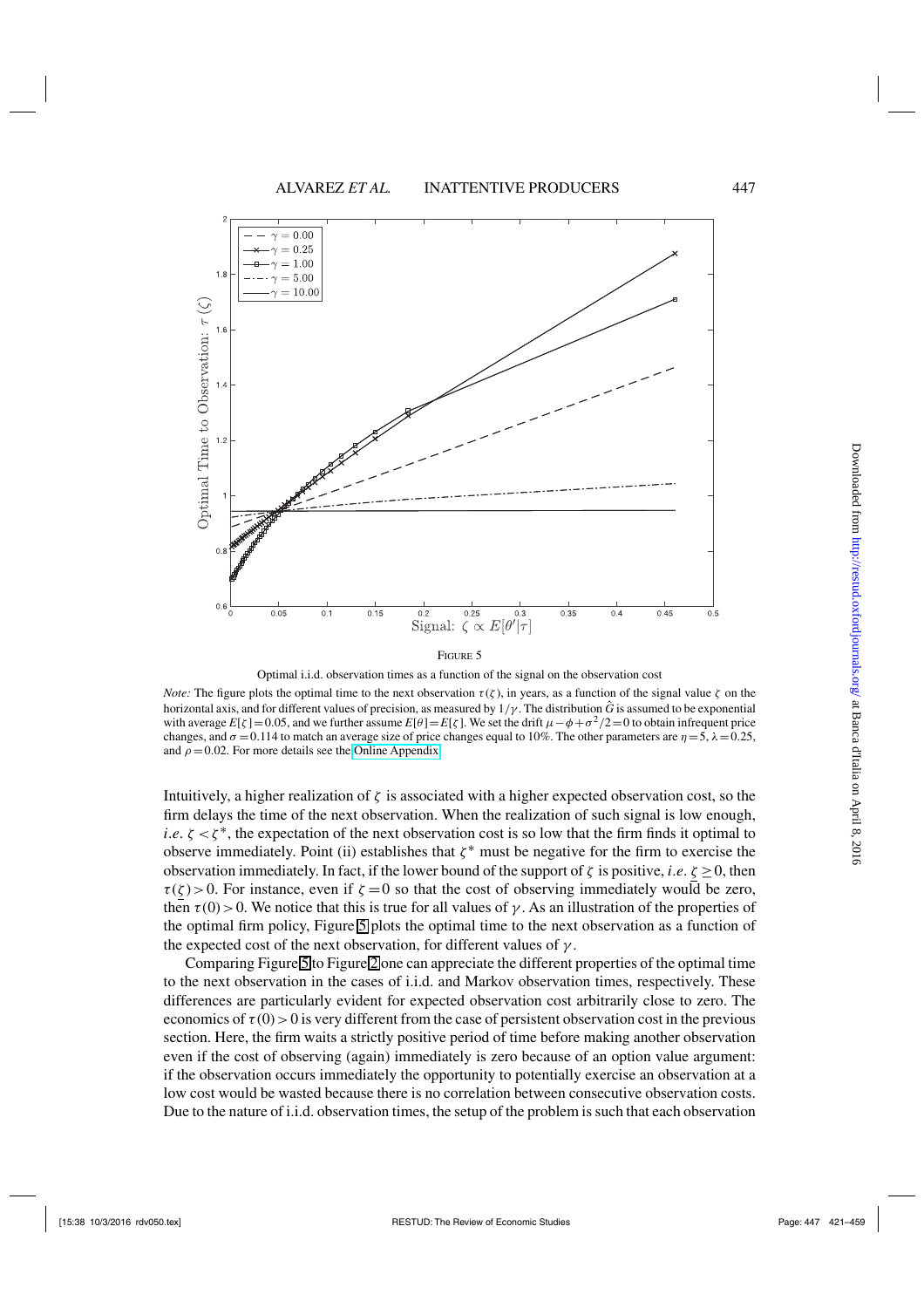# <span id="page-27-0"></span>448 REVIEW OF ECONOMIC STUDIES

is associated with an i.i.d. draw for the distribution of the observation cost to be paid upon the next observation. A firm that draws a signal of low (future) observation cost will wait for the best moment to use this option. The option value of waiting will turn out to be relevant to determine the smallest time between observations. For instance, one important implication is that, to generate a positive probability of arbitrarily small durations of the time between observations—*e*.*g*. in an exponential distribution—the distribution of observation costs needs to have positive mass on negative costs, *i.e.*  $\underline{\theta} < 0$  and  $\int_{\underline{\theta}}^0 d\hat{G}(x) > 0.^{29}$  This result is interesting as a large part of the literature that developed after [Mankiw and Reis](#page-38-0) [\(2002\)](#page-38-0) has focused on quantifying the predictions of models of rational inattentiveness in which the distribution of the times between observations indeed features positive mass on arbitrarily small durations. We will come back to this issue in Section [5.1.](#page-29-0) More interestingly, the option value of waiting also reduces the variability of observation times that follows from the variability of observation cost. This in turn reduces the ability of such model to produce large variation in observation times and, therefore, large real effects of monetary shocks. We discuss this in more detail later.

Next we consider two special cases for the informativeness of the signal, for which we have an (almost) closed form solution for the optimal policy. In the case where  $\gamma = \infty$ , the signal carries no information about the observation cost to be paid, and hence the model coincides with the case characterized in Proposition [4,](#page-17-0) where the policy  $\tau(\cdot)$  does not depend on the realization of  $\zeta$ . At the other extreme,  $\gamma = 0$ , the signal is perfectly informative about the cost to be paid at the next observation. The next two propositions describe the optimal policy and the mapping from the variability of observation cost to the variability of observation times in the  $\gamma = 0$  case.

**Proposition 9.** Let  $F(\theta', \tau | \zeta) = \mathbf{1}_{\theta' \geq \zeta}$  for all  $\zeta$ , *i.e.*  $\gamma = 0$  *in equation [\(27\)](#page-25-0). The optimal policy*  $\tau(\zeta)$  *is given by* 

$$
\tau(\zeta) = \begin{cases}\n0 & \text{if } \underline{\zeta} \le \zeta \le E[\nu] - \bar{\nu} \\
\frac{1}{B} [\ln(\bar{\nu}) - \ln(E[\nu] - \zeta)] & \text{if } E[\nu] - \bar{\nu} < \zeta < E[\nu] \\
\infty & \text{if } \zeta \ge E[\nu]\n\end{cases} \tag{29}
$$

*where the expected value*  $E[v] = \int_{\zeta}^{\infty} v(\zeta') d\hat{G}(\zeta')$  is the solution of an explicit equation that is *displayed in the proof. If*  $\underline{\zeta} \ge 0$ *, then: (i)*  $E[v] < \overline{v}$  *and*  $\tau(\zeta) > 0$  *for all*  $\zeta \ge \zeta$ *; (ii) if*  $\hat{G}$  *is first-order stochastically higher, then*  $E[v]$  *is smaller; and (iii) if*  $\hat{G}$  *is second order stochastically higher, then E*[*v*] *is higher.*

See [A](#page-32-0)ppendix A for the proof. When  $\gamma = 0$  the optimal policy  $\tau(\zeta)$  is known in closed form up to the value of the expected value function  $E[\nu]$ . It features all the properties of the case of imperfectly informative signals ( $\gamma > 0$ ), with the exception of being characterized by an asymptote, so that if  $\zeta \ge E[\nu]$ , then  $\tau = +\infty$ . This is because with  $\gamma = 0$  the expected cost of the next observation does not revert to its unconditional mean as time elapses, so that if it is large enough ( $\zeta \geq E[\nu]$ ) making an observation will never be optimal for the firm. Points (ii) and (iii) of the proposition highlight how the properties of the distribution of signals, which coincide with observation costs in this case, affect the value of the firm.<sup>30</sup>

<sup>29.</sup> Notice that a negative observation cost is not allowed in the model where the costs are Markovian because that would give the firm the possibility of unbounded profits by simply collecting the fees infinitely many times as long as the cost remains negative.

<sup>30.</sup> We notice that in this case the value of *E*[θ] is immaterial as observation costs are never drawn from the distribution  $\hat{F}$ .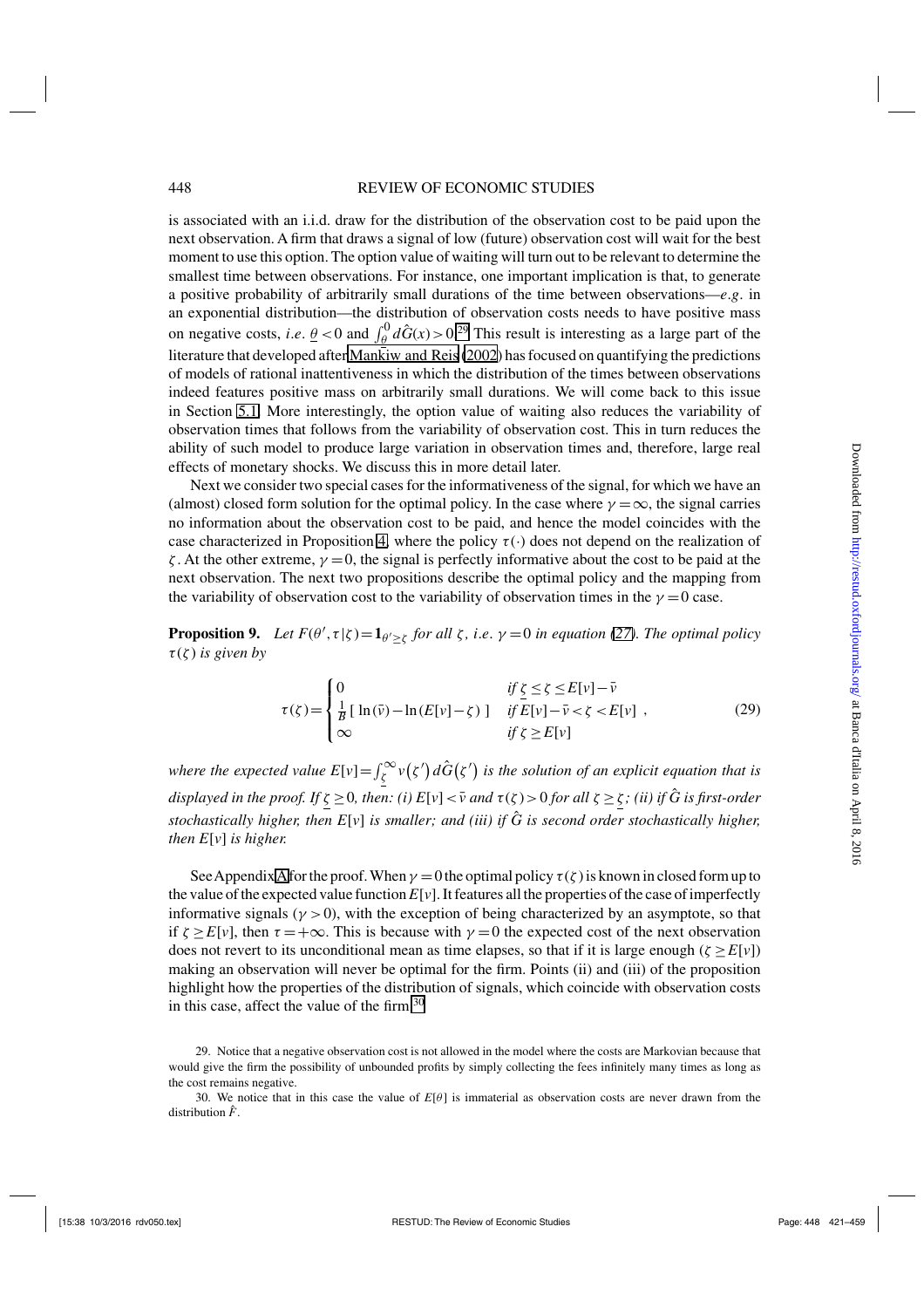<span id="page-28-0"></span>The expression in equation [\(29\)](#page-27-0) is particularly useful to study the elasticity of  $\tau(\zeta)$  with respect to  $\zeta$ . In particular, we note that  $\tau'(\zeta) = 1/[B(E[v] - \zeta)]$  for  $\zeta \in (E[v] - \bar{v}, E[v])$ . This implies that when the benefit of information *B* and/or the continuation value  $E[\nu]$  are larger, then the slope of the optimal policy with respect to the observation cost is smaller. This suggests that economies with a higher frequency of i.i.d. observations are characterized by a lower sensitivity of observation times to variation in observation costs.<sup>31</sup> The next proposition uses the analytical results of Proposition [9](#page-27-0) to characterize the coefficient of variation of observation times (excluding substitutions) in terms of the coefficient of variation of the observation cost in the case of i.i.d. observations with perfect predicability (see Appendix [A](#page-32-0) for the proof).

**Proposition 10.** Let  $F(\theta', \tau | \zeta) = 1_{\theta' \geq \zeta}$  for all  $\zeta$ , i.e.  $\gamma = 0$  in equation [\(27\)](#page-25-0), and  $G(\zeta | \theta) = \hat{G}(\zeta)$ *for all*  $\zeta$  *and*  $\theta$ *. Moreover, let*  $E(\zeta) = \int_{\zeta}^{\infty} \zeta d\hat{G}(\zeta)$  *and the coefficient of variation of observation cost be such that CV*( $\zeta$ ) > 0 *as*  $E(\zeta)$   $\rightarrow$  0*. Let CV<sub>K</sub>*( $\tau$ ) *denote the coefficient of variation of times between observations conditional on no substitutions. We have that*

$$
CV_K(\tau) = \frac{1}{2} (\rho + \lambda - b) \bar{\tau} CV(\zeta) + o\left(\sqrt{E(\zeta)}\right),
$$
\n(30)

*where*  $\bar{\tau} = \sqrt{2E(\zeta)/(b-a)}$  *is a measure of the mean time between observations.* 

The proposition shows that the mapping from  $CV(\zeta)$  to  $CV_K(\tau)$  depends on two terms. The first term, *i.e.* ( $\rho + \lambda - b$ ), is related to the discount rate in equation [\(28\)](#page-25-0) and typically has the order of magnitude of the interest rate. The second term, *i.e.*  $\bar{\tau} = \sqrt{2E(\theta)/(b-a)}$ , is of the same order of magnitude of the average duration of observation times. For instance, an economy with a yearly discount rate of 5% and and average time between observations of 1 year, would be characterized by  $CV_K(\tau)/CV(\zeta) \approx 0.025$ . Such a small slope of the variability in observation times with respect to observation costs is explained by the option value argument discussed above.

To study the mapping from the variation in observation cost to the variation in observation times in the more general case when signals are not perfectly informative  $\gamma > 0$ , we do the following exercise. We assume that the distribution  $\hat{G}$  is a Gamma distribution with shape parameter  $\alpha_1$  and scale parameter  $\alpha_2$ . The parameter  $\alpha_1$  determines the coefficient of variation of the observation cost  $\theta$ , while the parameter  $\alpha_2$  is chosen so that the average frequency of observations is 1.3 on a yearly basis which, together with the assumption of no drift in nominal marginal cost, matches the estimated frequency of price changes in the U.S. data. In Figure [6,](#page-29-0) we plot the model-implied coefficient of variation of observation times  $(CV_K(\tau))$  on the vertical axis) as a function of the coefficient of variation of observation costs, for different values of  $\gamma$ . The figure also plots the level of variation in observation times that is consistent with the kurtosis of the distribution of price change, as explained in Section [4.](#page-17-0) The results clearly show that a much higher variability in observation costs is needed to produce a given variability in observation times compared to the case with persistent shocks (see Figure [4](#page-23-0) for comparison), for all values of  $\gamma$ . We conclude that the model of i.i.d. observations has a hard time generating large real effects of monetary shocks: for the parametrization presented in Figure [6](#page-29-0) there is no level of  $CV(\zeta)$ , no matter how large, that is able to produce the variation of  $CV_K(\tau)$  consistent with the kurtosis of the distribution of price changes.

<sup>31.</sup> Note that both the values of *B* and *E*[*v*] are positively associated with the average frequency of observations: as *B* increases, observing more frequently is optimal; if the average frequency of observations is optimally higher, then  $E[v]$  increases and gets closer to its upper bound  $\bar{v}$ .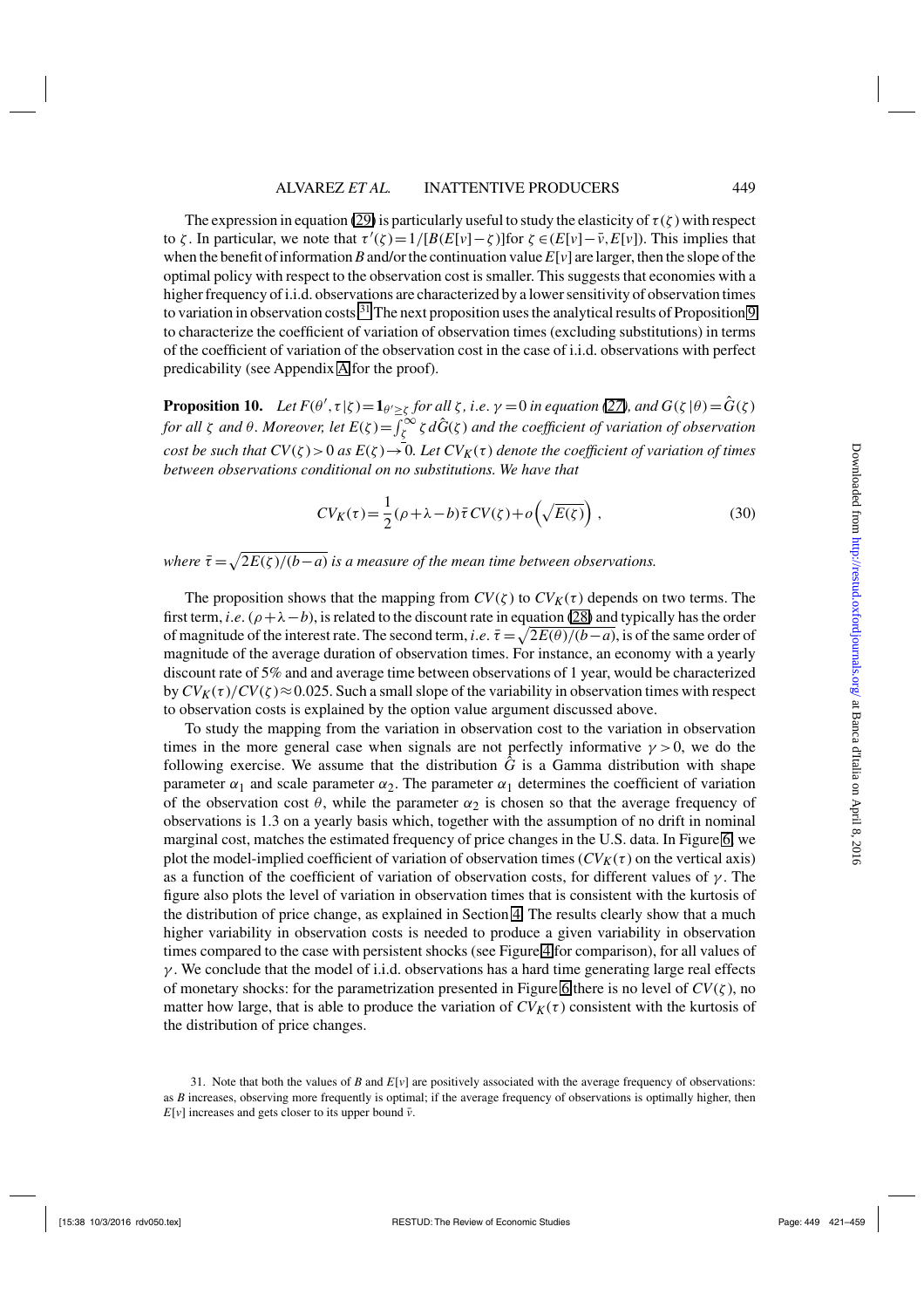<span id="page-29-0"></span>

### FIGURE 6

Coefficient of variation of observation times with i.i.d. observation cost

*Note:*The figure reports the coefficient of variation of times between observations (including substitutions) as a function of the coefficient of variation of signals about future observation cost, ζ , and for different values of precision, as measured by  $1/\gamma$ . The distribution  $\hat{F}$  is assumed to be *Gamma*( $\alpha_1, \alpha_2$ ), where  $\alpha_1$  determines the coefficient of variation of observation costs upon a new draw, and  $\alpha_2$  is chosen to match an yearly average frequency of observations/adjustments equal to 1.3. We set  $E[\theta] = E[\zeta]$ . We set the drift  $\mu - \phi + \sigma^2/2 = 0$  to obtain infrequent price changes, and  $\sigma = 0.114$  to match an average size of price changes equal to 10%. The other parameters are  $\eta = 5$ ,  $\lambda = 0.25$ , and  $\rho = 0.02$ . For more details see the [Online Appendix.](http://restud.oxfordjournals.org/lookup/suppl/doi:10.1093/restud/rdv050/-/DC1)

# 5.1. *An application: microfounding exponential i.id. observations*

In this section, we use our results to solve a "reverse engineering problem": for given distribution of times between consecutive observations *K* as defined in equation [\(4\)](#page-6-0), we find parameters for the firm problem, including the distribution of the observation cost, so that aggregating the resulting optimal decision rules  $H(t'|t)$  we obtain the target distribution *K*. While we could do this for any *K*, a particular interesting application, given the results by [Mankiw and Reis](#page-38-0) [\(2002\)](#page-38-0), is to use an i.i.d. exponential *K*. The aim of this is to identify the type of microfoundation and the parameters of the firm problem in Section [5](#page-24-0) that would be consistent with this popular framework.

Let  $\tilde{K}$  denote the invariant distribution of times between consecutive observations conditional on no substitution. We note that the invariant distribution of observation times *K* including substitutions (which are exponentially distributed with parameter  $\lambda$  by assumption) is exponential if and only if  $\hat{K}$  is exponential, and satisfies  $K(t) = e^{-\lambda t} \hat{K}(t)$  for each  $t > 0$ . The next proposition describes the distribution of observation cost  $\hat{G}$  that microfounds an exponential distribution of observation times, where  $\hat{K}(t) = \exp(-\xi t)$  for some  $\xi > 0$ , in the case where observations are i.i.d. and signals are perfectly informative, *i.e.*  $\gamma = 0$ .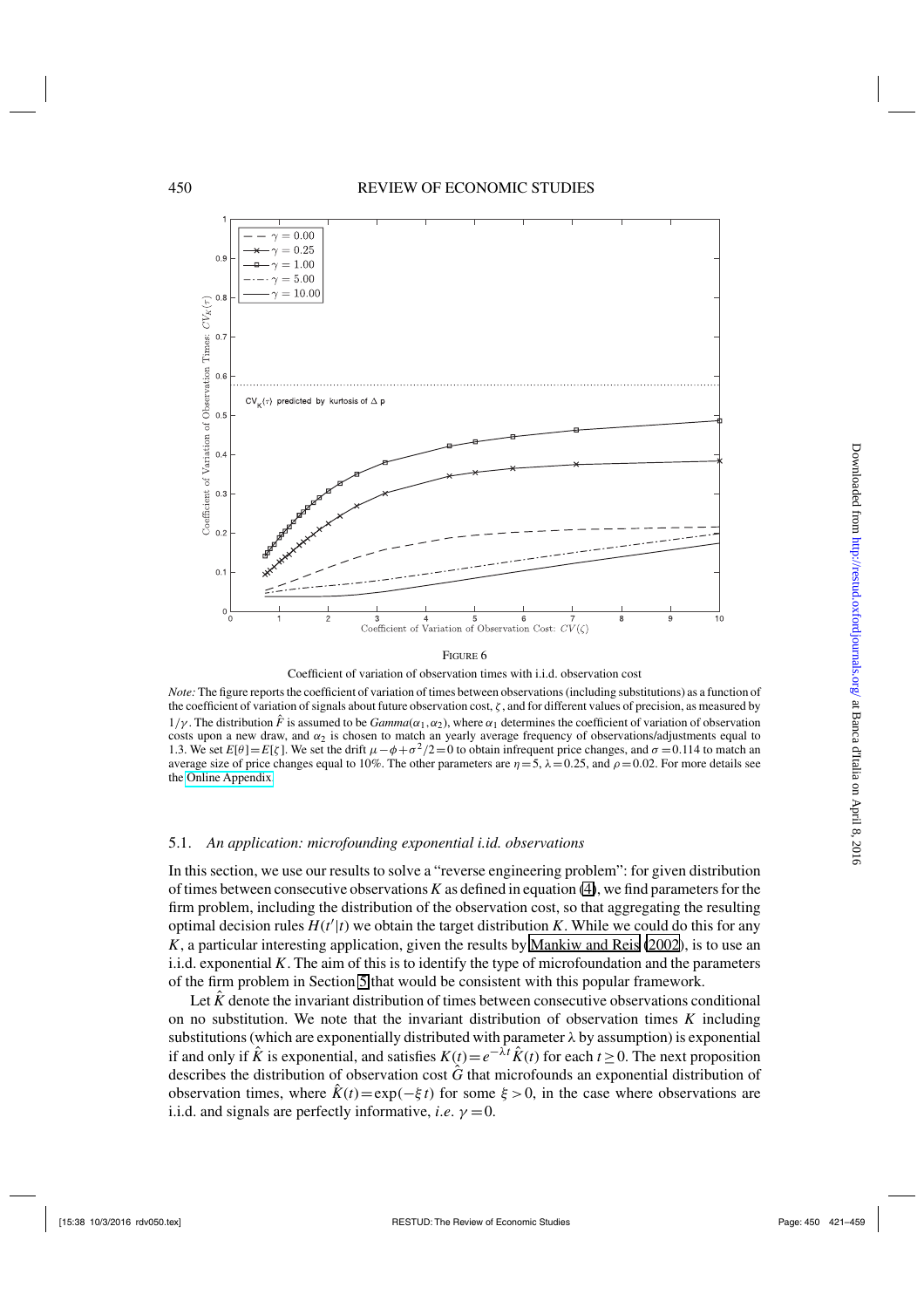<span id="page-30-0"></span>**Proposition 11.** *Consider the case when observation times are i.i.d. with*  $\gamma = 0$ *. Let the invariant exponential distribution of times between consecutive observations (excluding substitutions) be*  $K(t) = \exp(-\xi t)$  *with parameter*  $\xi > 0$ . Then the density of the observation costs (and signals) is *a* displaced beta distribution Beta $(\alpha_l, \alpha_r)$  with left parameter  $\alpha_l = 1$ , right parameter  $\alpha_r = \xi/B$ , *and support*  $(\zeta, \zeta + \bar{\nu})$ *, so that the density*  $\hat{g}(\cdot) = \hat{G}^{\prime}(\cdot)$  *is given by:* 

$$
\hat{g}(\zeta) = \frac{\xi}{\bar{\nu}B} \left( \frac{E[\nu] - \zeta}{\bar{\nu}} \right)^{\frac{\xi}{B} - 1} \text{ for } \zeta \in (\underline{\zeta}, \ \underline{\zeta} + \bar{\nu}), \tag{31}
$$

*where the expected value function and the lower bound of the distribution of cost are*

$$
E[v] = \underline{v} + (\overline{v} - \underline{v}) \frac{\xi \underline{v}}{1 + \xi \underline{v}}, \ \underline{\zeta} = E[v] - \overline{v} \ . \tag{32}
$$

*The implied fraction of negative cost* ζ ≤0 *and the coefficient of variation of cost are*

$$
\hat{G}(0) = 1 - \left(\frac{\nu}{\bar{\nu}} + \left(1 - \frac{\nu}{\bar{\nu}}\right)\frac{\xi \nu}{1 + \xi \nu}\right)^{\frac{\xi}{B}} > 0, \text{ and } CV(\zeta) = \sqrt{\frac{\xi/B}{2 + \xi/B}} \left(\frac{1 + \xi \nu}{\nu/\bar{\nu}}\right). \tag{33}
$$

SeeAppendix[A](#page-32-0)for the proof. This proposition shows that if observation times are exponential, the observation costs have to be distributed as a displaced beta distribution. The shape of this distribution is determined by  $\xi/B-1$ , which depends on the ratio of the exponential parameter  $\xi$ to the benefits of information:  $B = \eta(\eta - 1)\sigma^2/2$ . The support of the cost is the interval (*E*[*v*]−  $\bar{v}$ , $E[v]$ ). Since the exponential distribution has positive probability for arbitrarily small values of observation times, the option value argument of Proposition [8](#page-25-0) implies that the lower bound is negative. The expression for the fraction of negative cost  $\hat{G}(0)$  allows us to quantify the importance of this feature.

We next comment on the comparative static of the change in the distribution of the observation cost as we vary the parameter of the exponential distribution of observation times. Note that if  $\xi \to 0$  observations are very infrequent, then  $\zeta \to 0$ , so that  $\hat{G}(0) \to 0$  and  $CV(\zeta) \to 0$ . In words, to have almost no observations, the distribution of the observation cost must be almost degenerate, concentrated around its upper bound  $\bar{\zeta} = \underline{v}$ . At the other extreme, if  $\xi \to \infty$  observations are very frequent, then  $\zeta \to \bar{\nu}$ , the fraction  $\hat{G}(0) \to 1-\exp(-1) \approx 0.63$  and  $CV(\zeta) \to +\infty$ . The general case moves monotonically between these two extremes, with both the fraction of negative costs,  $G(0)$ , and the coefficient of variation,  $CV(\zeta)$ , being increasing functions of the frequency of observations ξ .

In the left panel of Figure [7,](#page-31-0) we plot the fraction of negative costs as a function of the average frequency of observations  $\xi$ , for selected parameter values. This figure plots three lines, corresponding to three values of  $\eta$ , which change the value of acquiring information captured by *B*. Note that for  $\xi \approx 1.3$ , which roughly corresponds to the average frequency of price changes per year in the U.S., then  $\hat{G}(0) \approx 0.55$ , so that more than half of the observation costs are negative. We interpret this as saying that the option value effect is very large for this model to be quantitatively realistic, since negative observation cost have no direct economic interpretation. We also note that the value of  $\eta$  has marginal impact on the value of  $\hat{G}(0)$ . Additionally, in the right panel of Figure [7,](#page-31-0) we plot the coefficient of variation of the observation cost as a function of the frequency of observations,  $\xi$ , and three values of  $\eta$ . For  $\xi \approx 1.3$ , given our parameter values, the coefficient of variation is about 10 at  $\eta = 5$ . We recall that we are measuring the observation cost ( $\zeta = \theta$ ) as a multiple of the frictionless yearly profit, implying that a large coefficient of variation can be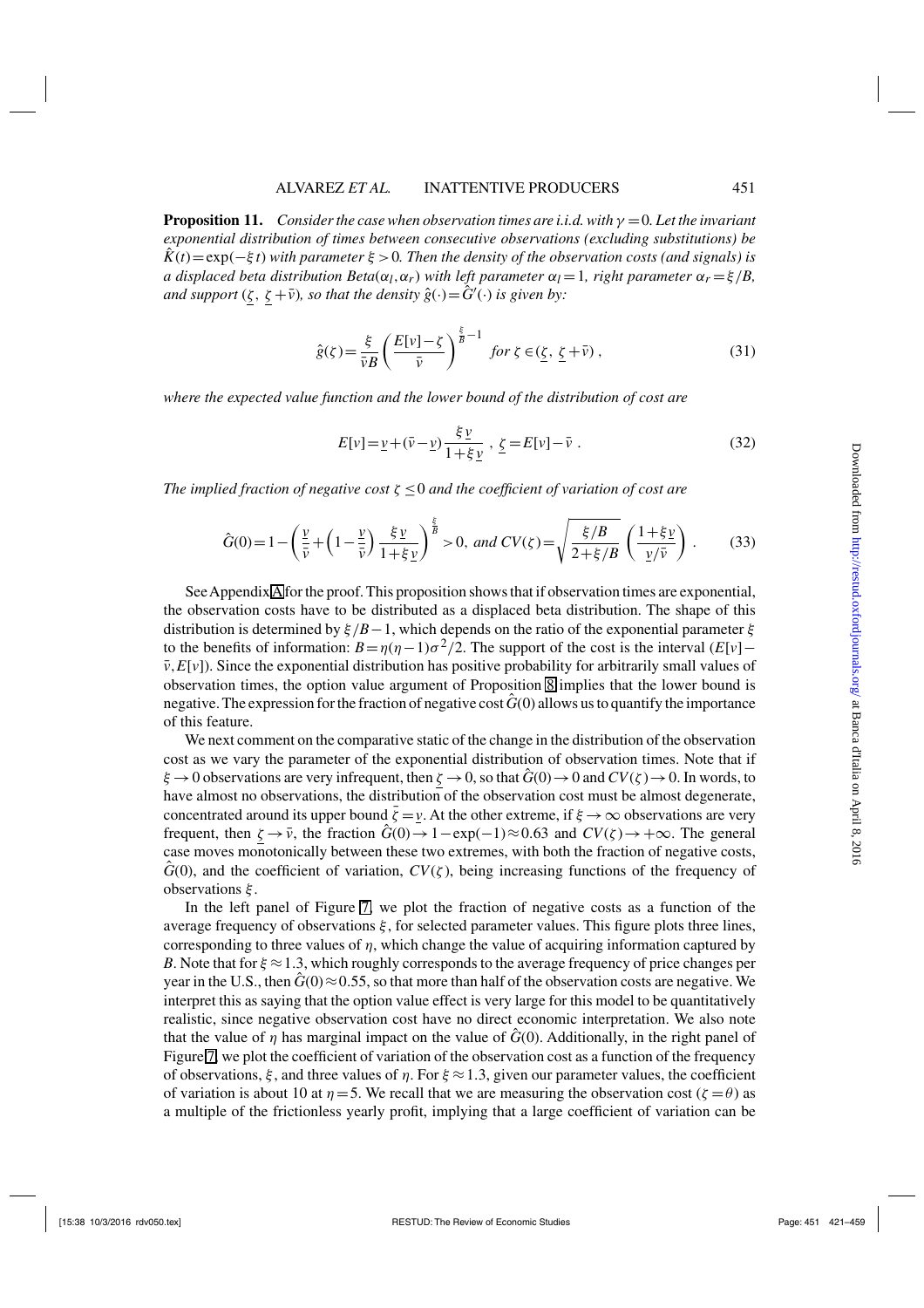<span id="page-31-0"></span>

FIGURE 7

Exponential i.i.d. observation times: properties of  $\hat{G}$  as a function of  $\xi$  and  $\eta$ 

*Note:* The figure reports the fraction of negative cost (left panel) and the coefficient of variation of cost (right panel) as a function of the frequency of observation on the horizontal axis, for three different values of  $\eta = \{4, 5, 6\}$ , associated with the distribution of Proposition [11.](#page-29-0) We set  $E[\theta] = E[\zeta]$ . We set the drift  $\mu - \phi + \sigma^2/2 = 0$  to obtain infrequent price changes, and  $\sigma = 0.114$  to match an average size of price changes equal to 10% when the frequency of observations/price adjustments is 1.3 on a yearly base. The discount rate is  $\rho = 0.02$ . For more details see the [Online Appendix.](http://restud.oxfordjournals.org/lookup/suppl/doi:10.1093/restud/rdv050/-/DC1)

associated with, in our view, unreasonably high values of the cost of an observation in units of profits. Finally, the coefficient of variation of cost increases with the value of  $\eta$ . Intuitively, as the value of information increases firms have incentives to observe sooner for a given realization of the observation cost. And so more variation in costs is needed to generate large enough durations of observations such that the observed outcomes are consistent with an exponential distribution.

# 6. CONCLUDING REMARKS

We explored the microfoundations, as well as the aggregation, of models where the optimal price-setting decision of the firm is subject to information gathering costs, as in the "rational inattentiveness" literature. Our analytical results unveil a few shortcomings of the current literature, as well as potentially fruitful avenues for future research. We showed that a natural modelling of the firm's decisions, one that assumes independence of the cost process from the firm's decisions to gather information, produces optimal observation times that are persistent and, for reasonable parameterizations, infrequent. These results, which deviate from existing models mainly in the fact that observation times are not i.i.d., are also useful for generating larger real effects of monetary policy.

Our theoretical characterization relies on a number of simplifying assumptions, whose importance seems of interest for future research. A limitation of our framework is the absence of physical costs of price adjustments, implying that prices change continuously in presence of a drift in nominal marginal cost. In [Alvarez](#page-38-0) *et al*. [\(2011, 2015](#page-38-0)) we explore the optimal pricing decision of firms, and its aggregate implications, when firms face non-random observation and adjustment costs. An important result of these papers is that *price plans* are not optimal for reasonable paramterizations of the adjustment cost, so that prices change infrequently even in presence of a drift in marginal cost. A large literature (*e*.*g*. [Mankiw and Reis](#page-38-0), [2002\)](#page-38-0) has emphasized the role of price plans for the propagation of monetary shocks to inflation and output. As in this literature, we allow firms to use price plans at no cost. However, the monetary shock we study causes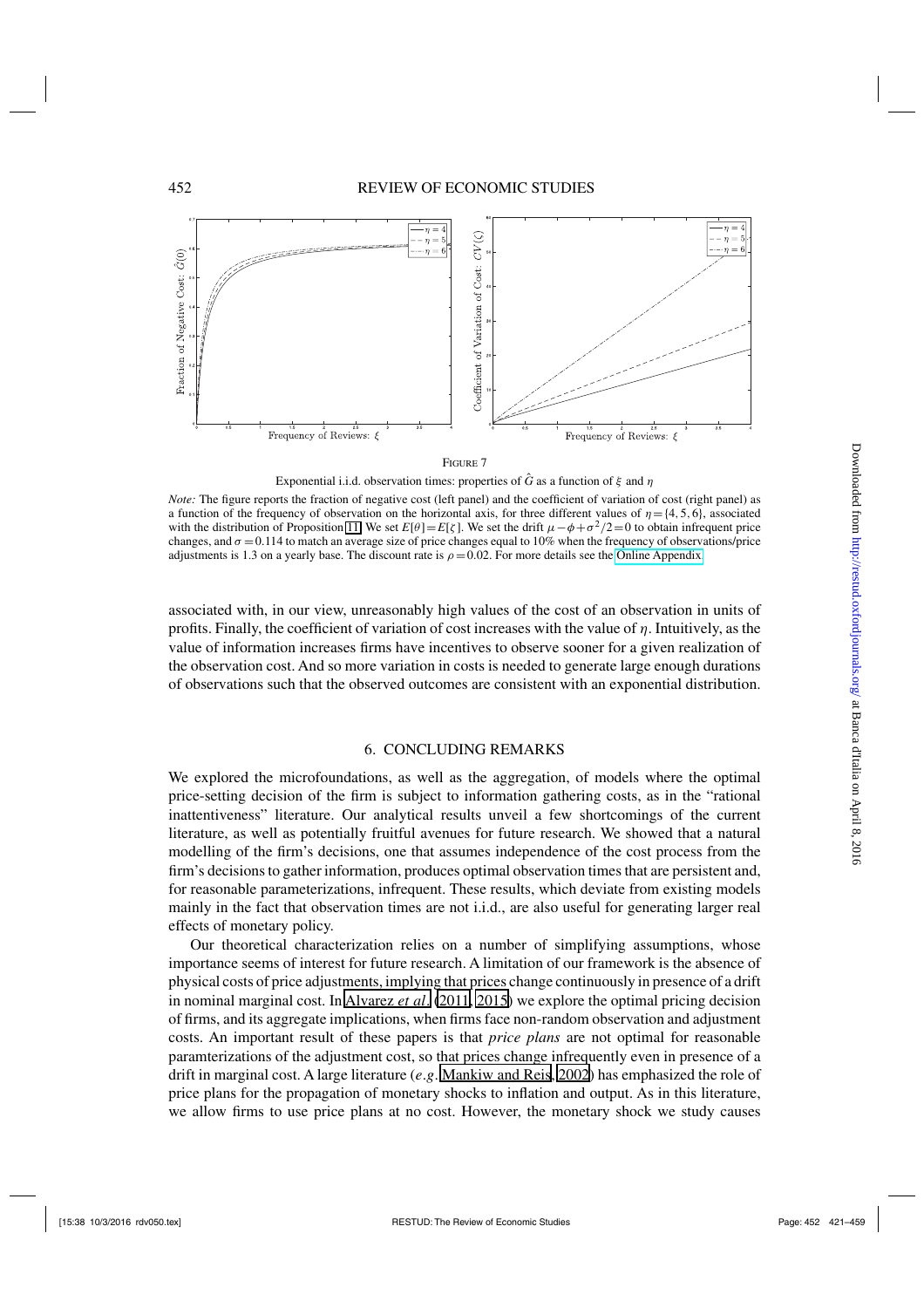<span id="page-32-0"></span>no predictable dynamics in nominal marginal cost so that price plans are not used by firms in response to it.

Our results on the aggregation of firms' actions and propagation of monetary shocks rely, for tractability, on a framework where there are no strategic complementaries in price setting, *i*.*e*. the profit-maximizing price of a firm is independent of the other firms' actions. While allowing for these strategic complementarities may increase the size of the real effects of monetary shocks, it is not easy to predict how they would affect the mapping from the cross-sectional distribution of observation times to the size of the real effects of monetary shocks.

We have focused on a model where the cost/benefit of making an observation varies because of random variation in the observation cost for simplicity and ease of comparison with the previous literature. However, there are other interesting sources of variation in the the cost/benefit ratio. For instance, relaxing the assumption that the cost of making an observation scales with firms' profits can deliver variability and persistence in observation times arising from variability and persistence of the productivity process.Alternatively, in the [Online Appendix,](http://restud.oxfordjournals.org/lookup/suppl/doi:10.1093/restud/rdv050/-/DC1) we explore a model where observation costs are constant but their benefit varies because of time-varying volatility of the state. Finally, adding a separate cost of adjusting prices (*i*.*e*. a menu cost) would cause firms to differ in the gap between the price they post and the optimal one. In this specification, variation in observation times may arise from variation across firms in the benefit, as opposed to the cost, of the next observation. Further investigating and measuring alternative sources of variation in the cost/benefit of observations is a useful avenue for future research.

# APPENDIX

# A. PROOFS

*Proof.* (of Proposition [1\)](#page-7-0) Consider the case where  $H(\cdot|s)$  is absolutely continuous for all *s*. We use a guess and verify strategy, so we substitute equation [\(7\)](#page-7-0) into equation [\(2\)](#page-6-0) and write

$$
RK(T) = -R \int_0^\infty H(T|s) \ k(s)ds \text{ for all } T \ge 0.
$$
 (34)

Note that this expression holds for  $T = 0$  since  $K(0) = H(0|s) = 1$  for all *s* since both *K* and  $H(\cdot|s)$  are right CDFs. Next, differentiate both sides of equation (34) to obtain:

$$
k(T) = \int_0^\infty h(T|s) \ k(s)ds \text{ for all } T \ge 0,
$$
\n(35)

which is exactly the definition of an invariant distribution given in equation [\(1\)](#page-5-0). Consider now the case where *H* has positive mass on countably many values, note that for each *T* we can write:

$$
q(T) = R \sum_{j=1}^{\infty} H(T|t_j) k(t_j) = R \sum_{j=1}^{\infty} \sum_{\{i: t_j \ge T\}} h_{ij} k(t_j),
$$
  
= 
$$
R \sum_{\{i: t_j \ge T\}} \sum_{j=1}^{\infty} h_{ij} k(t_j) = R \sum_{\{i: t_j \ge T\}} k(t_i) = RK(T),
$$

where the first equality uses that times between consecutive observations take countably-many values, the second uses the definition of *h*, the third permutes the summations, and the last one uses the definition of an invariant distribution. Note that the density of the time until the next observation is piece-wise linear, with downward jumps at the observation times  $T = t_i$  for all  $i \geq 1$ .

*Proof.* (of Proposition [2\)](#page-8-0) First we show that

$$
\mathcal{M}(\delta) \frac{\epsilon}{\delta} \equiv \int_0^\infty Q(t)dt = R \int_0^\infty \int_t^\infty K(s)dsdt = R \int_0^\infty sK(s)ds
$$

We write  $A(J) \equiv \int_0^J \int_t^J K(s) ds dt$  and  $B(J) \equiv \int_0^J sK(s) ds$  for all  $J \ge 0$ . Note  $A(0) = B(0) = 0$ . Secondly, using a prime to denote derivative,  $B'(J) = JK(J)$  and  $A'(J) = \int_0^J K(J)dt = JK(J)$ , hence  $A(J) = B(J)$  and taking  $J \to \infty$  we obtain the desired result.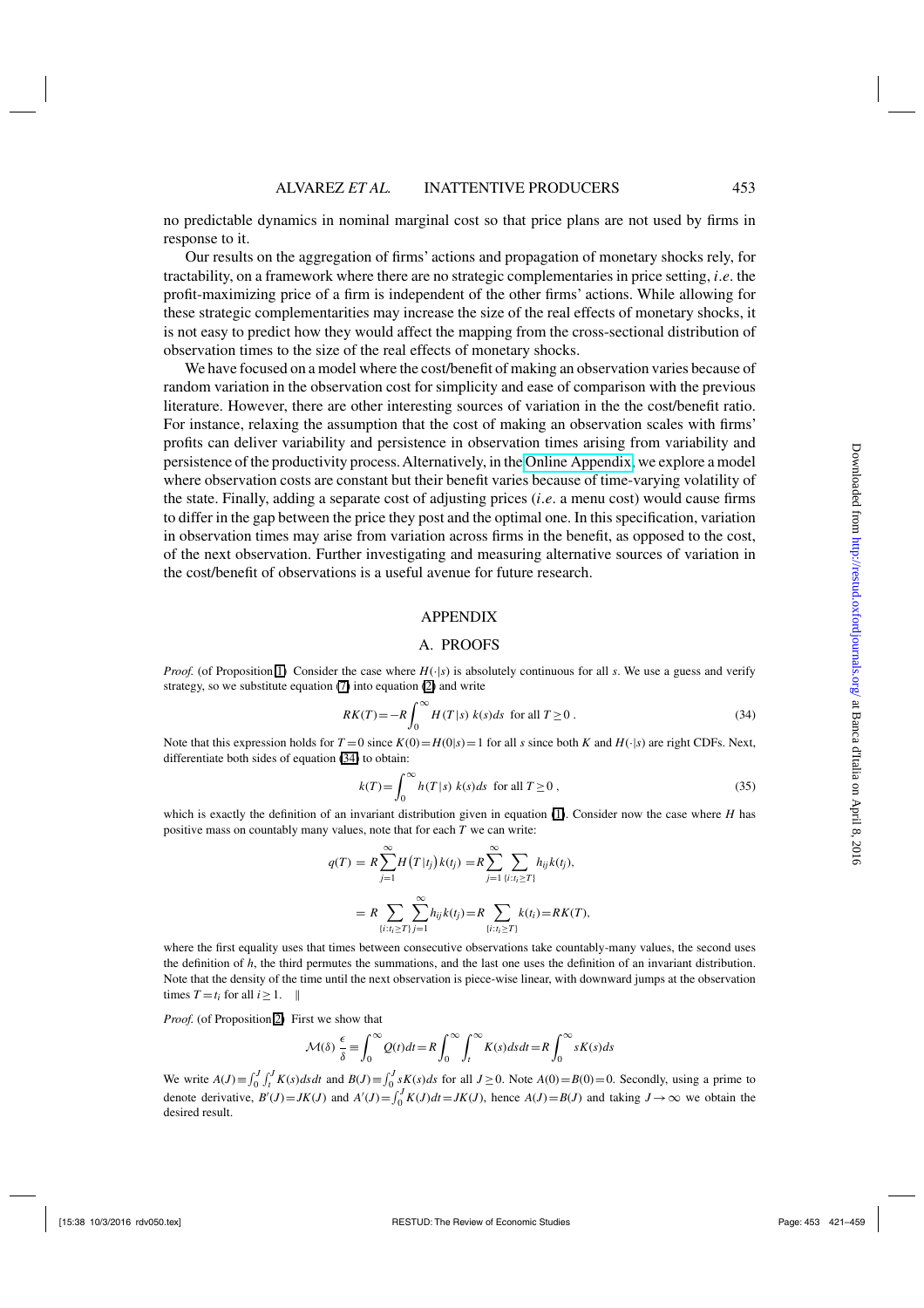<span id="page-33-0"></span>Secondly, let the unconditional variance of  $\tau$  be

$$
Var(\tau) \equiv -\int_0^\infty s^2 K'(s) ds - \left(-\int_0^\infty s K'(s) ds\right)^2 = 2\int_0^\infty s K(s) ds - \left(\int_0^\infty K(s) ds\right)^2,
$$

where the second equality comes from integrating by parts. The latter, together with the definition of *R*, *i.e.*  $\int_0^\infty K(s)ds$  $1/R = E[\tau]$  implies that  $\int_0^\infty s K(s)ds = 1/2Var(\tau) + (E[\tau])^2$ , which immediately implies the result. ||

*Proof.* (of Proposition [3\)](#page-10-0) Consider first the distribution of log-price changes of a firm observing/adjusting  $\tau$  periods after the last observation/adjustment,  $\Delta \log(p(\tau))$ . Conditional on the next observation taking place in  $\tau$  periods, the distribution of log-price changes upon the next observation/adjustment is normal with mean and variance equal to 0 and  $\sigma^2$  τ, respectively. Let index the distribution of  $\Delta \log(p(\tau))$  by τ. Recall that the kurtosis of a random variable *x* with zero mean is defined as  $Kurt(x) = m_4(x)/(m_2(x))^2$ , where  $m_s(x) = \mathbb{E}[x - \mathbb{E}(x)]^s$  is the  $s^{th}$  centred moment of *x*. Therefore, the second and fourth centred moments of  $\Delta \log(p(\tau))$  are equal to  $m_2(\tau) = \sigma^2 \tau$  and  $m_4(\tau) = 3 \sigma^4 \tau^2$ , respectively. Consider now the cross-sectional distribution of price changes,  $\Delta \log(p)$ . Such distribution is given by the mixture of normals arising from the different firms drawing different times to the next observation,  $\tau$ , each with density  $k(\tau)$ .

The second moment of such mixture of normals is:

$$
\int m_2(\tau)k(\tau)d\tau = \sigma^2 \int \tau k(\tau)d\tau.
$$

The fourth moment of such mixture of normals is given by the weighted average of the fourth moments of each normal,  $m_4(\tau)$ :

$$
\int m_4(\tau)k(\tau)d\tau = 3\sigma^4 \int \tau^2 k(\tau)d\tau.
$$

Thus, the kurtosis of the distribution of log-price changes is given by:

$$
Kurt(\Delta \log(p)) = \frac{3\left(\int \tau^2 k(\tau) d\tau\right)}{\left(\int \tau k(\tau) d\tau\right)^2} = \frac{3\left(Var(\tau) + (E[\tau])^2\right)}{(E[\tau])^2} = 3\left((CV(\tau))^2 + 1\right).
$$
 ||

*Proof.* (of Proposition [4\)](#page-17-0) Taking the first-order condition with respect to  $\tau$  in the right-hand side of the Bellman equation  $\hat{\tau} = \frac{1}{B} [\ln(\bar{v}) - \ln(\hat{v} - E[\theta])]$ . Using this to eliminate  $\tau$  from the Bellman equation we obtain

$$
\hat{v} = \begin{cases}\n\bar{v} & \text{if } E[\theta] = 0 \\
\text{smallest solution of } \hat{v} = \underline{v} + B\underline{v}\bar{v}\left(\frac{\hat{v} - E[\theta]}{\bar{v}}\right)^{\frac{1}{B_{\underline{v}}}} & \text{if } 0 < E[\theta] < \underline{v} , \\
\underline{v} & \text{if } E[\theta] \ge \underline{v}\n\end{cases}
$$
\n(36)

which can be written as:  $x = s(x; \hat{\theta}, \alpha) = \frac{v}{\bar{v}} + \alpha \left(x - \hat{\theta}\right)^{\frac{1}{\alpha}}$ , where  $x = \hat{v}/\bar{v}$  and  $\alpha = By < 1$  under our maintained assumptions. We are looking for a solution with  $\frac{y}{v} \leq x \leq 1$ . Note that for  $\hat{\theta} = 0$  then there is a unique solution  $\hat{v} = \bar{v}$  $-\infty$  see this note that  $s(x; \hat{\theta}, \alpha)$  is strictly convex in *x* and that  $s'(1, 0, \alpha) = 1$ . For  $\hat{\theta} > 0$  there is also a solution of this equation with  $x > 1$ , which does not correspond to a solution for the value function. For values of  $\theta$  where there are two solutions, the smallest one is in the desired range. Since increases in  $\hat{\theta}$  shift horizontally the function *s* then the smallest solution decreases with  $\hat{\theta}$ . Since increases in  $\alpha$  shift the function *s* up, then the smallest solution increases with  $\alpha$ . Finally, if  $\hat{\theta} = v/\bar{v}$  the smallest solution is  $\hat{v} = v$ . If  $\hat{\theta} > v/\bar{v}$  then there is only one solution of  $x = s(x)$  which is not the solution of the value function, and hence in this case  $\hat{\tau} = +\infty$  and  $\hat{\nu} = v$ .

*Proof.* (of Proposition [5\)](#page-19-0) We first prove part (i). We start by arguing that with  $\kappa > 0$ , then  $\tau(\theta) > 0$  for all  $\theta > 0$ . This follows because if  $\tau(\theta) = 0$  with  $\theta > 0$  then the expected time until there is a change is strictly positive, and at each time there is a strictly positive cost, so the expected discounted cost diverges to  $+\infty$ .

Next we derive the first-order condition to the firm problem and show it is sufficient for an optimum. For this, note that the derivative of the objective function in the Bellman equation [\(25\)](#page-18-0) with respect to  $\tau$  is equal to  $e^{-(\rho+\lambda-a)\tau} [M(\tau)-N(\tau,\theta)]$  where these functions are given by:

$$
M(\tau) \equiv 1 - (\rho + \lambda - b)e^{B\tau} (E[v] - E[\theta]) \text{ and}
$$
  
\n
$$
N(\tau, \theta) \equiv (\rho + \lambda - b + 1/\kappa)e^{(B-1/\kappa)\tau} [v(\theta) - \theta - (E[v] - E[\theta])].
$$
\n(37)

First, we note several properties of *M* and *N* at  $\theta > 0$ : (a) for (i) to hold, *i.e.*  $\tau(\theta) > 0$  for any  $\theta > 0$ , it must be the case that  $M(0)-N(0,\theta)>0$ ; (b)  $M(\tau)-N(\tau,\theta)$  is continuous in  $\tau$  and  $\lim_{\tau\to\infty}M(\tau)-N(\tau,\theta)=-\infty$  for all  $\theta<\infty$ . From (a) and (b) we obtain that there is at least one finite solution to the first-order condition,  $\tau(\theta) < \infty$ , for all  $\theta < \infty$ . Next, we show that there is a unique local maximum. Differentiating the first-order condition with respect to  $\tau$  we have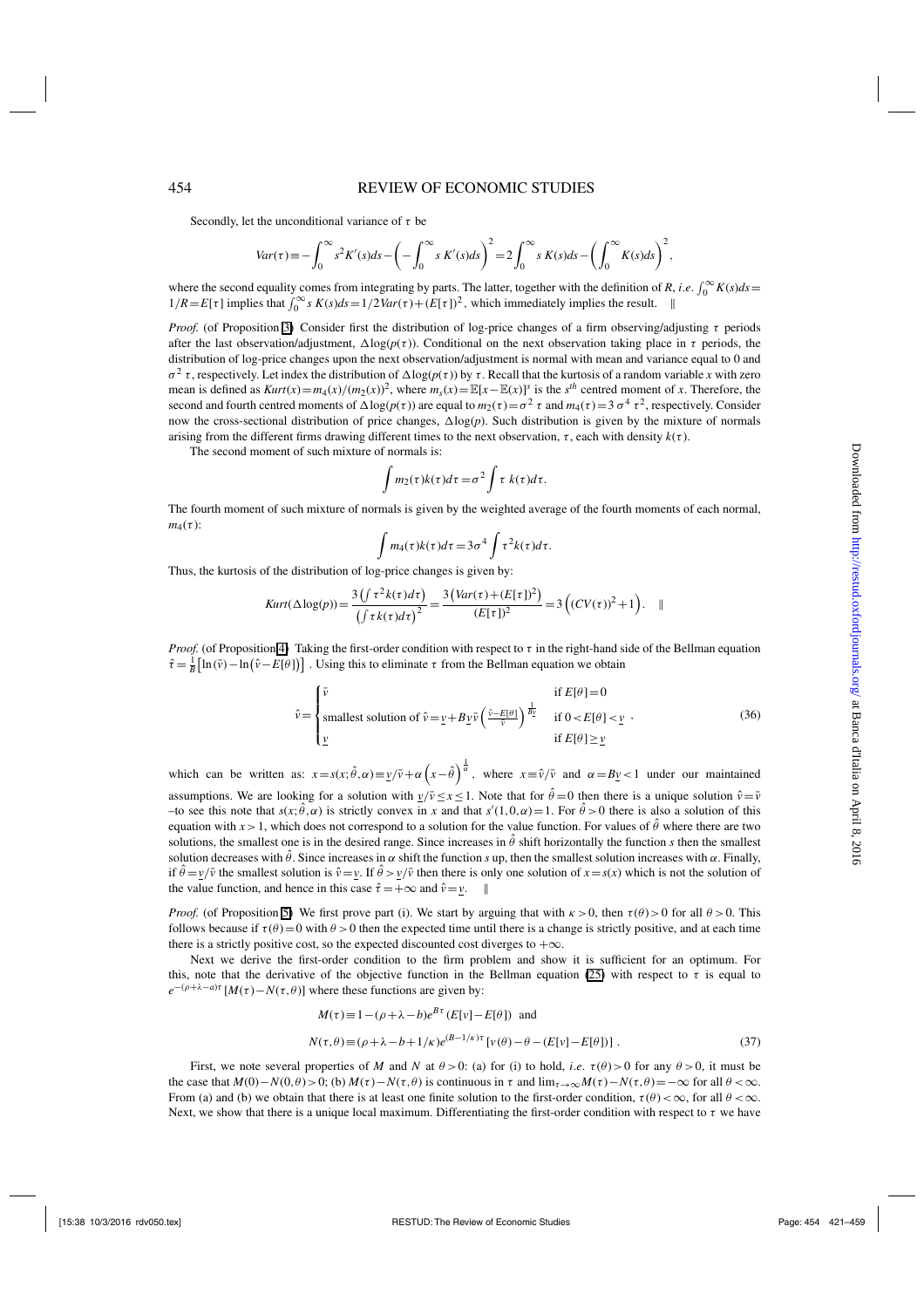$S(\tau) \equiv M_{\tau}(\tau) - N_{\tau}(\tau, \theta) = -B + \kappa^{-1} (1 - (\rho + \lambda - b)e^{B\tau} (E[\nu] - E[\theta]))$ . We prove now that the objective function has at least one local maximum where the first-order condition holds. Let us denote by  $\tau_1$  the smallest local maximum. Notice that  $S(\tau_1)$  < 0 by definition of a local maximum. If there would be another local maximum  $\tau_2 > \tau_1$ , then there must be a value of  $\tau_m \in (\tau_1, \tau_2)$  that is a local minimum requiring  $S(\tau_m) \ge 0$ . But notice that the function  $S(\tau)$  is strictly decreasing in τ which is a contradiction of  $S(\tau_m) \ge 0 > S(\tau_1)$  as  $\tau_m > \tau_1$ . Finally, notice that as  $\theta \to \infty$ , then  $\tau(\theta) \to \infty$ . This follows from equation [\(37\)](#page-33-0) given that  $\theta \to \infty$  implies that  $N(\tau,\theta) \to -\infty$  and the first-order condition can be satisfied only if  $\tau \to +\infty$  so that also  $M(\tau)$  diverges to  $-\infty$ .

Next we use the first-order condition to prove  $\tau'(\theta) > 0$  if  $\theta > 0$  and  $\lim_{\theta \to \infty} \tau'(\theta) = 0$ . The implicit function theorem gives

$$
\frac{\partial \tau}{\partial \theta} = \frac{N_{\theta}}{M_{\tau} - N_{\tau}} > 0,
$$

where  $N_{\theta} = (\rho + \lambda - b + 1/\kappa)e^{(\beta - 1/\kappa)\tau}$  ( $v'(\theta) - 1$ ) < 0 because  $v'(\cdot) \le 0$ , and  $M_{\tau} - N_{\tau} < 0$  because  $\tau(\theta)$  is a maximum. Finally,  $\lim_{\theta \to \infty} \tau'(\theta) = 0$  follows because  $M_{\tau} - N_{\tau}$  diverges to  $-\infty$  while  $N_{\theta}$  either converges to zero or diverges to  $-\infty$  but at a lower rate than  $M_{\tau} - N_{\tau}$  as  $\theta$  converges to zero.

Next, we prove part (iii). We argue that if  $1/\kappa$  is low enough then  $\lim_{\theta \to 0^+} \tau(\theta) = 0$ . We notice that if  $\tau = 0$  solves the first-order condition to the firm problem at  $\theta = 0$  then the firm value is given by  $v(0) = \frac{1+1/\kappa(E[v]-E[\theta])}{\rho + \lambda - b + 1/\kappa}$ ; substituting this expression for  $v(0)$  into equation [\(37\)](#page-33-0) we obtain that indeed  $\tau(0) = 0$  is an extreme point. We are left to show that  $\tau(0) = 0$  is a maximum which requires the second derivative at  $\tau = 0$  to be negative,  $S(0) = -B + \kappa^{-1} (1 - (\rho + \lambda - b)(E[v] - E[\theta])) < 0$ . By using  $E[v] > 1/(\rho + \lambda - a)$ , a sufficient condition for the latter is  $-B + \kappa^{-1}[1-(\rho + \lambda - b)(1/(\rho + \lambda - a) - E[\theta])] < \kappa$ 0, implying  $\kappa > \bar{\kappa} = \frac{B + (\rho + \lambda - a)(\rho + \lambda - b)E[\theta]}{B(\rho + \lambda - a)}$ . Finally, if  $\lim_{\theta \to 0^+} \tau(\theta) = 0$  then  $\lim_{\theta \to 0^+} \tau'(\theta) = +\infty$  follows because  $N_{\theta}(\tau;\theta) = (\rho + \lambda - b + 1/\kappa)e^{(b-a-1/\kappa)\tau}$  ( $v'(\theta) - 1$ ) diverges as  $\theta \to 0^+$  because  $v'(\theta) = \frac{-e^{-(\rho + \lambda - b + 1/\kappa)\tau(\theta)}}{1 - e^{-(\rho + \lambda - b + 1/\kappa)\tau(\theta)}}$  diverges while  $M_{\tau} - N_{\tau}$  converge to a finite negative value.

Finally, we prove part (ii). As above, if  $\lim_{\theta \to 0^+} \tau(\theta) = 0$  then the firm value is given by  $\lim_{\theta \to 0^+} v(\theta) = 0$  $\frac{1+\kappa^{-1}(E[v]-E[\theta])}{\rho+\lambda-b+1/\kappa}$ . By monotonicity of the value function we must have  $\lim_{\theta\to 0^+} v(\theta) > E[v]$ , which implies  $\frac{1+\kappa^{-1}(E[v]-E[\theta])}{\rho+\lambda-b+1/\kappa}$  >  $E[v]$  and  $E[\theta]/\kappa < 1-(\rho+\lambda-b)E[v]$ . By using  $E[v] > v$ , we obtain that a necessary condition for  $\tau(0) = 0$  is that  $E[\theta]/\kappa < \frac{b-a}{\rho + \lambda - a}$ . Therefore, if  $\kappa \leq \kappa \leq \frac{(\rho + \lambda - a)E[\theta]}{B}$  then  $\lim_{\theta \to 0^+} \tau(\theta) > 0$ . Notice that  $E[\theta] < \nu$  guarantees that  $\bar{k} > \kappa$ .

*Proof.* (of Proposition [6\)](#page-20-0) We first prove part (i). Using the first-order condition in equation [\(37\)](#page-33-0) we have that lim<sub>K→∞</sub>*M*(τ;*κ*)−*N*(τ,θ;*κ*)=1−(ρ+λ−*b*)*e*<sup>Bτ</sup>(lim<sub>*k→*∞*v*(θ;*κ*)−θ). Then solving the first-order condition immedi-</sub> ately implies that  $\lim_{\kappa \to \infty} \tau(\theta; \kappa) = \tilde{\tau}(\theta)$  and  $\lim_{\kappa \to \infty} \nu(\theta; \kappa) = \tilde{\nu}(\theta)$  where the functions  $\tilde{\tau}(\cdot)$  and  $\tilde{\nu}(\cdot)$  are given by equations  $(23)$ – $(22)$ .

We now prove part (ii). We first establish the following:

**Lemma 3.**  $\forall \theta > 0 \text{ if } 0 < \lim_{\kappa \to 0} \tau(\theta; \kappa) \text{ then } \lim_{\kappa \to 0} \frac{\partial v(\theta; \kappa)}{\partial \theta} = \lim_{\kappa \to 0} \frac{\partial \tau(\theta; \kappa)}{\partial \theta} = 0.$ 

We prove the first limit in this lemma using the envelope theorem and the assumed lower bounds for the limit of  $\tau$ :  $\lim_{\kappa \to 0} \frac{\partial v(\theta;\kappa)}{\partial \theta} = \lim_{\kappa \to 0} \frac{1}{(1 - e^{(\rho + \lambda - b + 1/\kappa)\tau(\theta;\kappa)})} = 0$ . To prove the second limit in the lemma we take the limit of the first-order condition for  $\tau$ , namely equation [\(37\)](#page-33-0),

$$
\frac{\partial \tau(\theta;\kappa)}{\partial \theta} = \frac{(\rho + \lambda - b + 1/\kappa)e^{(\beta - 1/\kappa)\tau(\theta;\kappa)}\left(\frac{\partial v(\theta;\kappa)}{\partial \theta} - 1\right)}{-B + \kappa^{-1}\left(1 - (\rho + \lambda - b)e^{B\tau(\theta;\kappa)}\left(E[v(\theta;\kappa) - \theta]\right)\right)} ,
$$

The limit of the numerator is zero given the result we just proved on the derivative of the value function. The limit of the denominator is infinite given that for each  $\theta$ ,  $\kappa$  we have  $\nu < \nu(\theta; \kappa) < \bar{\nu}$ . This concludes the proof of the lemma.

We complete the proof of the proposition by adding a second lemma, which establishes that the hypothesis of the lemma holds.

**Lemma 4.** *We show that for each*  $\theta > 0$  *we have*  $\lim_{\kappa \to 0} \tau(\theta; \kappa) > 0$ *.* 

We prove this lemma by contradiction, supposing that  $\lim_{\kappa \to 0} \tau(\theta; \kappa) = 0$ . Define  $p(\theta) = \lim_{\kappa \to 0} e^{-\tau(\theta; \kappa)/\kappa}$ . Taking the limit on both sides of equation [\(25\)](#page-18-0) and rearranging terms gives

$$
(1-p(\theta))\lim_{\kappa\to 0}v(\theta,\kappa)\!=\!-p(\theta)\theta+(1-p(\theta))E\!\left[\lim_{\kappa\to 0}v(\theta,\kappa)\!-\!\theta'\right]
$$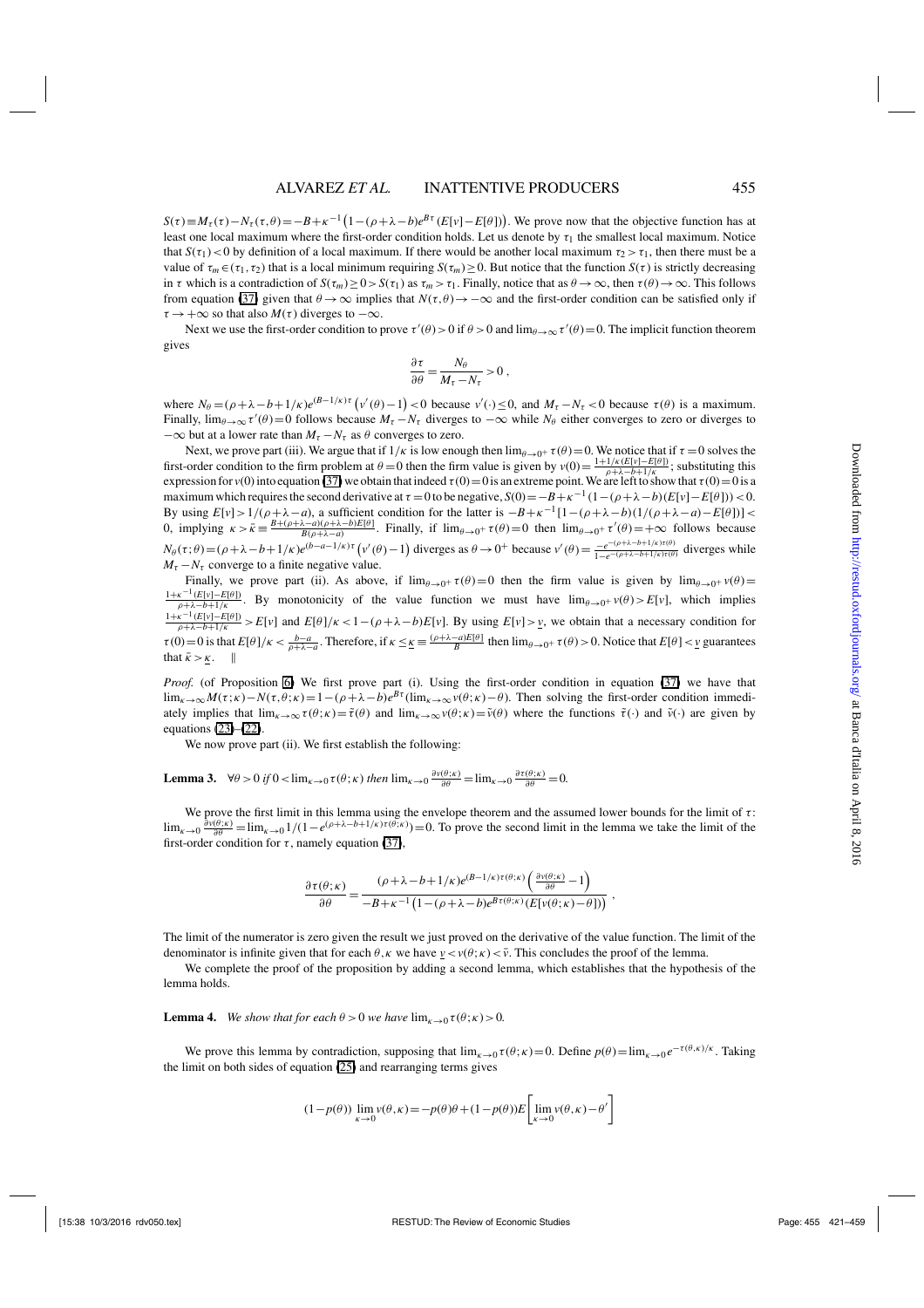<span id="page-35-0"></span>where we used Lebesgue dominated convergence exchanging the expected value and the limit. The case in which  $p(\theta)=1$ yields an immediate contradiction with  $\theta > 0$ . Consider now the complementary case in which  $p(\theta) < 1$  we get

$$
\lim_{\kappa \to 0} v(\theta; \kappa) = E \left[ \lim_{\kappa \to 0} v(\theta'; \kappa) - \theta' \right] - \frac{p(\theta)}{1 - p(\theta)} \theta.
$$

Since  $\forall \kappa$  we have that  $v(\theta; \kappa)$  is decreasing in  $\theta$  then it is easy to show that there exist a  $\theta > 0$  such that for  $\theta \in [0, \theta)$  we have  $\lim_{\kappa \to 0} v(\theta; \kappa) > E\left[\lim_{\kappa \to 0} v(\theta'; \kappa) - \theta'\right] - \frac{p(\theta)}{1 - p(\theta)} \theta$  arriving to a contradiction. Hence, we have shown that  $\tau(\theta; \kappa) > 0$  for all  $\theta \in [0,\bar{\theta})$ . Finally using that for each  $\kappa$  the function  $\tau(\theta,\kappa)$  is strictly decreasing in  $\kappa$  for  $\theta \leq \bar{\theta} < E[\theta]$ , we have that  $\lim_{\kappa\to 0} \tau(\theta,\kappa)$  is weakly decreasing, and thus  $\lim_{\kappa\to 0} \tau(\theta,\kappa) > 0$  for all  $\theta > 0$ . This completes the proof of the second lemma.

*Proof.* (of Proposition [7\)](#page-22-0) Using the results of [Reis's](#page-38-0) [\(2006](#page-38-0)) proposition 4, we have that as  $E[\theta] \to 0$ ,  $\tau(\theta) \to \tilde{\tau}(\theta) = \sqrt{\frac{2\theta}{B}}$ .

Let  $\bar{\theta} \equiv E[\theta]$ . Assuming a constant strictly positive coefficient of variation  $\sqrt{v} > 0$ , so that  $Var(\theta) = v\bar{\theta}^2$ , and using the square root approximation, we have  $E[\tau] = E[\tau(\bar{\theta}) + \tilde{\tau}'(\bar{\theta})(\theta - \bar{\theta})] + o(\bar{\theta}) = \tilde{\tau}(\bar{\theta}) + o(\bar{\theta})$  and  $Var(\tau) = (\tilde{\tau}'(\bar{\theta}))^2 Var(\theta) + o(\bar{\theta})$  $o(Var(\theta))$  we obtain

$$
\frac{\text{Var}(\tau)}{(\mathcal{E}[\tau])^2} = \frac{1}{2\tilde{\theta}/(b-a)+o(\tilde{\theta})} \left( \left( \frac{2\tilde{\theta}}{b-a} + o(\tilde{\theta}) \right)^{-1/2} \frac{1}{b-a} \right)^2 \text{Var}(\theta) + \frac{o(\nu \tilde{\theta}^2)}{2\tilde{\theta}/(b-a)+o(\tilde{\theta})} \n= \frac{1}{4} \frac{\text{Var}(\theta)}{(\mathcal{E}[\theta])^2} + o(\tilde{\theta}).
$$

*Proof.* (of Proposition [8\)](#page-25-0) The derivative of the objective function in the Bellman equation [\(28\)](#page-25-0) with respect to τ is equal to  $e^{-(\rho+\lambda-a)\tau}$  [ $M(\tau) - N(\tau,\zeta)$ ] where these functions are given by:

$$
M(\tau) \equiv 1 - (\rho + \lambda - b)e^{B\tau} [E[v] - E[\theta]] \text{ and}
$$
  

$$
N(\tau, \zeta) \equiv (\rho + \lambda + \gamma - b)e^{(B-\gamma)\tau} [E[\theta] - \zeta].
$$
 (38)

First, we note two properties of *M* and *N*: (a) if  $\gamma > 0$ ,  $\lim_{\tau \to \infty} M(\tau) - N(\tau, \zeta) = -\infty$  for any  $\zeta$ ; (b) *N* is strictly decreasing in  $\zeta$  for all  $\tau < \infty$ , while *M* does not vary with  $\zeta$ . We distinguish two cases. The first case is if  $M(0) - N(0, \zeta) > 0$  then (b) implies that  $M(0) - N(0, \zeta) > 0$  for all  $\zeta > \zeta$ . The first-order condition then implies that  $\tau(\zeta) > 0$  for all  $\zeta$  and  $\zeta^* = \zeta$ . If instead,  $M(0)-N(0,\zeta) \leq 0$ , then  $\zeta^* \geq \zeta$  with  $\tau(\zeta) = 0$  and  $\nu(\zeta) = E[\nu] - \zeta$  for all  $\zeta < \zeta^*$ . For  $\zeta \geq \zeta^*$ , we have that  $M(0)-N(0,\zeta) \ge 0$  which when combined with (a) it implies that the solution to the firm problem is given by the solution to the first-order condition at a value  $0 < \tau(\zeta) < \infty$ . Moreover, by differentiating the first-order condition at the interior maximum we obtain

$$
\frac{\partial \tau(\zeta)}{\partial \zeta} = \frac{N_{\zeta}}{M_{\tau} - N_{\tau}} > 0,
$$

where  $N_{\xi}(\tau;\zeta) = -(\rho + \lambda + \gamma - b)e^{-(\gamma - b + a)\tau} < 0$ , and  $M_{\tau} - N_{\tau} \le 0$  by the definition of a maximum. The second case is if  $M(0)-N(0, \zeta) > 0$ . In this case, the optimal  $\tau(\zeta)$  is always strictly bigger than zero. Differentiating the first-order condition with respect to  $\tau$  we have  $S(\tau) \equiv M_{\tau}(\tau) - N_{\tau}(\tau, \zeta) = -B + \gamma \left(1 - (\rho + \lambda - b)e^{B\tau} [E[v] - E[\theta]]\right)$ . We prove now that the objective function has at most one interior local maximum. Let us denote by  $\tau_1$  the smallest local maximum. Notice that  $S(\tau_1) \le 0$  by definition of a local maximum. If there would be another local maximum  $\tau_2 > \tau_1$ , then there must be a value of  $\tau_m \in (\tau_1, \tau_2)$  that is a local minimum requiring  $S(\tau_m) \ge 0$ . But notice that the function  $S(\tau)$  is strictly decreasing in  $\tau$  which is a contradiction of  $S(\tau_m) \geq 0 > S(\tau_1)$  as  $\tau_m > \tau_1$ .

To prove point that  $\tau(\zeta)$  is not bounded assume for a contradiction that  $\tau(\zeta)$  has an upper bound. Then, provided that  $\gamma < \infty$ , there exists a  $\zeta$  large enough for which the value function is arbitrarily negative, and in particular smaller than  $\gamma$ , implying that the upper bound is not optimal. Once we have established that  $\lim_{\zeta \to \infty} \tau(\zeta) = \infty$ .

To prove point (ii) assume by contradiction that  $\zeta \ge 0$  and  $\tau(\zeta) = 0$  then: if  $\zeta > 0$ ,  $\nu(\zeta) = E[\nu] - \zeta < E[\nu]$ , which is a contradiction because  $v(\zeta) \ge E[v]$  as  $v(\zeta)$  is decreasing in  $\zeta$ ; if  $\zeta = 0$ , then  $v(\zeta) = E[v]$  which is only possible if  $v(\zeta)$  is constant. But this is possible only if  $\tau(\zeta) = \infty$  for all  $\zeta$ , which is contradiction given the arguments above. By definition of  $\zeta^*$ , given that  $\tau(\zeta) > 0$  it follows that  $\zeta^* = \zeta$ .

Finally notice that a stochastically higher distribution of cost  $\hat{G}$  implies a weakly lower value function  $v(\zeta)$  for each ζ and hence a lower value of *E*[*v*]. For any interior optimum we have

$$
\frac{\partial \tau(\zeta)}{\partial E[\nu]} = -\frac{M_{E[\nu]}}{M_{\tau} - N_{\tau}} < 0,
$$

since  $M_{\tau} - N_{\tau} < 0$  and  $M_{E[\nu]} < 0$ .

*Proof.* (of Proposition [9\)](#page-27-0) We first prove the part (i) of the proposition in steps.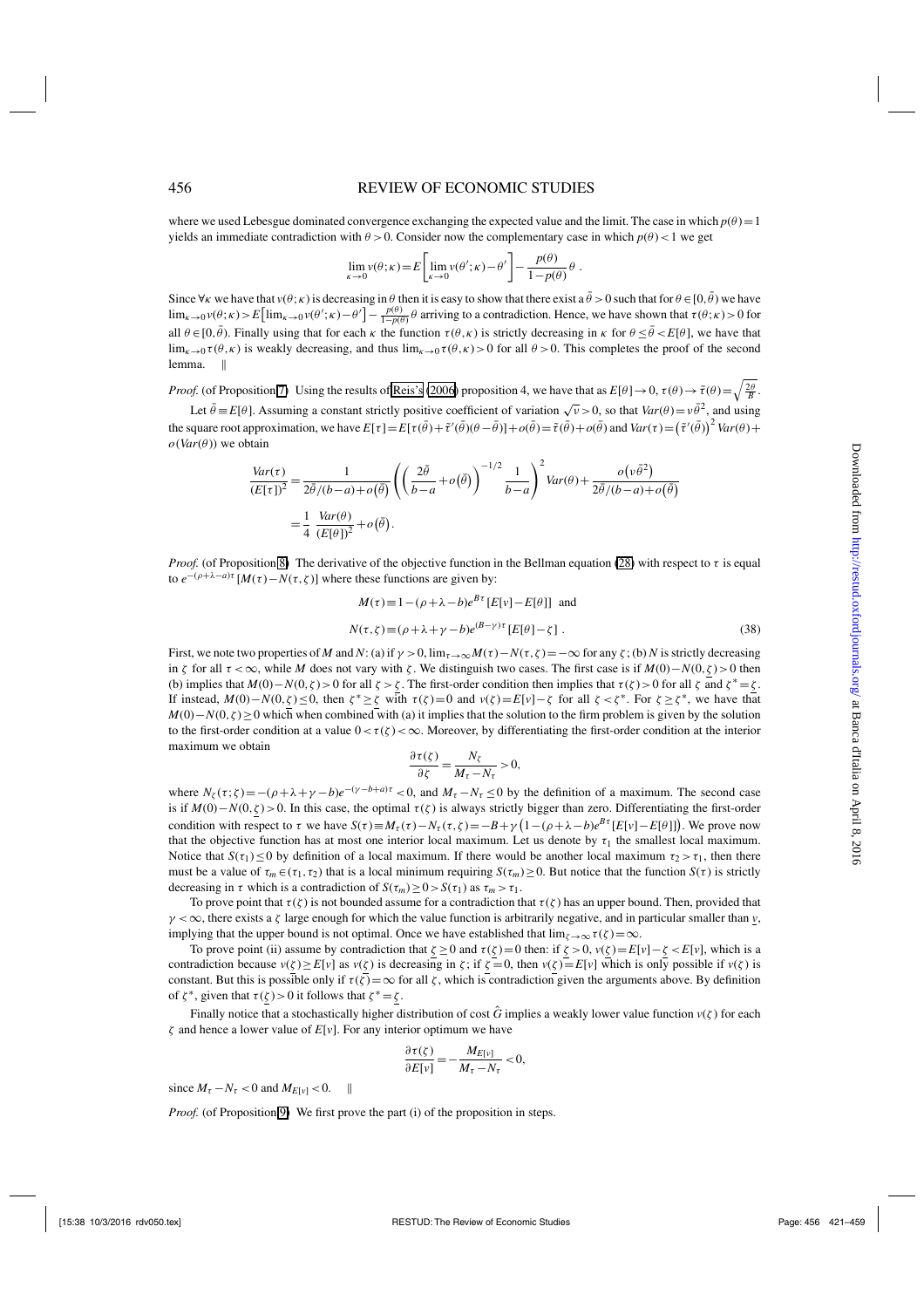## ALVAREZ *ET AL.* INATTENTIVE PRODUCERS 457

<span id="page-36-0"></span>(1) As  $\gamma \rightarrow 0$  in the first-order condition in equation [\(38\)](#page-35-0) we have that

$$
\lim_{\gamma \to 0} M(\tau; \gamma) - N(\tau, \zeta; \gamma) = e^{-(\rho + \lambda - a)\tau} \left( 1 - e^{B\tau} [\rho + \lambda - b][E[\nu] - \zeta] \right). \tag{39}
$$

equation [\(29\)](#page-27-0) is then obtained by setting the expression above equal to zero for a finite positive value of τ. If this expression is negative at  $\tau = 0$ , then we set  $\tau = 0$ , while we set  $\tau = \infty$  if it is strictly positive for all finite  $\tau$ .

(2) Using the optimal policy in equation [\(29\)](#page-27-0) in the Bellman equation [\(28\)](#page-25-0) the value function takes the following form

$$
v(\zeta) = \begin{cases} E[v] - \zeta & \text{if } \underline{\zeta} \le \zeta \le E[v] - \bar{v} \\ \frac{v}{\zeta} + B \underline{v} \bar{v} \left( \frac{E[v] - \zeta}{\bar{v}} \right)^{\frac{\rho + \lambda - \alpha}{B}} & \text{if } E[v] - \bar{v} < \zeta < E[v] \\ \underline{v} & \text{if } \zeta \ge E[v] \end{cases} \tag{40}
$$

Integrating both sides of equation (40) with respect to  $\hat{G}$  we obtain

$$
E[v] = \underline{v} \left( 1 - \hat{G}(E[v] - \bar{v}) \right) + B \underline{v} \bar{v} \int_{E[v] - \bar{v}}^{E[v]} \left( \frac{E[v] - x}{\bar{v}} \right)^{\frac{\rho + \lambda - a}{B}} d\hat{G}(x) +
$$
  
+ 
$$
\bar{v} \int_{\underline{\xi}}^{E[v] - \bar{v}} \left( \frac{E[v] - x}{\bar{v}} \right) d\hat{G}(x) .
$$
 (41)

(3) If  $\zeta \ge 0$  then  $\hat{\tau}(\zeta) > 0$ . Note that  $E[\nu] < \bar{\nu}$  since the right hand side is the value of the case of not observation cost. Hence  $\hat{\tau}(\zeta) > 0$ , as we argued for the general case.

(4) If  $\zeta \ge 0$  equation (41) becomes

$$
E[v] = \underline{v} + B\underline{v}\overline{v} \int_{\underline{\zeta}}^{E[v]} \left(\frac{E[v] - \zeta}{\overline{v}}\right)^{\frac{\rho + \lambda - a}{B}} d\hat{G}(\zeta) . \tag{42}
$$

The first and second derivatives of the right-handside of the last equation w.r.t  $E[v]$  are

$$
1 > [(p+\lambda)-b]^{\frac{p+\lambda-a}{B}-1} \int_{\underline{\zeta}}^{E[v]} (E[v]-\zeta)^{\frac{p+\lambda-a}{B}-1} d\hat{G}(\zeta) \ge 0,
$$
  

$$
[(p+\lambda)-b]^{\frac{p+\lambda-a}{B}-1} \left(\frac{p+\lambda-a}{B}-1\right) \int_{\underline{\zeta}}^{E[v]} (E[v]-\zeta)^{\frac{p+\lambda-a}{B}-2} d\hat{G}(\zeta) \ge 0.
$$

Note that the first derivative is zero at  $E[y] = \zeta$ . If  $E[y] < 1/(\rho + \lambda - b)$  the first derivative is strictly increasing and strictly smaller than one. Hence, there is at most one solution for equation (42) with  $E[v] < 1/(\rho + \lambda - b)$ . If there is a second intersection where  $E[v]$  satisfies equation (42) it must be at a point where  $E[v] > 1/(\rho + \lambda - b)$ since the slope must be larger than one. Given that the right-hand side of equation (42) is convex in  $E[y]$  there are at most two intersection. Now we show that there is at least one intersection. Consider the case where the distribution  $\hat{G}$  is concentrated at  $\zeta = 0$ . Then there is a unique intersection at  $E[\nu] = \bar{\nu}$ . Next, for any other  $\hat{G}$ , fixing a given  $E[v]$ , the right-hand side of equation (42) is smaller than in the case of  $\hat{G}$  concentrated. Hence, there is always an intersection with slope smaller than one.

(5) The solution of the foc is a maximum. Consider a case where  $E[v] - \zeta < \zeta < E[v]$ , then the second derivative of the right-hand side of the Bellman equation, evaluated at equation [\(29\)](#page-27-0) gives:

$$
e^{-(\rho+\lambda-a)\tau(\zeta)}\left(-(\rho+\lambda-a)+e^{B\tau(\zeta)}[-(\rho+\lambda)+b]^2\left[E[\nu]-\zeta\right]\right)=e^{-(\rho+\lambda-a)\tau(\zeta)}B<0.
$$

(6) Since  $\mathbb{E} \left[ \max(E[v] - \zeta, 0 \right) \frac{\rho + \lambda - a}{B}$  is the expected value of a convex function of  $\zeta$  for a fixed value of  $E[v]$ , a mean preserving spread in  $\hat{G}(\cdot)$  increases its value. Hence, a mean preserving spread in the distribution of  $\zeta$  increases the rhs of equation (42) for each  $E[v]$ , and thus increases the value of the intersection.

*Proof.* (of Proposition [10\)](#page-28-0) Let  $\bar{\theta} \equiv \mathbb{E}(\theta)$  and  $\bar{\tau} = \tau(\bar{\theta})$ . Integrating the value function in equation [\(28\)](#page-25-0) for the case of zero variance of observation cost gives

$$
v(\bar{\theta}) - \bar{\theta} = \frac{\left(1 - e^{-(\rho + \lambda - a)\bar{\tau}}\right)/(\rho + \lambda - a) - \bar{\theta}}{1 - e^{-(\rho + \lambda - b)\bar{\tau}}}
$$

Combining the right-hand side of this equation with equation [\(29\)](#page-27-0) allows us to write  $v(\bar{\theta}) - \bar{\theta} = \frac{e^{-(b-a)\bar{\tau}}}{\rho + \lambda - b}$  which then gives

$$
\tau'(\bar{\theta}) = \frac{\rho + \lambda - b}{b - a} e^{(b - a)\bar{\tau}} = \frac{\rho + \lambda - b}{b - a} e^{\sqrt{2\bar{\theta}(b - a)}} = \frac{\rho + \lambda - b}{\eta(\eta - 1)\sigma^2/2} e^{\sqrt{2\bar{\theta}\eta(\eta - 1)\sigma^2/2}}
$$
(43)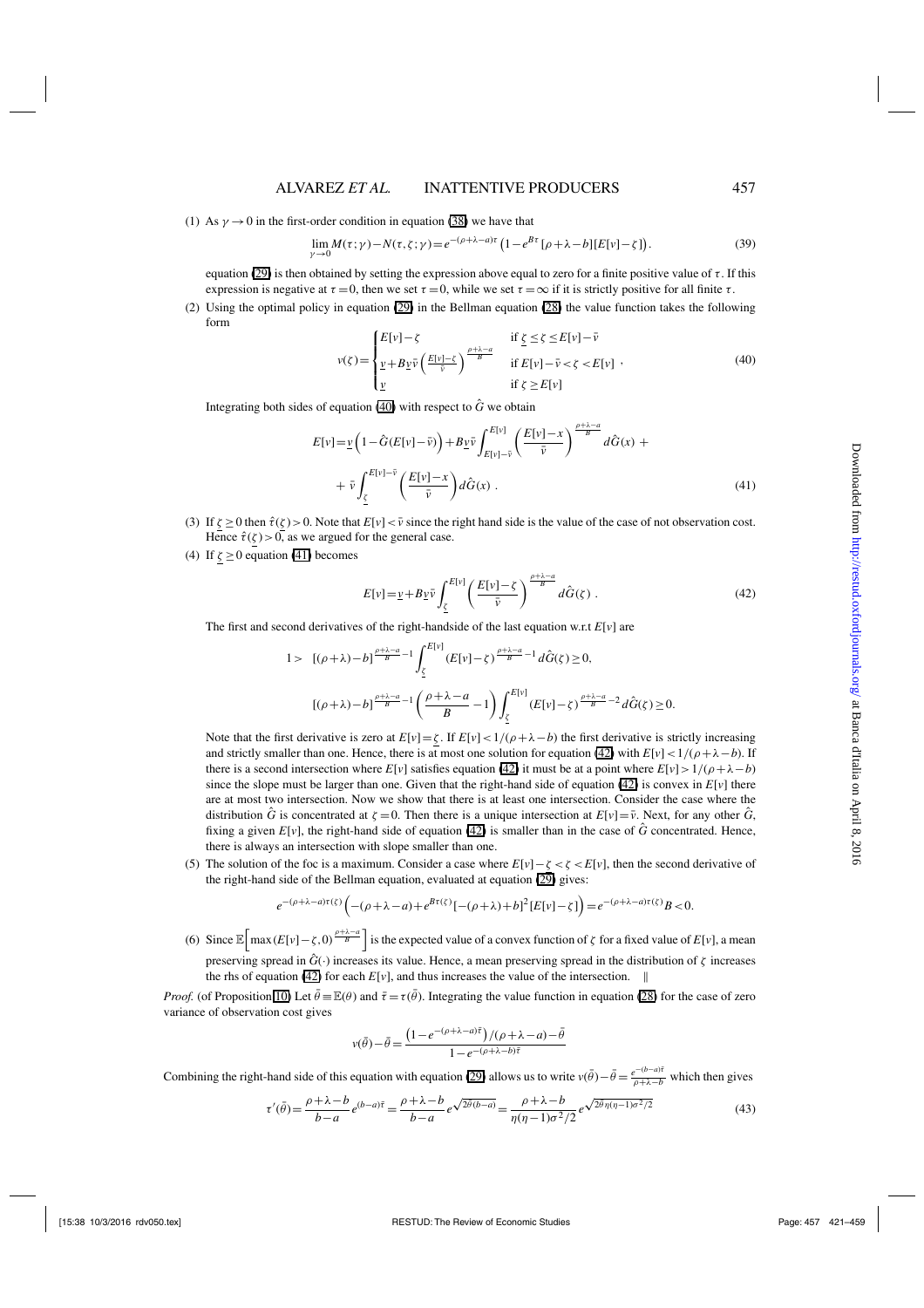# 458 REVIEW OF ECONOMIC STUDIES

where the last equality uses the square root formula derived above for the limit case of no variance. Next, assume a constant strictly positive coefficient of variation  $\sqrt{v} > 0$ , so that  $Var(\theta) = v\bar{\theta}^2$ . When  $v \approx 0$ ,  $\tau(\theta)$  is approximately given by  $\sqrt{2\theta/B}$  so that  $(\mathbb{E}(\tau))^2 = 2\bar{\theta}/(b-a) + o(\bar{\theta})$ . Using equation [\(43\)](#page-36-0), and  $Var(\tau) = (\tau'(\bar{\theta}))^2 Var(\theta) + o(Var(\theta))$  we obtain

$$
\frac{Var(\tau)}{(\mathbb{E}(\tau))^2} = \left(\frac{\rho + \lambda - b}{b - a}\right)^2 \left(1 + \sqrt{2\bar{\theta}(b - a) + o(\bar{\theta})} + \frac{1}{2!} \left(2\bar{\theta}(b - a) + o(\bar{\theta})\right) + \dots\right)^2 \frac{Var(\theta)}{2\bar{\theta}/(b - a) + o(\bar{\theta})}
$$

$$
+ \frac{o(v\bar{\theta}^2)}{2\bar{\theta}/(b - a) + o(\bar{\theta})}
$$

$$
= \left(\frac{\rho + \lambda - b}{(b - a)}\right)^2 \left(1 + o\left(\sqrt{\bar{\theta}}\right)\right) \frac{Var(\theta)}{2\bar{\theta}/(b - a)\left(1 + \frac{o(\bar{\theta})}{2\bar{\theta}/(b - a)}\right)} + o(\bar{\theta})
$$

$$
= \left(\frac{\rho + \lambda - b}{(b - a)}\right)^2 \frac{Var(\theta)}{\bar{\theta}^2} \frac{(b - a)\bar{\theta}}{2} \left(1 + o\left(\sqrt{\bar{\theta}}\right)\right) \left(1 - \frac{o(\bar{\theta})}{\bar{\theta}}\right) + o(\bar{\theta})
$$

$$
= (\rho + \lambda - b)^2 v \frac{\bar{\theta}}{2(b - a)} \left(1 + o\left(\sqrt{\bar{\theta}}\right) - \frac{o(\bar{\theta})}{\bar{\theta}} - \frac{o(\bar{\theta}^2)}{\bar{\theta}}\right) + o(\bar{\theta})
$$

$$
= (\rho + \lambda - b)^2 v \frac{\bar{\theta}}{2(b - a)} + o(\bar{\theta})
$$

which, using  $v = \frac{Var(\theta)}{(\bar{\theta})^2} > 0$ , gives equation [\(30\)](#page-28-0).

*Proof.* (of Proposition [11\)](#page-29-0) The cumulative distribution function of observation cost is given by  $\hat{G}(\zeta;E[v])=1-\frac{1}{2}$  $K(\tau(\zeta;E[\nu]))$ . By differentiating the last equation with respect to  $\zeta$ , we obtain

$$
\hat{g}(\zeta; E[v]) = -K'(\tau(\zeta; E[v])) \frac{\partial \tau(\zeta; E[v])}{\partial \zeta} \quad \text{for all } \zeta > \underline{\zeta} \ . \tag{44}
$$

Then by replacing the optimal policy and its derivative we obtain

$$
\hat{g}(\zeta; E[v]) = \frac{\xi \exp(-\xi \tau(\zeta))}{B(E[v] - \zeta)}
$$
\n
$$
= \frac{\xi \exp\left(\frac{\xi}{B} \log((\rho + \lambda - b)[E[v] - \zeta])\right)}{B[E_v - \zeta]}
$$
\n
$$
= a_0 \frac{\exp\left(\log(a_1^{a_0}[E[v] - \zeta]^{a_0})\right)}{[E[v] - \zeta]} = a_0 \frac{a_1^{a_0}[E[v] - \zeta]^{a_0}}{[E[v] - \zeta]} = a_0 a_1^{a_0}[E[v] - \zeta]^{a_0 - 1}
$$

where  $a_0 = \frac{\xi}{B}$  and  $a_1 = \rho + \lambda - b$ .

$$
E[v] = \underline{v} + B\underline{v}\overline{v} \int_{E[v] - \overline{v}}^{E[v]} \left(\frac{E[v] - \zeta}{\overline{v}}\right)^{\frac{\rho + \lambda - a}{B}} \hat{g}(\zeta; E[v]) d\zeta . \tag{45}
$$

Finally, by using equation [\(31\)](#page-30-0) we obtain

$$
E[v] = \underline{v} + B\underline{v}\,\overline{v}\,\frac{\xi}{\overline{v}} \int_{E[v]-\overline{v}}^{E[v]} \left(\frac{E[v]-\zeta}{\overline{v}}\right)^{\frac{\rho+\lambda-a+\xi}{B}-1} d\zeta \;, \tag{46}
$$

which gives

$$
E[v] = \underline{v} + B\underline{v}\overline{v}\frac{\xi \underline{v}}{1 + \xi \underline{v}} = \underline{v} + (\overline{v} - \underline{v})\frac{\xi \underline{v}}{1 + \xi \underline{v}}.
$$

The distribution  $\zeta$  is then a displaced Beta distribution, *i.e.*  $\zeta = c + dz$  where  $\zeta$  has a standard beta distribution with shape parameters ( $\tilde{a}$ , $\tilde{b}$ )=1, $\xi/B$ . The displaced parameters are  $c = E[v] - \bar{v}$  and  $d = \bar{v}$ . Hence the coefficient of variation of  $\zeta$ , denoted by  $cv(\zeta)$ , is:

$$
cv(\zeta) = \sqrt{\frac{\xi/B}{2 + \xi/B}} \frac{1}{1 - (1 + \xi/B)(\bar{v} - E[v])/\bar{v}},
$$